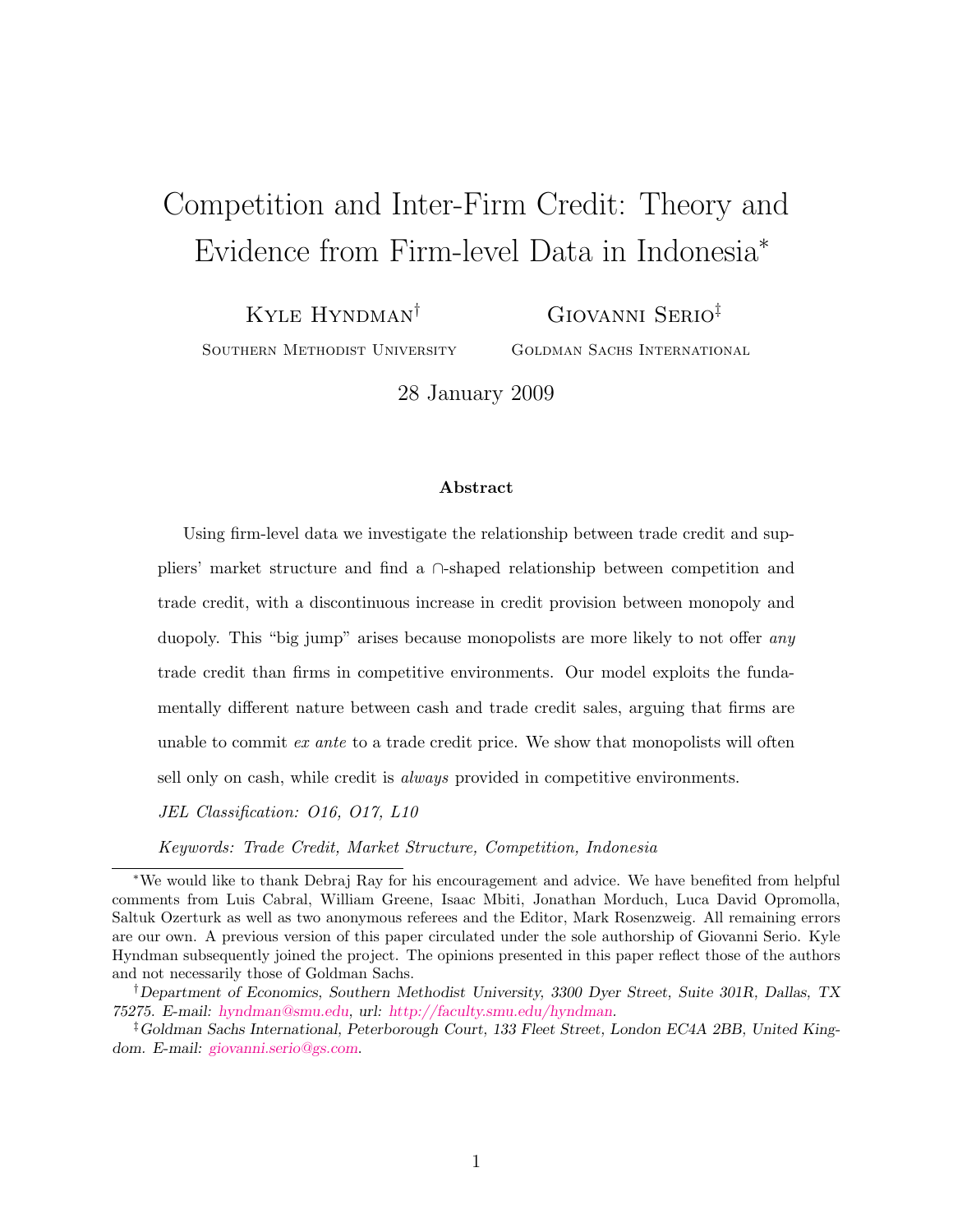### 1 Introduction

Trade credit is arguably one of the principal sources of credit for firms in both developing and developed countries (Petersen and Rajan, 1995; Rajan and Zingales, 1995). Trade credit is the credit that is extended by suppliers of a good to buyers every time a delay of payment is granted. Typically suppliers can set distinct prices for up-front cash payments and for delayed payments. In countries with underdeveloped formal credit markets the significance of trade credit is particularly high: firms acting as financial intermediaries play a fundamental role as bank substitutes extending credit to other firms rationed in the formal credit sector (Demirgüç-Kunt and Maksimovic, 2002; Fisman and Love, 2003). Although a sizeable literature has paid attention to the determinants of trade credit, very few studies have addressed the particular question of how supplier competition affects inter-firm credit. This paper investigates the issue at both a theoretical and an empirical level.

In the empirical analysis we use a novel firm-level dataset from Indonesia, which combines two existing datasets, containing information on the trade credit policies of a sample of manufacturing firms. More importantly, however, we are able to recover the underlying competitive environment in which they operate. We find an inverted U-shaped relationship between competition and trade credit provision. In monopolistic environments very little trade credit is provided; however, there is a dramatic increase in trade credit provision for duopolies, followed by a more gradual increase in trade credit provision before finally decreasing as the environment becomes more and more competitive. The most striking finding, and the part we will dwell on, is what we call the big jump in trade credit provision between monopoly and duopoly: monopolists are more likely to provide no trade credit at all to their clients than firms in more competitive environments.

The fact that many monopolists appear unwilling to provide any trade credit to their clients seems particularly striking given that our data come from Indonesia — a country with poorly developed capital markets in which trade credit is often the only source of credit for small firms. Therefore, the monopolists in our sample would seem to be sacrificing profits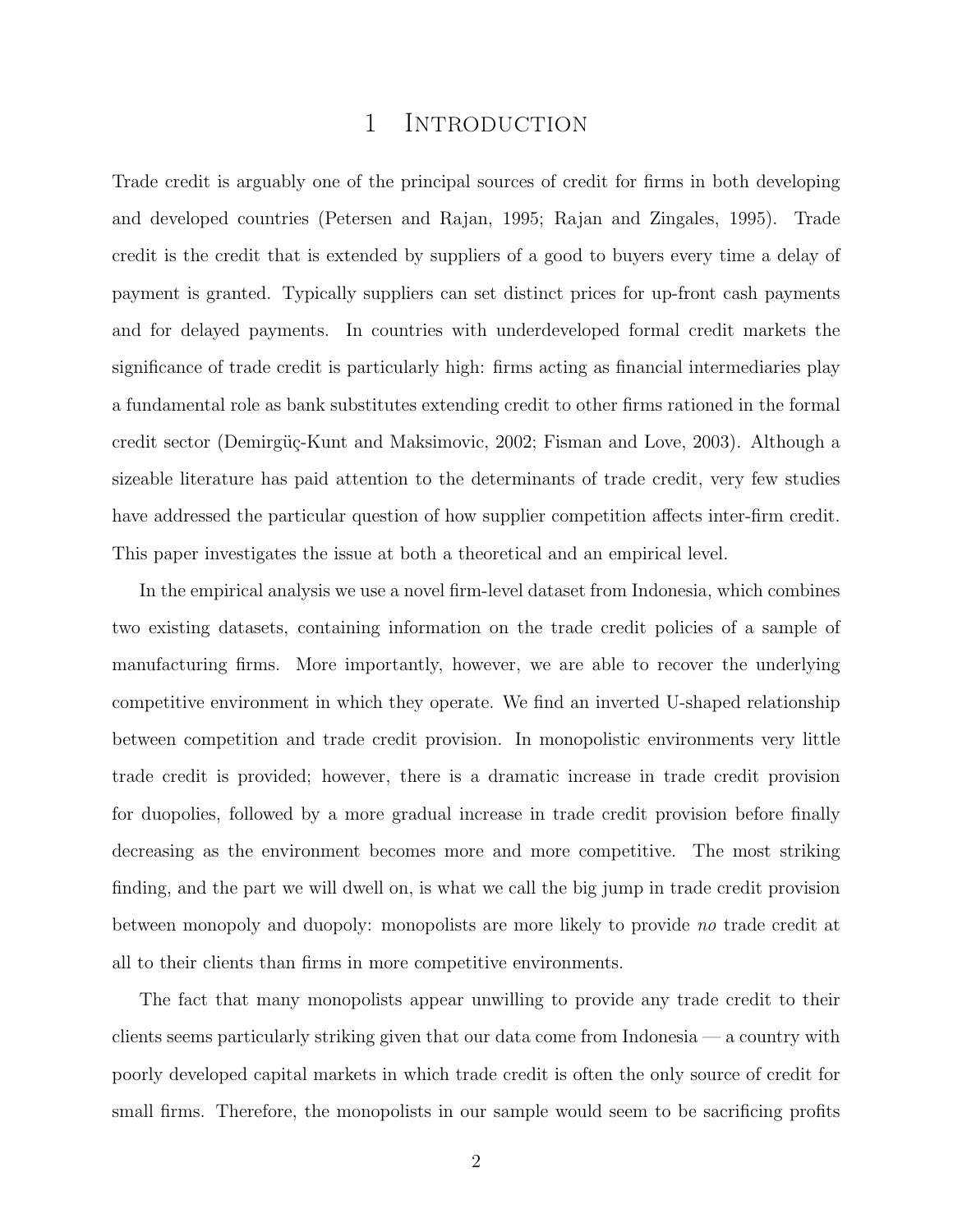by not extending trade credit to customers who cannot obtain bank finance.<sup>[1](#page-2-0)</sup> What then is their motive, and why do firms in more competitive environments not make the same decision?

We construct a model in which suppliers initially post a cash price for up-front payments but are not able to commit ex ante to the terms of trade credit. Reminiscent of Coase's  $(1972)$  $(1972)$  $(1972)$  durable goods monopolist,<sup>2</sup> this lack of commitment can serve as a major handicap in setting cash prices. In particular, after a cash price is posted and the monopolist observes cash purchases, she may be tempted to loosen the terms of trade credit to attract those customers that could not afford to pay cash. Anticipating this, those that can afford to pay cash choose instead to wait and divert resources away from the monopolist's core business (cash sales). To avoid this outcome, the monopolist has two options: either distort the cash price or commit to only accepting cash payments. We show that often the firm is better off selling entirely on cash.

The conditions on the parameters that affect the shutdown zone are related to the parameters of the model in an interesting way: if a sufficiently large fraction of buyers can pay cash (say because banks do a good job of screening clients or buyers are self-financing) then the shutdown zone widens and the monopolist is more likely to offer no trade credit. More striking, however, the same result is true even if the monopolist is relatively efficient at providing trade credit: we show that the monopolist's ability to efficiently provide trade credit causes a greater distortion of her cash market and smaller revenues from that source, leading to a greater probability of shutdown.

With competition, commitment problems become irrelevant: Bertrand competition in the cash market pushes the cash price to marginal cost, leaving trade credit as the only source of profit for the supplier. This result follows from the fundamentally different nature between

<span id="page-2-0"></span><sup>1</sup>This is what makes our dataset particularly interesting: in the United States or other countries with well-developed credit markets, it is harder to argue that a firm, by not offering trade credit, is sacrificing profit.

<span id="page-2-1"></span><sup>2</sup>See also Stokey (1979, 1981), Bulow (1982) and Gul, Sonnenschein and Wilson (1986) for various formalisations of Coase's idea.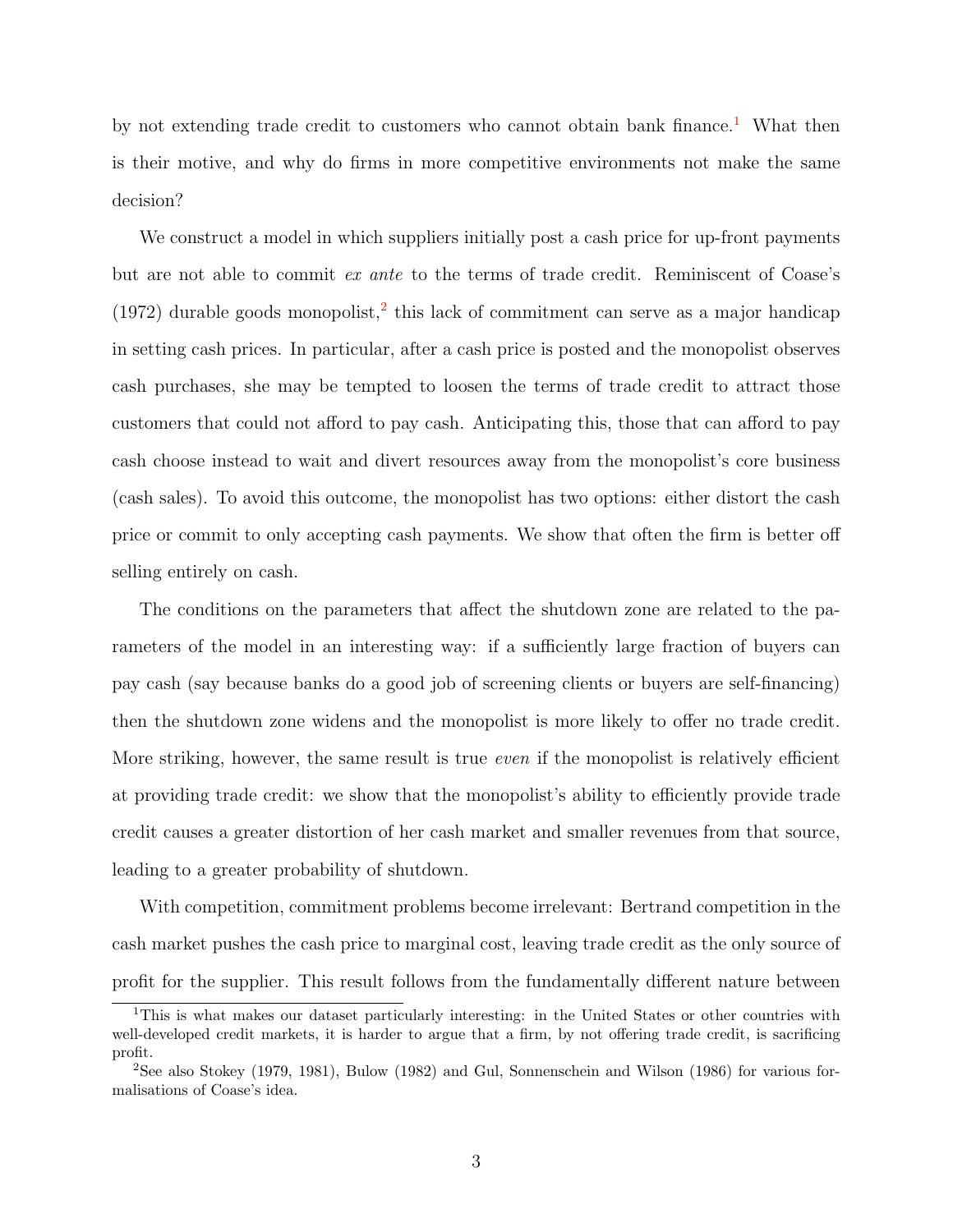cash and trade credit. A buyer willing to pay cash for a homogenous product views suppliers as completely interchangeable and will choose the supplier with the lowest price, and the supplier will sell, without hesitation, to any such buyer. However, trade credit requires a closer relationship between buyer and seller, and the presence of supplier-client specific costs of credit provision prevent competition from driving trade credit margins to zero.

More generally, the model explains why trade credit may continue to grow with the number of competitors. This is driven by a more traditional competition effect: the entrance of a new competitor has no impact on the cash price, which is already at marginal cost, while it leads to a decrease in the equilibrium trade credit price. In the overall market the number of cash buyers does not increase, but more buyers have access to trade credit. Therefore, there is an increase in the proportion of goods sold on credit, and so, keeping loan enforcement problems out of the model, we predict an increasing relationship between competition and trade credit. However, when the number of competitors increases loan enforcement constraints become increasingly serious. The possibility of deterring defaults by threatening to cut buyers out of future credit is less effective the higher is the number of alternative suppliers. Also the formation of social norms which prescribe that defaulters be boycotted by the entire market is less likely if the number of competitors gets higher. The estimation suggests that the enforcement constraints start biting with more than four or five competitors causing firms to reduce their trade credit thereafter.

The rest of the paper is organized as follows: Section [2](#page-4-0) examines the related literature, while Section [3](#page-6-0) provides a brief preview of the empirical results. In Section [4](#page-8-0) we describe the model and derive its main implications. We also provide a discussion of several alternative models and variations on our model. In particular, we show that the assumption that the supplier cannot commit to a trade credit price is crucial to generating the jump in credit provision going from monopoly to duopoly. Section [5](#page-21-0) describes the dataset, while Section [6](#page-24-0) lays out the empirical approach. In Sections [7](#page-29-0) and [8](#page-34-0) we provide the main empirical findings and the results of a battery of robustness checks. Section 9 concludes, while Appendix A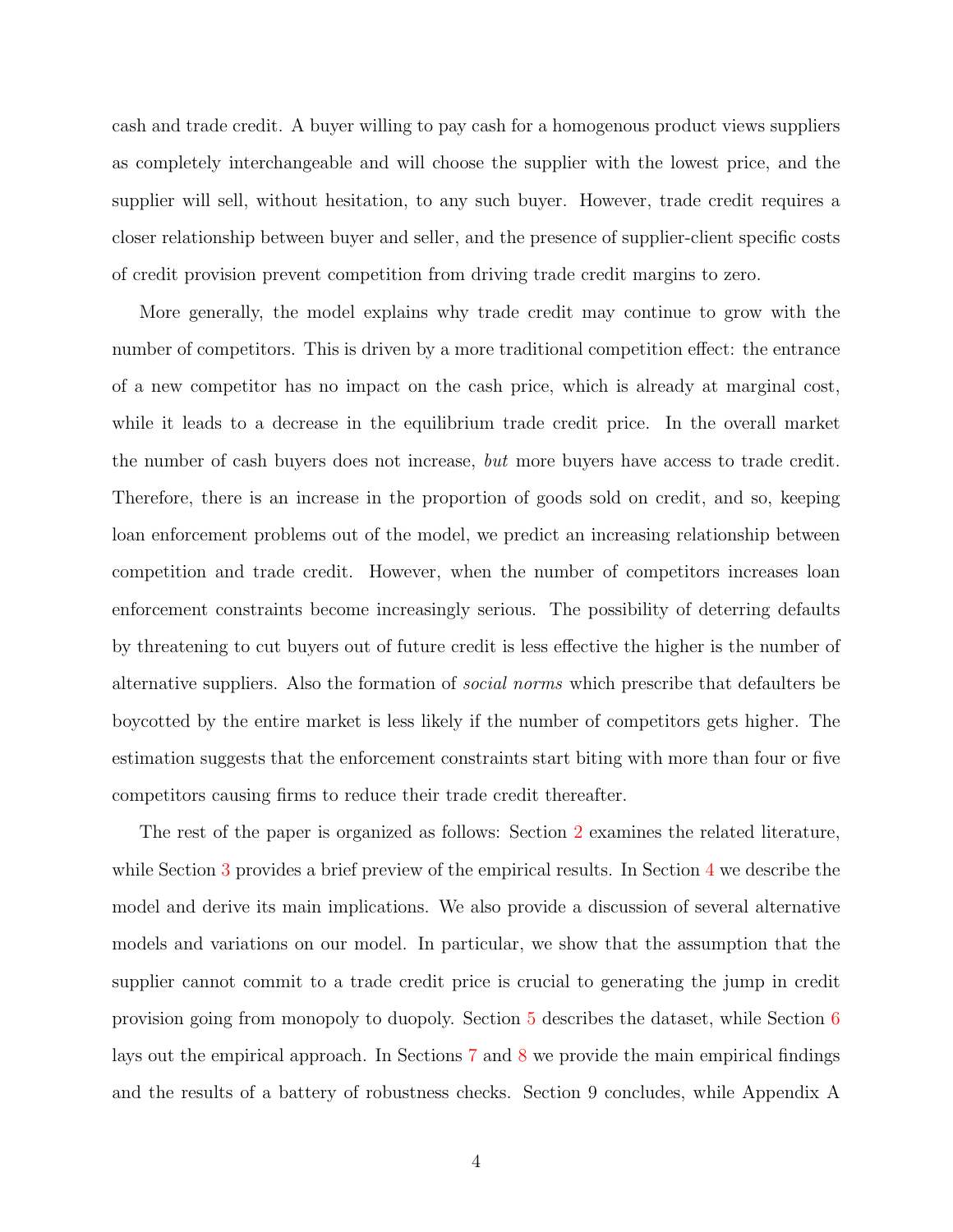<span id="page-4-0"></span>contains all proofs and Appendix B contains relevant tables.

# 2 Related Literature

Three strands of related literature are relevant to our study: the literature on competition and formal credit provision, various studies of trade credit and the literature on durable goods in industrial organization, which was briefly discussed above.

The literature on bank credit provides conflicting conclusions about the relationship between creditors' market structure, access to credit and credit costs, with some studies conjecturing a negative correlation between competition and credit provision. Two sets of explanations are often proposed: those based on theories of the client-creditor relationship and those based on the loan enforcement argument. The literature on information asymmetries and agency problems has argued that competition is likely to reduce incentives to establish long-term relationships with the client which results in decreasing credit flows (Petersen and Rajan, 1995; Marquez, 2002). In competitive environments, creditors cannot expect to share the future surplus clients may generate. Similarly, studies on loan enforcement predict a negative relationship between competition and credit provisions pointing to the monopolist's ability to enforce payment by threatening to cut off future credit (Ghosh, Mookherjee and Ray, 2000). Conversely standard economic theory predicts a positive effect of competition on credit arguing that any deviation from perfect competition results in smaller loans to borrowers at a higher cost (see Guzman, 2000 and Heffernan, 1996).

There are many studies that have investigated both theoretically and empirically the determinants of trade credit, among others Cuñat (2007), Burkart and Ellingsen (2004), Biais and Gollier (1997), Petersen and Rajan (1997) and Mian and Smith (1992). However, none of these papers are able to explain why a monopolist supplier would find it optimal to not provide trade credit, while oligopolist suppliers do. For example, an early paper by Brennan, Maksimovic and Zechner (1988) shows, in a model with adverse selection and a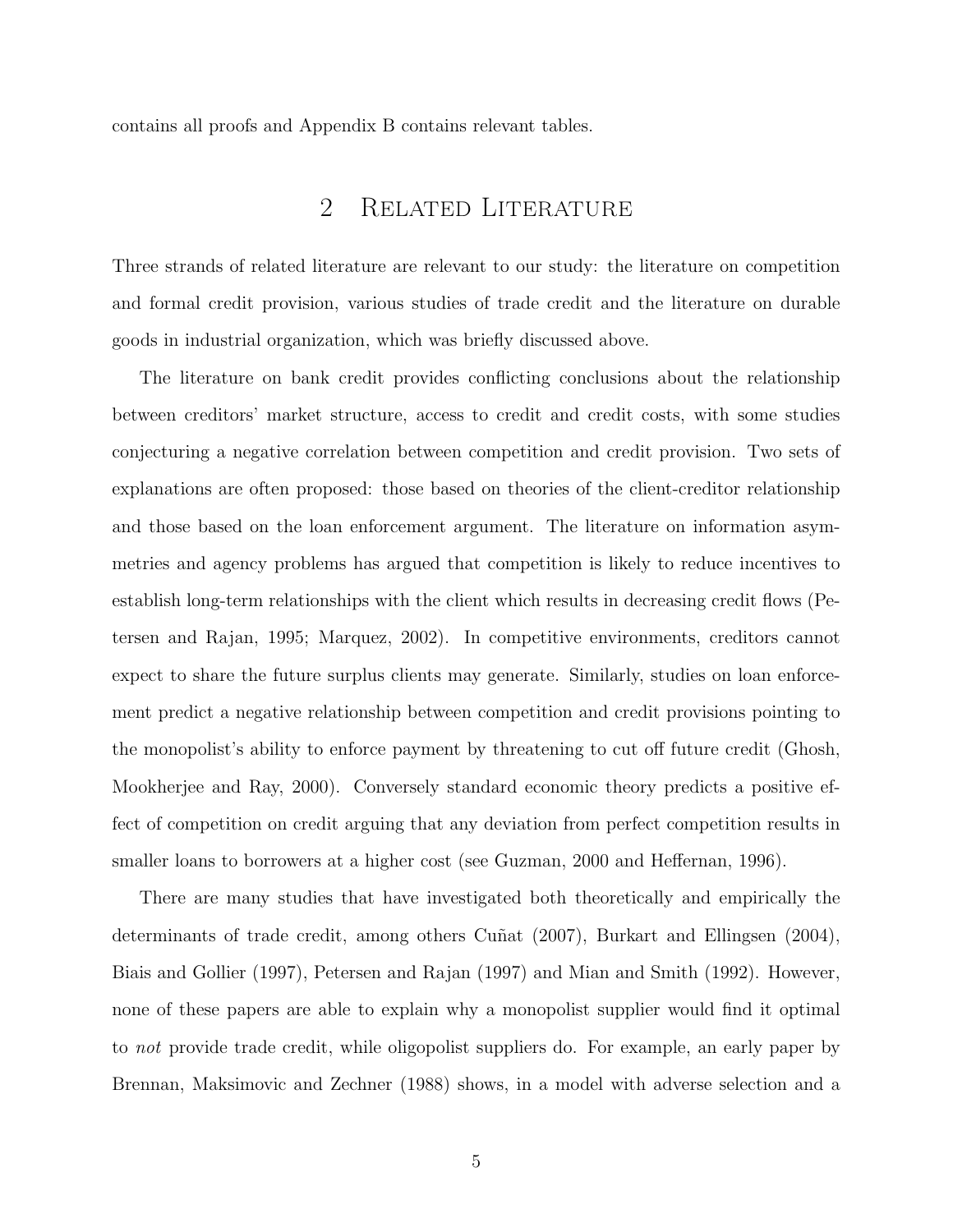competitive banking sector, that a monopolist supplier will always find it optimal to make cash and credit sales as a way to price discriminate. Moreover, they also show that under some circumstances in a duopoly, there is an equilibrium in which one firm specialises in cash sales, while the other extends credit to customers.<sup>[3](#page-5-0)</sup> Instead, our paper focuses on explaining why a monopolist is more likely to sell only on a cash basis, while credit is much more often provided in more competitive environments.

The interest for trade credit in developing countries has grown in recent years (World Bank, 2004), given its important role as bank credit substitute and thanks to increasingly reliable firm-level datasets (Fafchamps, 2000). Nevertheless few empirical studies address the issue of competition and inter-firm credit provision, and those that have generally find somewhat conflicting results. On the one hand, McMillan and Woodruff (1999) use a survey collected in Hanoi and Ho Chi Minh City and find a negative correlation between the number of competitors operating within one kilometer of the firm and trade credit provided. On the other hand, Fisman and Raturi (2004) use a dataset from buyers in five sub-Saharan African countries and show that clients of monopolists have a significantly lower probability of receiving credit than firms that deal with more competitive suppliers.

Two studies by Fabbri and Klapper (2008) and Van Horen (2005) also show that firms with weak market power relative to their customers generally provide more trade credit.<sup>[4](#page-5-1)</sup> Both papers also show that firms with strong market power relative to their suppliers also generally demand more trade credit. Fabbri and Klapper (2008) argue that this is due to a desire to balance the timing of accounts payable and accounts receivable. Our results will also show that such a desire may be present on the part of firms in our sample.

Given the apparent non-linear relationship between trade credit and competition, our results are consistent with the aforementioned papers and, in our opinion, provide a possible

<span id="page-5-0"></span><sup>&</sup>lt;sup>3</sup>Thus we would expect to see more duopolists not providing an trade credit at all, and a correspondingly larger variance (than for monopolists) in the amount of credit provided, neither of which are supported in our dataset.

<span id="page-5-1"></span><sup>&</sup>lt;sup>4</sup>In both papers, the authors' definition of market power takes the form of a discrete dummy variable; therefore, unlike in our study, amongst firms with market power, they are not able to distinguish those with relatively more and relatively less power.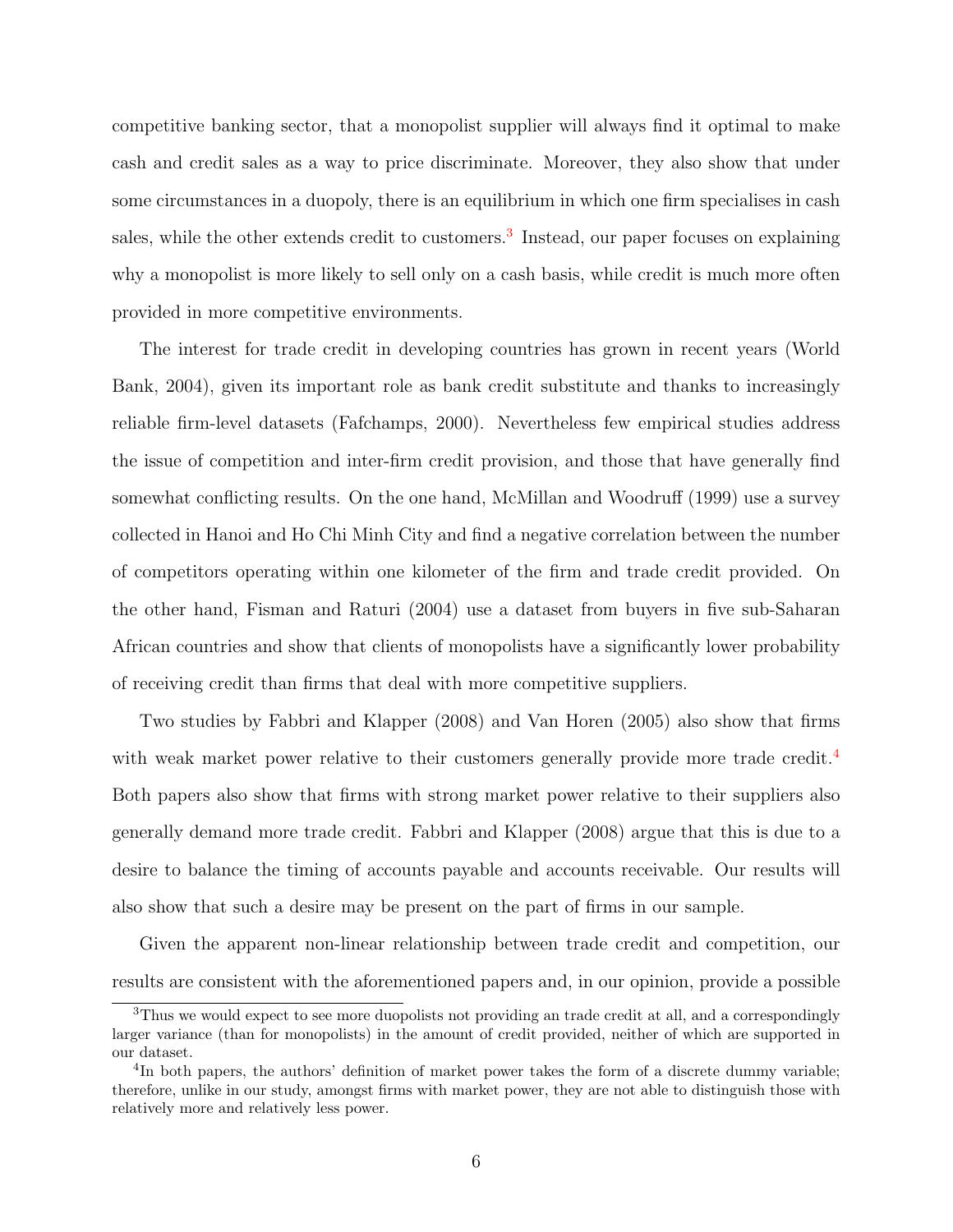reconciliation of their conflicting results. Indeed, if we use a linear specification for the effect of competition on trade credit, we also find a significantly negative correlation, as do McMillan and Woodruff. However, we show that a non-linear specification fits better the data. Our analysis suggests that their estimates may differ because of the limited cross-section geographical variation of their data. Their survey covers only two urban and intensively industrialized districts with presumably highly competitive markets. Our survey, instead, covers all the major districts in Indonesia — both rural and urban.

Both Fisman and Raturi's and Van Horen's datasets exploit remarkable cross-sectional variation. The former comes from a survey of as many as five Sub-Saharan countries, while the latter uses a sample of 18,000 firms from 42 countries. Their results are in contrast with McMillan and Woodruff's but consistent with our finding of lower trade credit offered by monopolists.<sup>[5](#page-6-1)</sup> Our analysis, however, offers an important new insight on this issue. Using supplier data we can observe that the low probability of obtaining credit for monopolist's clients, found by Fisman and Raturi (2004), is due to the high number of monopolists that simply provide no credit to their clients. This requires, in our opinion, a radically new explanation from what has been so far conjectured by this literature. Our theoretical model sets out to reach this goal.

### 3 Summary of the Empirical Results

<span id="page-6-0"></span>A thorough description of the dataset and details of the estimation and identification strategy are presented in Sections [5](#page-21-0) and [6.](#page-24-0) Here we provide some evidence on the relationship between competition and the amount of trade credit provided by suppliers.

Figure [1](#page-7-0) depicts the estimated proportion of goods sold on credit as a function of the number of competitors operating in the same subdistrict.<sup>[6](#page-6-2)</sup> At least three features of the

<span id="page-6-2"></span><span id="page-6-1"></span><sup>&</sup>lt;sup>5</sup>Like us, Fabbri and Klapper's data comes from a single country — in their case, China.

<sup>&</sup>lt;sup>6</sup>For the purposes of our study, we say that two firms are competitors if they are located within the same subdistrict and whose main product has the same four-digit ISIC classification. Competitors are derived from the economic census conducted by the Indonesian Central Bureau of Statistics.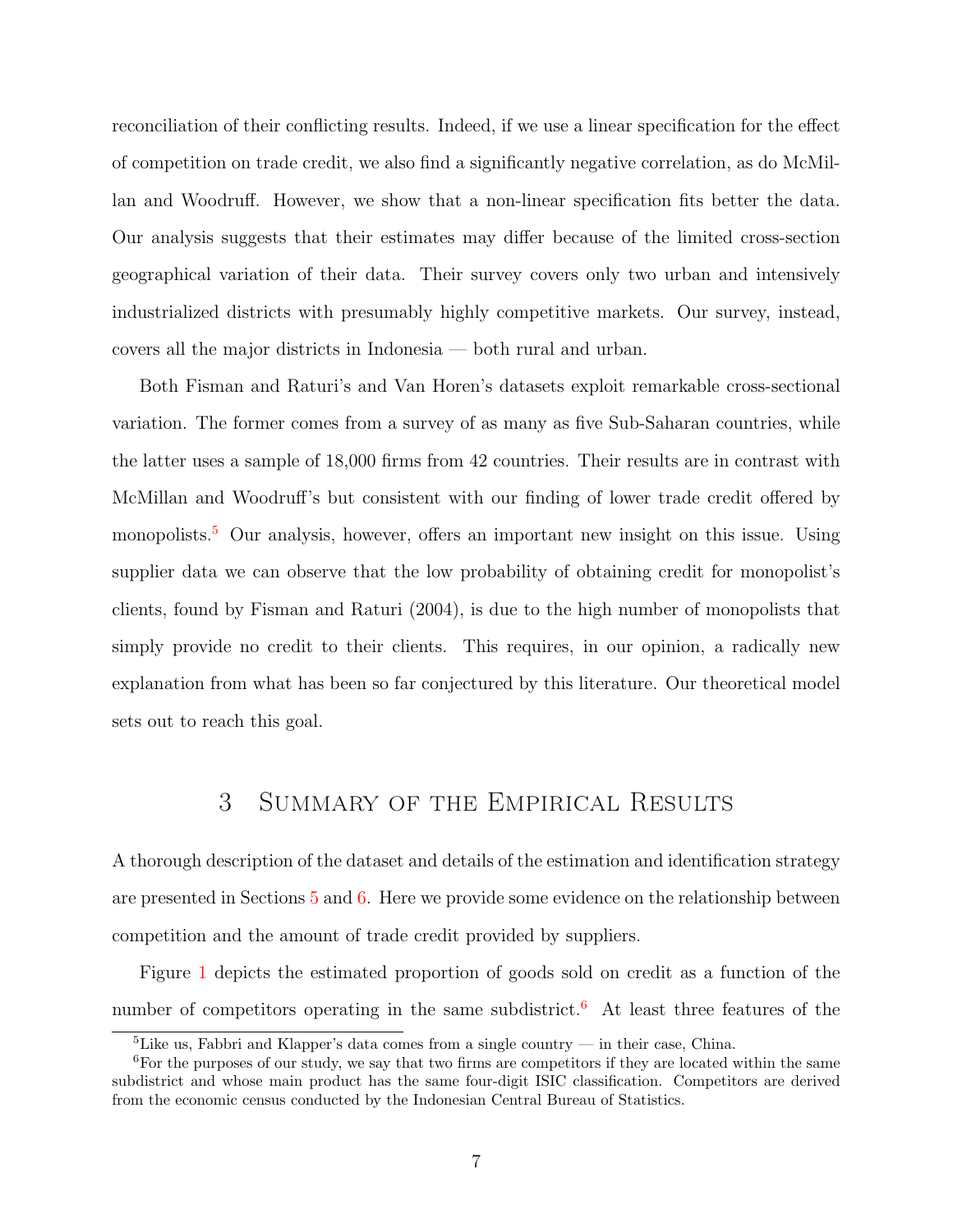

<span id="page-7-0"></span>FIGURE 1: The effect of competition on trade credit

estimation are striking. First, notice the sharp increase in trade credit provided to clients going from monopoly to duopoly. The average proportion of goods sold on credit when two firms compete is 42% higher than the same proportion when only one firm is active. Second, the trade credit granted increases gradually when a small number of firms compete reaching a peak at four competitors. Finally, the percentage of goods sold on credit decreases steadily when more than four competitors are active.

A closer investigation of the jump from monopoly to duopoly shows that, conditional on providing some positive trade credit, monopolists do not extend less credit than duopolists. Instead, what explains the jump is the fact that *suppliers with no competitors are more* likely to provide no trade credit to their clients. We think that this finding is not adequately

Dependent variable: percent of goods sold on trade credit. Functional form: Step function as in  $(5)$ , with dummy variables for whether there are n competitors  $(n = 1, 2, \ldots, 8)$  in a market and a linear term for 9 or more competitors. Additional control variables as in column (3) of Table [3,](#page-48-0) including three-digit ISIC sector dummies and district dummies.

Estimation method: double censored Tobit. Figure reports unconditional expected value of the dependent variable at the mean of the control variables. Number of observations: 598.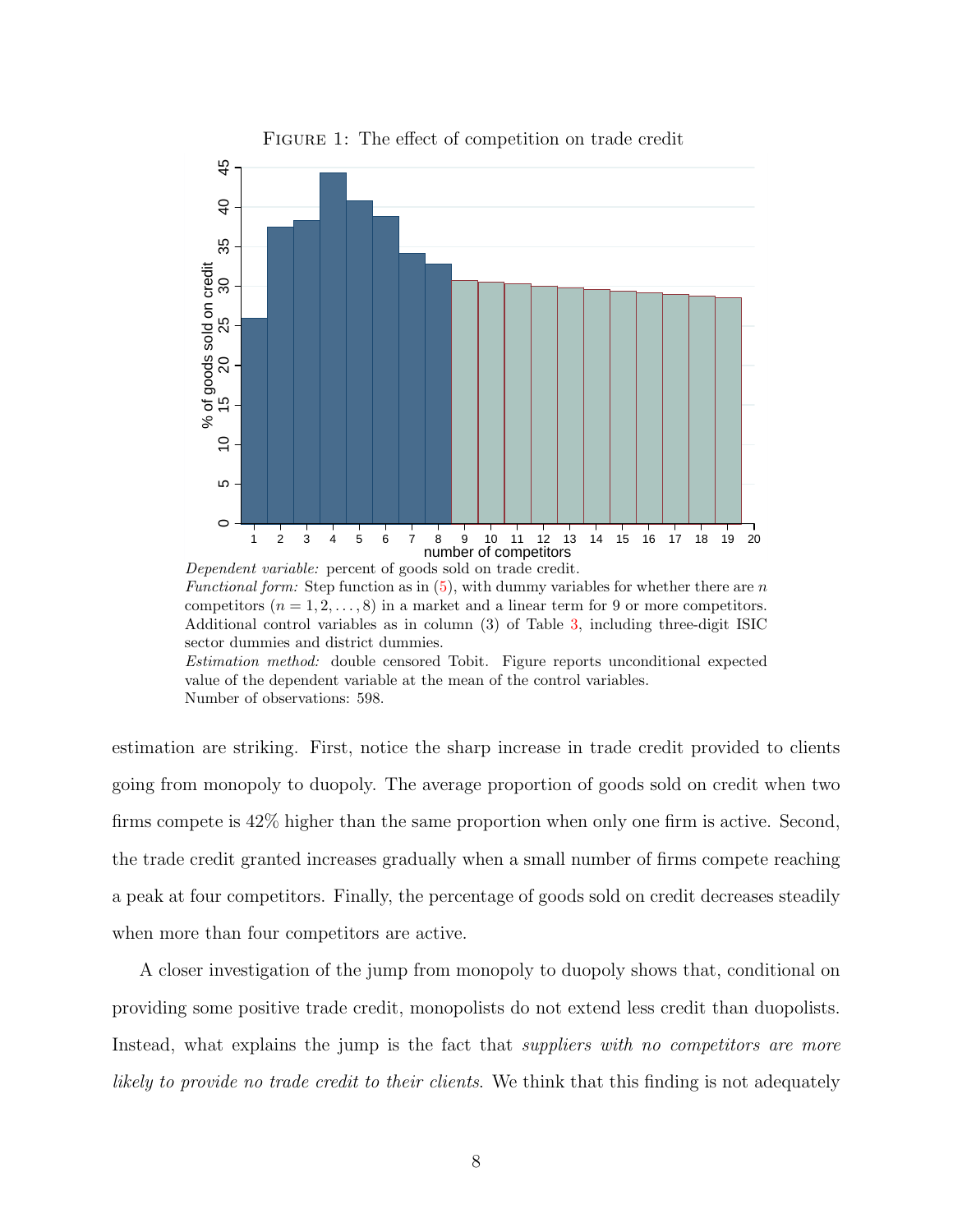explained by the traditional argument provided by the literature that predicts a positive relationship between competition and credit provision. Instead of observing monopolists that provide a lower amount of credit at a higher price, we find that monopolists are more likely to offer no credit and sell all their products for cash only. This is despite the fact that their enforcement power is much stronger than firms operating in more competitive settings.

In contrast, the negative part of the relationship is consistent with those of McMillan and Woodruff (1999), as well as the predictions of the loan enforcement in developing countries literature which argues that in economies with weak creditor protection, default is deterred mainly by the threat withholding future access to credit. This threat is particularly strong if the creditor is a monopolist in a given market. Also with a small number of creditors social norms can give rise to positive levels of borrowing and lending (Ghosh, Mookherjee and Ray, 2000). As the number of lenders increases, however, the threat of reducing or cutting access to future credit is less effective since borrowers can more easily find alternative sources of financing and social norms are less likely to arise — hence the higher presence of credit rationing in more competitive credit markets. This literature provides a convincing interpretation of the negative relationship between competition and trade credit provision that arises in our data with more then four competitors.

# 4 The Model

<span id="page-8-0"></span>In this section we explain the model and derive the main results. The model intentionally ignores enforcement constraints. We first provide conditions under which a monopolist would choose a cash-only policy. We then extend the analysis to the case of more than one supplier, showing that it is never optimal to adopt such a policy; this leads to a large increase in the proportion of goods sold on credit from monopoly to duopoly.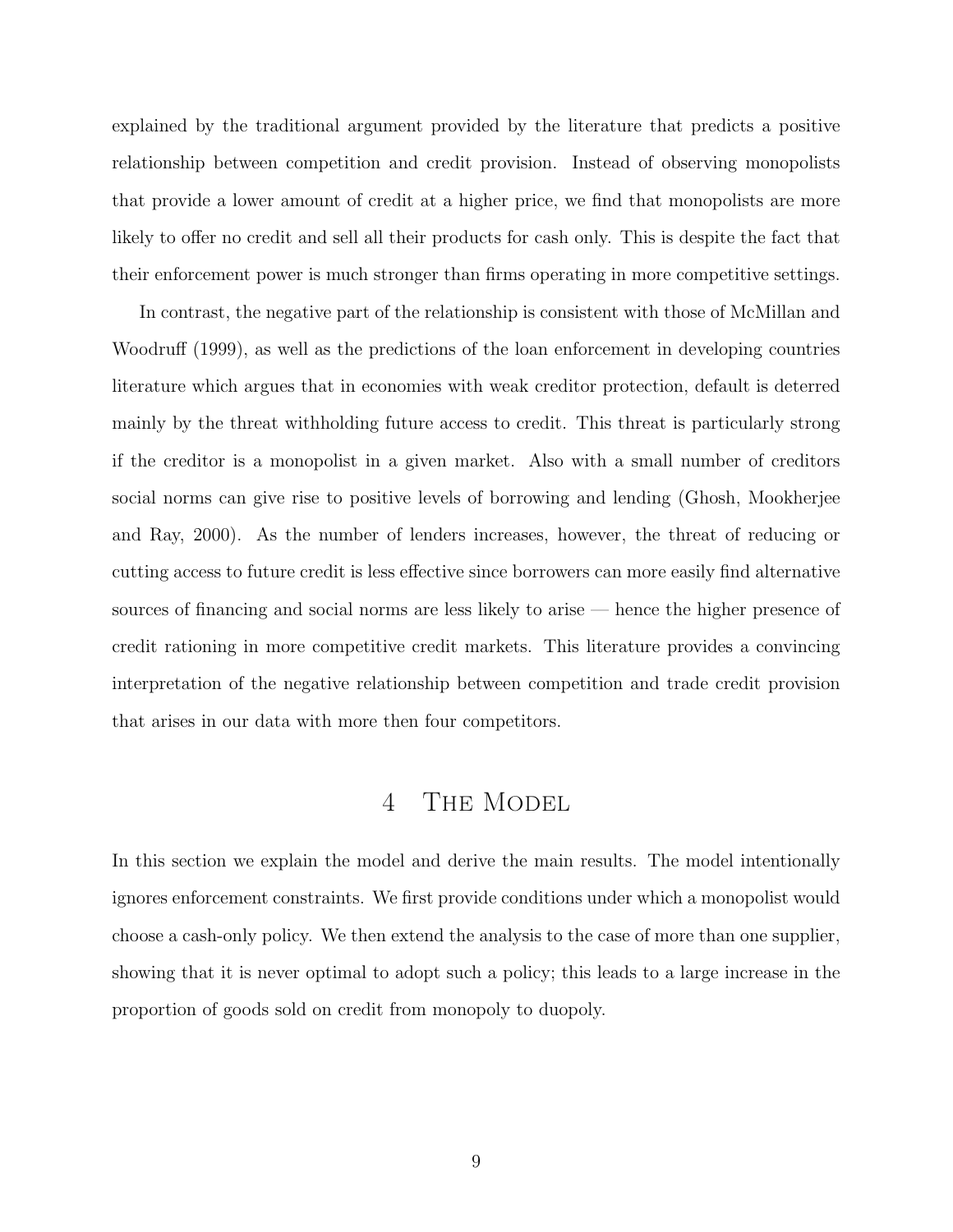#### 4.1 Monopoly

There is a single supplier of an intermediate good who produces the good at no cost. There is also a continuum of buyers with unit mass; each buyer  $i$  demands one unit of the intermediate good, transforms it into a final product at no cost and sells it at price  $P_i$ . Each buyer knows his/her selling price, while the supplier only knows that selling prices are drawn from some distribution  $F(P)$ . The supplier can either sell the intermediate good for cash or on credit. If the supplier provides the intermediate good on credit she will incur a monitoring cost  $m > 0$ . This monitoring cost can be thought of as the cost to ensure that the delayed payment is eventually made. It can depend upon geographic distance or other buyer/seller-specific characteristics.

We assume that a fraction  $\pi$  of the buyers have adequate access to cash (say because they are self-financing or have sufficient, existing lines of formal credit from which they can readily draw), while the remaining  $1 - \pi$  are unable to pay cash, and must rely entirely on trade credit. We also assume that  $\pi$  is independent of the value distribution,  $F(P)$ . We will call those buyers who can pay cash "non-rationed" and those buyers who cannot pay cash "rationed".[7](#page-9-0) We also assume that the supplier cannot distinguish between rationed and non-rationed buyers; hence, the supplier must set the trade credit price based on her beliefs about the distribution of buyers who ask for trade credit.

The timing is as follows:

Stage 1: The supplier sets a cash price  $c$ ;

- Stage 2: The fraction of non-rationed buyers,  $\pi$ , decide whether to pay cash or to wait and purchase on trade credit;
- Stage 3: Having observed cash sales, the supplier sets the trade credit price t;

Stage 4: Buyers decide whether or not to buy at this price and payoffs are realized.

<span id="page-9-0"></span><sup>7</sup>An alternative and equivalent assumption would be that all buyers must apply for bank finance in order to pay cash, and that loans are granted with probability  $\pi > 0$ .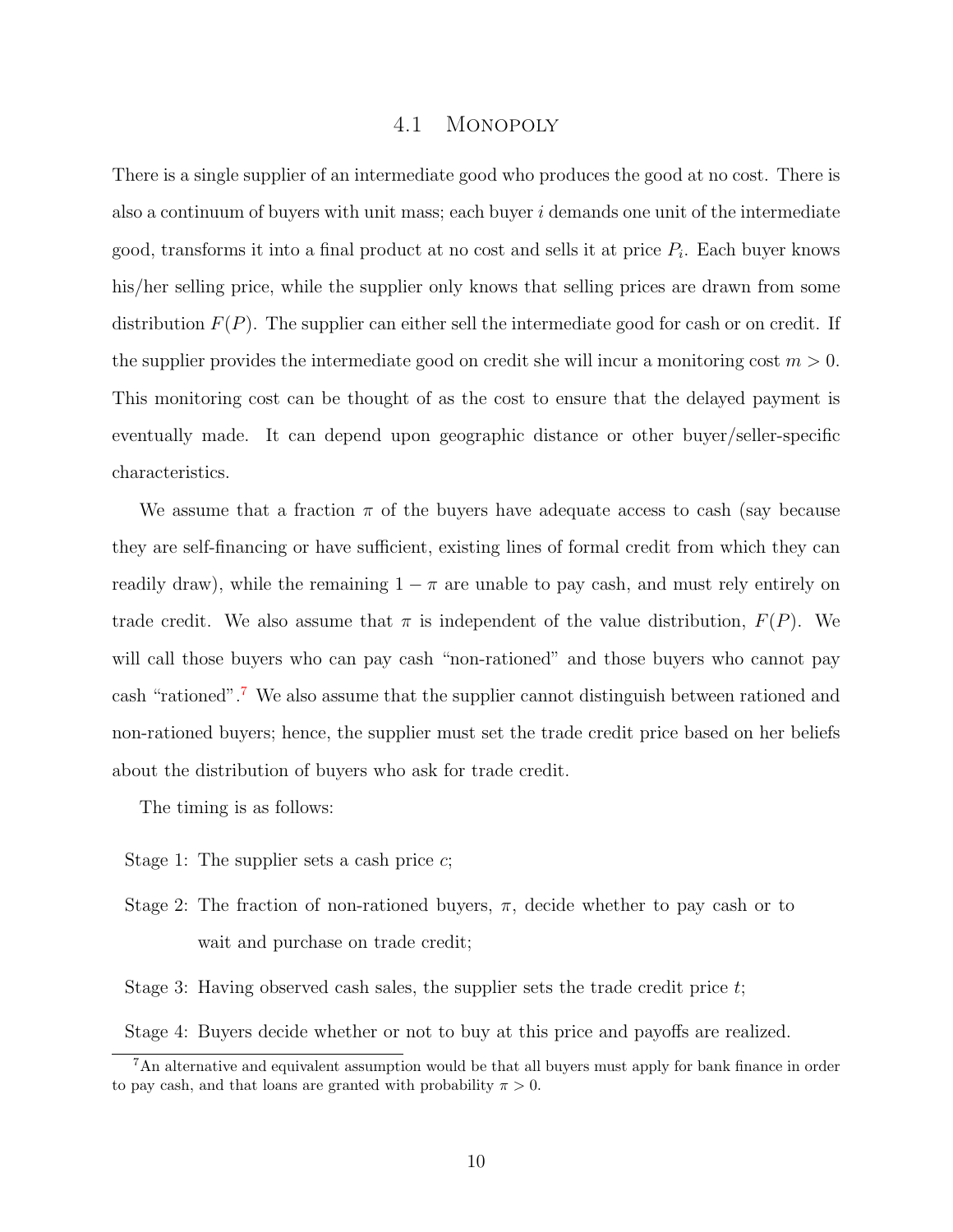The assumption that the trade credit price is set by the supplier only after buyers react to the cash price is critical to the model. In reality, it is more likely that a buyer sees both a cash and a trade credit price and then decides whether to pay cash or buy on credit. However, even in this situation it is likely that the final price for trade credit is not determined until final payment is actually made. For example, in the 1998 Survey of Small Business Finances, approximately 46% of buyers pay only after the agreed upon deadline and many of these same firms indicate that there are no penalties for late payment. This additional delay in payment can be thought of as a lower effective price than was initially agreed upon.[8](#page-10-0) For example, Petersen and Rajan (1994) argue that many retail firms face trade credit terms of 10-2-30, which translates into an annualised interest rate of 44.6% if the borrower forgoes the 2% discount by paying after 10 days. They go on to note that, to the extent that there are no penalties for late payment (i.e., payment after 30 days), payment after 36.9 days translates into an implicit interest rate of only 22.1%. While still quite a high rate of interest, by delaying the date of repayment, the borrower has effectively lowered its interest rate.

The results of the World Bank's Investment Climate Core survey indicate that late payment is a general phenomenon: Entrepreneurs report that almost half of the clients who receive trade credit settle their payment after the initial deadline. In the 2003 survey, among Indonesian firms that reported overdue payments, it takes, on average, 5.3 weeks to resolve an overdue payment dispute with a standard deviation of 5.8 weeks. In their sample of Chinese firms, Fabbri and Klapper (2008) indicate that between 20-27% of firms either make or receive late payments. They also report a similar percentage of disputes between buyer and seller and, when recourse to the courts is sought, 84% of the time the firm does not recover its losses.<sup>[9](#page-10-1)</sup> In a study of small British firms, Howorth and Reber (2004, p. 480) argue that, "late paying firms had developed a detailed knowledge of their [suppliers'] credit management procedures and paid just in time to avoid enforcement action which usually took the

<span id="page-10-1"></span><span id="page-10-0"></span><sup>&</sup>lt;sup>8</sup>See Cuñat (2007) for a reason why it may be optimal for a supplier to allow further delays in payment. <sup>9</sup>Firms more frequently resort to negotiation to settle disputes and, in such cases, they recover the full value of their claim 80% of the time. However, even a negotiated settlement surely imposes other costs (e.g., time and effort spent pursuing their claims) such that the effective price is still lower.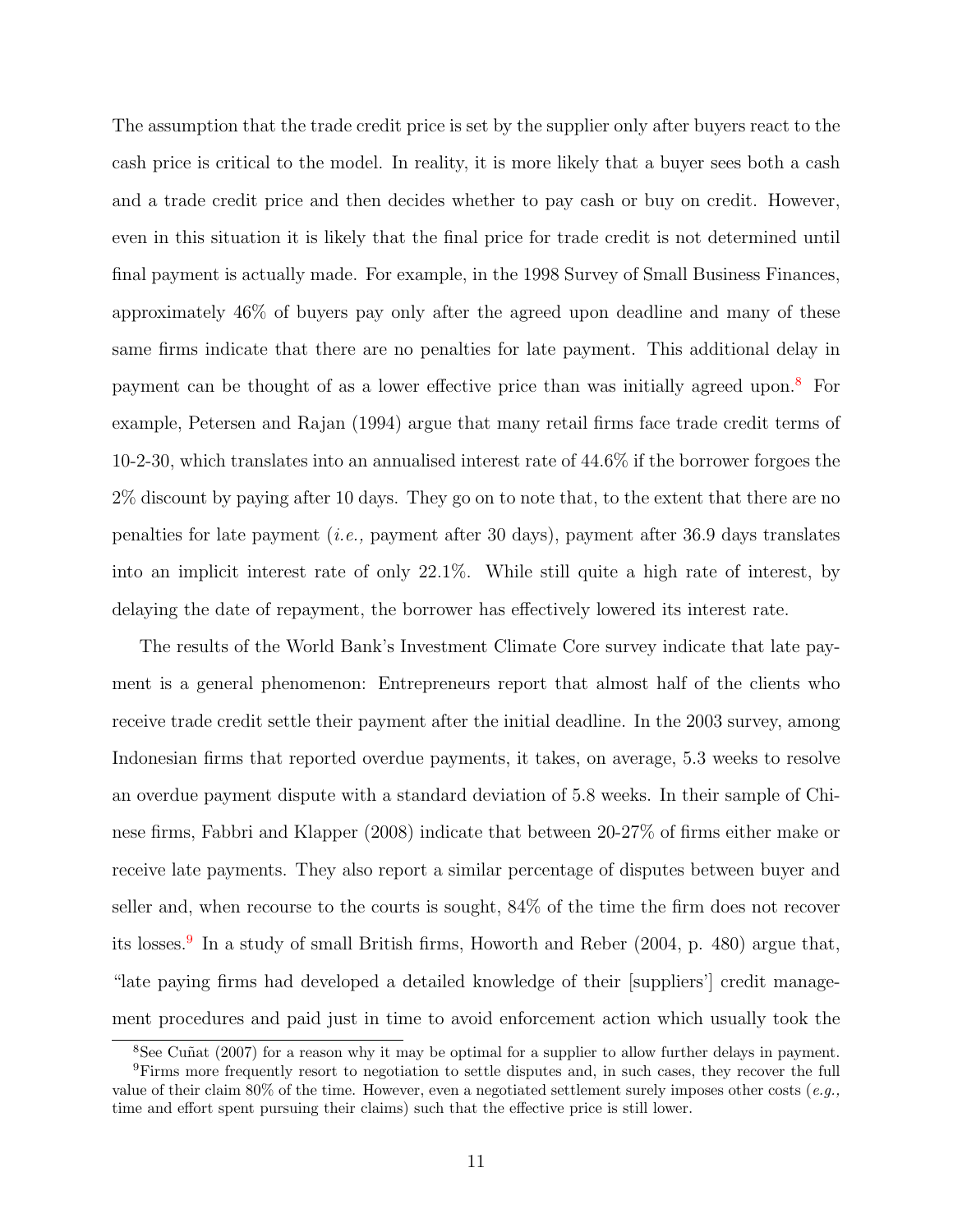form of withheld supplies or, less frequently, penalty charges." They also provide evidence indicating that many firms are reluctant to enforce penalties for late payment (See Footnote [12\)](#page-19-0). To reiterate, by granting any delay in payment, a supplier opens the door to further (non-negotiated) delays, effectively lowering the price she obtains. The model we present should be viewed as a convenient shorthand for a more general model in which buyers have some ability to stretch the repayment timetable.

In our model, we introduce one commitment device for the supplier. In particular, we allow her to close the trade credit window and commit to a cash-only policy. Formally, this amounts to the addition of an initial stage to the game: Stage 0, the supplier chooses whether or not to shut down the trade credit window.

<span id="page-11-0"></span>We are now ready to demonstrate the main result of this section:

PROPOSITION 1. For any given monitoring cost, m, there exists a threshold  $\hat{\pi}(m)$ , such that for  $\pi > \hat{\pi}(m)$ , the supplier will optimally decide not to offer credit and pre-commit to a "cash-only" policy. Furthermore, the threshold value is increasing in the monitoring cost.

A formal proof is provided in Appendix A. Here we provide an example that illustrates the main intuition of the result and then we describe the key steps that lead to it. Consider first the case in which the supplier has full commitment power. It is easy to see that the supplier would never set the trade credit price, t, less than the cash price, c. If she did, all buyers would opt for trade credit, which is strictly less profitable for the supplier given the monitoring cost  $m > 0$ . Instead, by choosing  $t > c$ , all non-rationed buyers with a selling price  $P \geq c$  (henceforth "high-price" types) will pay cash. Among the rationed buyers, those with  $P \geq t$  will ask for trade credit, while those buyers with  $P < c$  (henceforth "low-price" types) are left out of the market. In this full commitment scenario, the supplier is effectively able to separate the maximization problems for the cash and trade credit prices. Indeed, one can easily see that the optimal cash price,  $c^*$ , depends only on the distribution of buyer types, while the optimal trade credit price,  $t^*$ , depends on the distribution of buyer types and on the monitoring cost. Under standard regularity conditions on the profit function,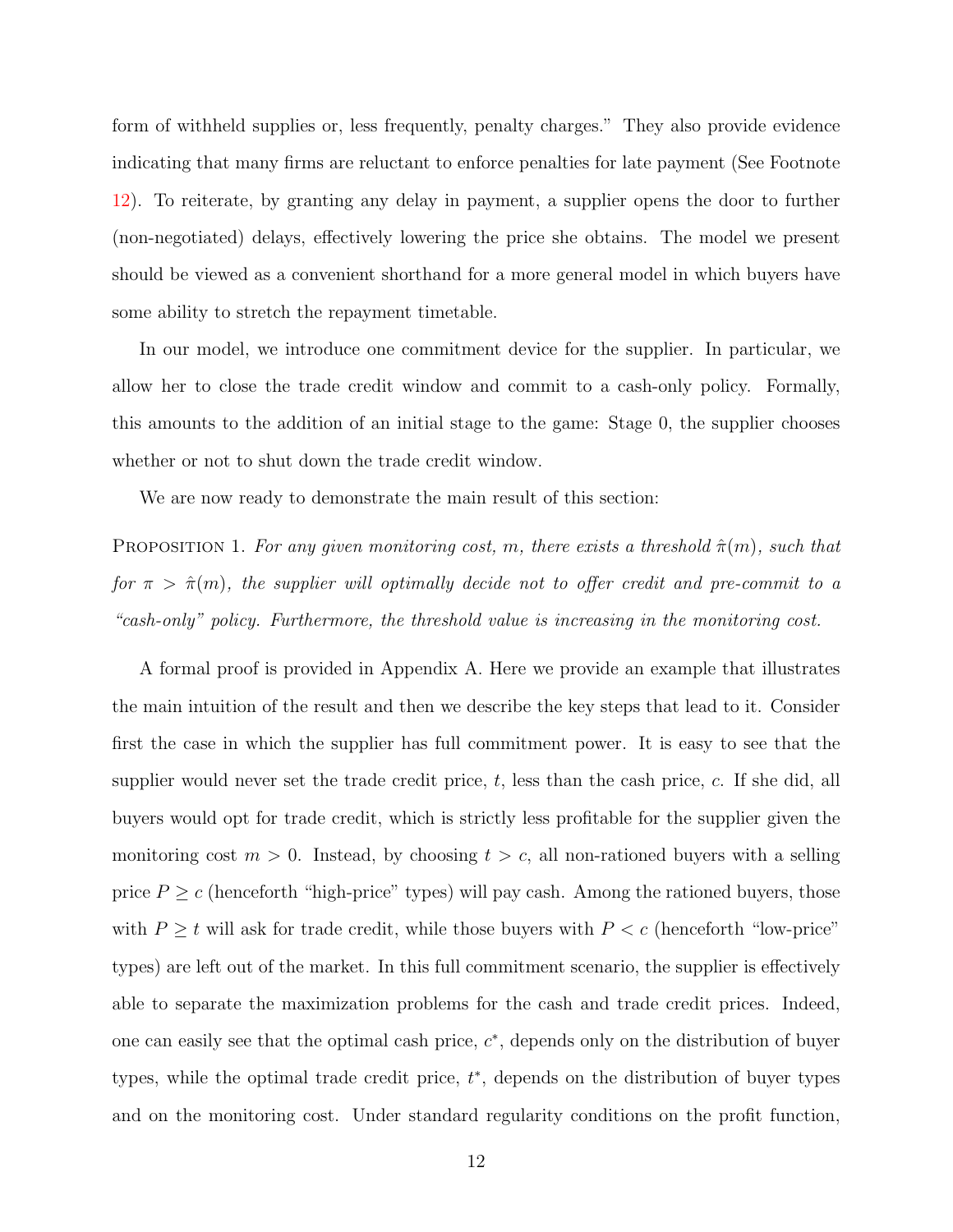both of these values are unique. Importantly, the fraction of buyers with access to cash plays no role in the maximization problem of the supplier, and trade credit is only extended to those buyers rationed in the formal credit sector.

Suppose now that the supplier loses the ability to commit to a trade credit price. If  $m > c^*$  it is obvious that  $t > c^*$ , since otherwise the monopolist would not even cover the monitoring cost. Thus she effectively has full commitment. Similarly, even if the monitoring cost were low, we could still have results identical to the full commitment case if the fraction of customers with access to cash were sufficiently low. In this case the distribution of buyers that ask for trade credit would have a large proportion of rationed, high-price buyers. The supplier would still find it optimal to set a trade credit price above the cash price and the full commitment scenario would be replicated.

The interesting range is then when m is low and  $\pi$  is relatively high. Indeed, consider the case in which  $\pi \approx 1$ . If all non-rationed buyers actually paid cash, then the distribution of buyers who apply for trade credit would be almost completely made of low-price buyers. At this point, te monopolist would find it optimal to set a trade credit price below the cash price, thus selling the product to those buyers who could not afford to pay cash in the first place. Anticipating this lower trade credit price, buyers will refuse to pay cash and demand trade credit. However, this breaks the full commitment equilibrium.

Proposition [1,](#page-11-0) demonstrates that if the  $\pi$  is high enough and the monitoring cost in low enough, the supplier is better off denying credit to her clients and committing to a cash-only policy. This, however, does not mean that when the full commitment equilibrium breaks the supplier immediately commits to a cash-only policy. Instead, she will first try to distort the cash price to convince some buyers to pay cash. Only when the cash price distortion becomes too costly will she commit to no credit.

We now highlight the key aspects of the game at each stage and proceed via backward induction to derive the supplier's optimal strategy for various parameter values.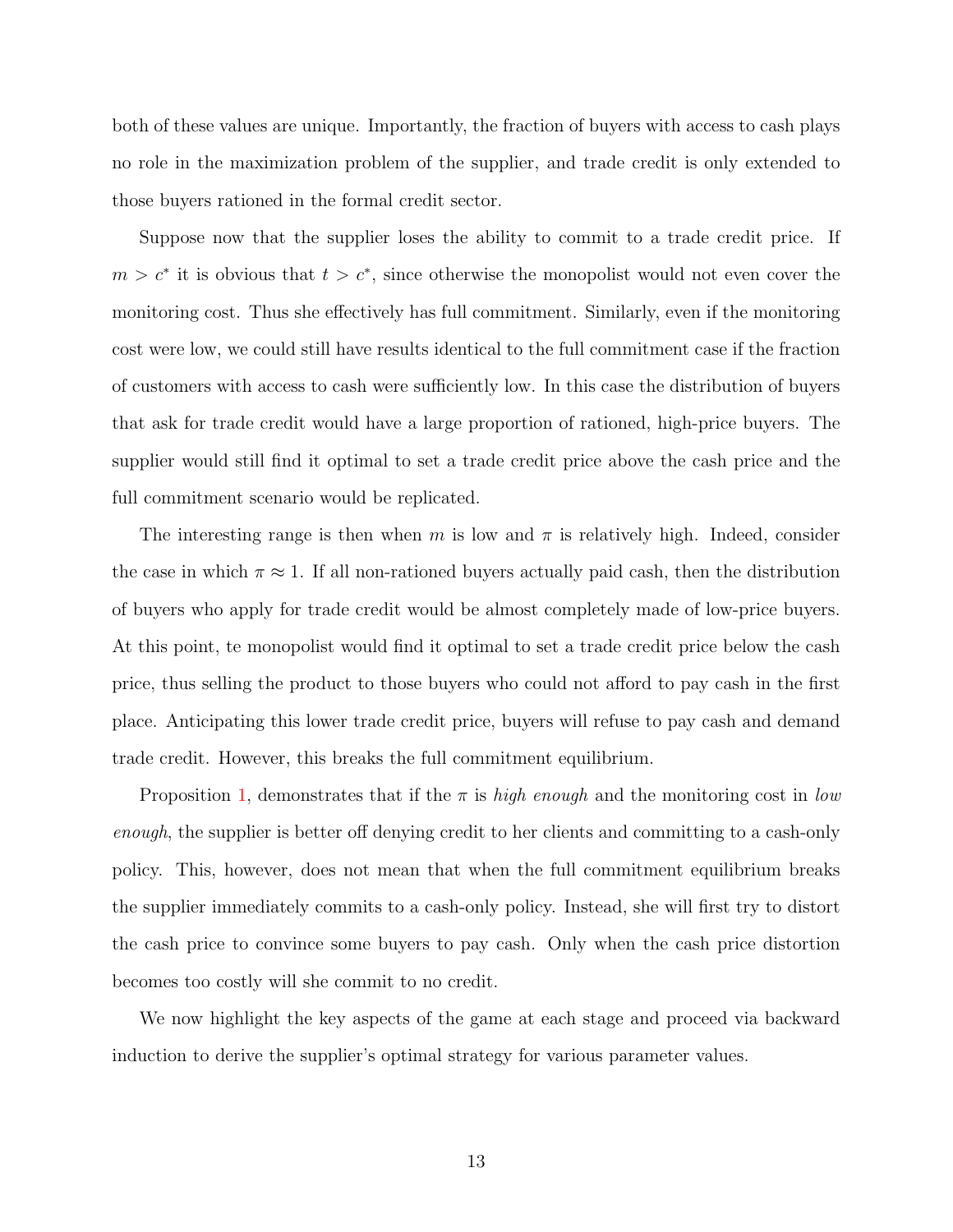STAGE 3: DETERMINATION OF t. Since the supplier cannot tell whether those remaining after cash sales have been made were rationed or not, her decision on t depends upon her beliefs about who paid cash. We first examine the case in which the supplier believes that all non-rationed, high-price buyers (*i.e.*, buyers for which  $P > c$ ) paid cash and low-price buyers did not, and show that there exists a threshold probability  $\hat{\pi}(m, c)$  such that for any  $\pi$  larger than  $\hat{\pi}(c, m)$  the supplier will optimally set trade credit price below the cash price.

<span id="page-13-0"></span>Observation 1. Assume that the supplier's belief is that all non-rationed, high-price types paid cash. Then there exists a threshold value  $\hat{\pi}(c,m)$ , such that for  $\pi > \hat{\pi}(c,m)$ ,  $t < c$ , while for  $\pi < \hat{\pi}(c, m)$ ,  $t > c$ . Furthermore,  $\hat{\pi}(c, m)$  is strictly decreasing in c and strictly increasing m.

The proof of this observation is in Appendix A; however, the intuition can be seen in Figure [2](#page-14-0) where we show the supplier's trade credit profit function for the case in which the cash price was set at the "full commitment" level  $c^*$  and all the non-rationed, high-price buyers pay cash. Notice that for given values of  $\pi$ , the profit function has a double-hump shape. On the left side, we show a situation in which  $\pi < \hat{\pi}(c, m)$ . In this case, observe that the trade credit price would be set at the full commitment level  $t^*$ . On the right side, we show a case in which  $\pi > \hat{\pi}(c, m)$  and the supplier will optimally set the trade credit price at  $t_L$  — below the cash price — and the full commitment equilibrium cannot be attained. Finally, note that, in the restricted domain  $t > c$ , profits are always maximised at  $t = t^*$ , and this value does not vary with  $\pi$ .

Observation [1](#page-13-0) also asserts that the threshold value is increasing in c. This implies that there exists a critical value that we call  $\hat{c}(m, \pi)$ , such that for smaller cash prices the "left" hump" is lower then the "right hump" and the supplier sets a trade credit price above the cash price. As we shall see in Stage 2, this suggests that for any fraction  $\pi$  larger than  $\hat{\pi}(c^*)$ , the supplier could set a cash price weakly less than the threshold  $\hat{c}(m,\pi)$ , thus inducing the Stage 3 incarnation of herself to set the trade credit price above the cash price. How much smaller this threshold value is than the full commitment optimal cash price  $c^*$  depends on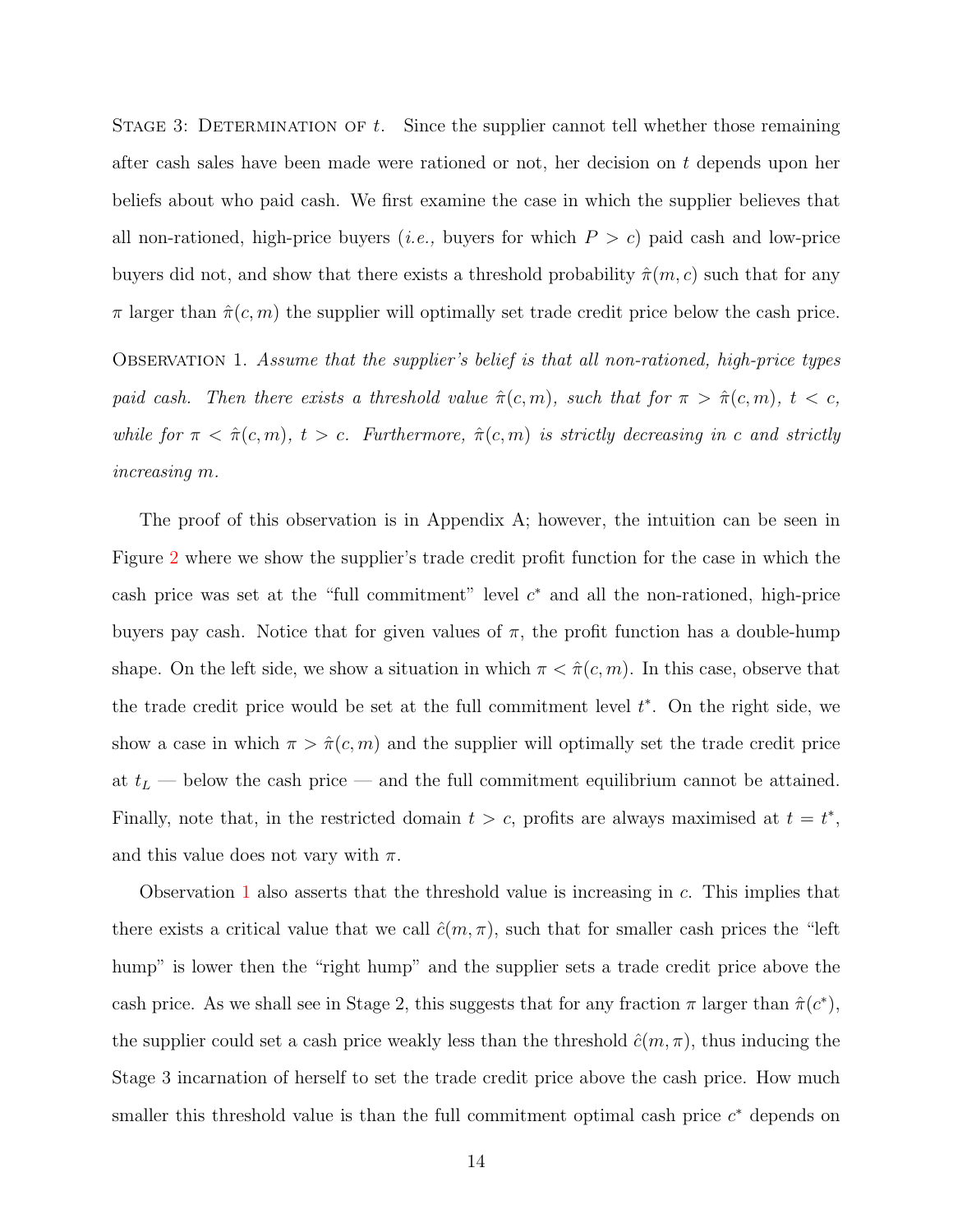<span id="page-14-0"></span>



the parameters of the model,  $\pi$  and  $m$ . If the cash price is set, instead, greater than or equal to the optimal full commitment trade credit price  $t^*$ , the threshold probability is zero.

The fact that  $\hat{\pi}(c, m)$  is decreasing in m shows that the lower is the monitoring cost the higher is the incentive for the supplier to set a trade credit price lower than the cash price. Interestingly, this result is different from what the literature on informal credit markets and on trade credit has traditionally argued. This literature has emphasized the fact that suppliers can rely on better knowledge of their clients or lower transaction costs in dealing with them than banks. Thanks to this advantageous position suppliers can bridge the gap between rationed borrowers and the formal credit sector. Our result, on the other hand, shows that if suppliers cannot commit to a trade credit price greater than the cash price, this very same advantage can turn against the supplier. The *closer* is the seller to the buyers, the greater is the temptation to lower the trade credit price below the cash price.

Before we proceed with our analysis of the previous step, we briefly look at the case in which no buyer pays cash. This would trivially lead to the same trade credit profit as the case of  $\pi = 0$ , which, under standard conditions on the distribution of buyers types, would have a unique maximum at  $t^*$ .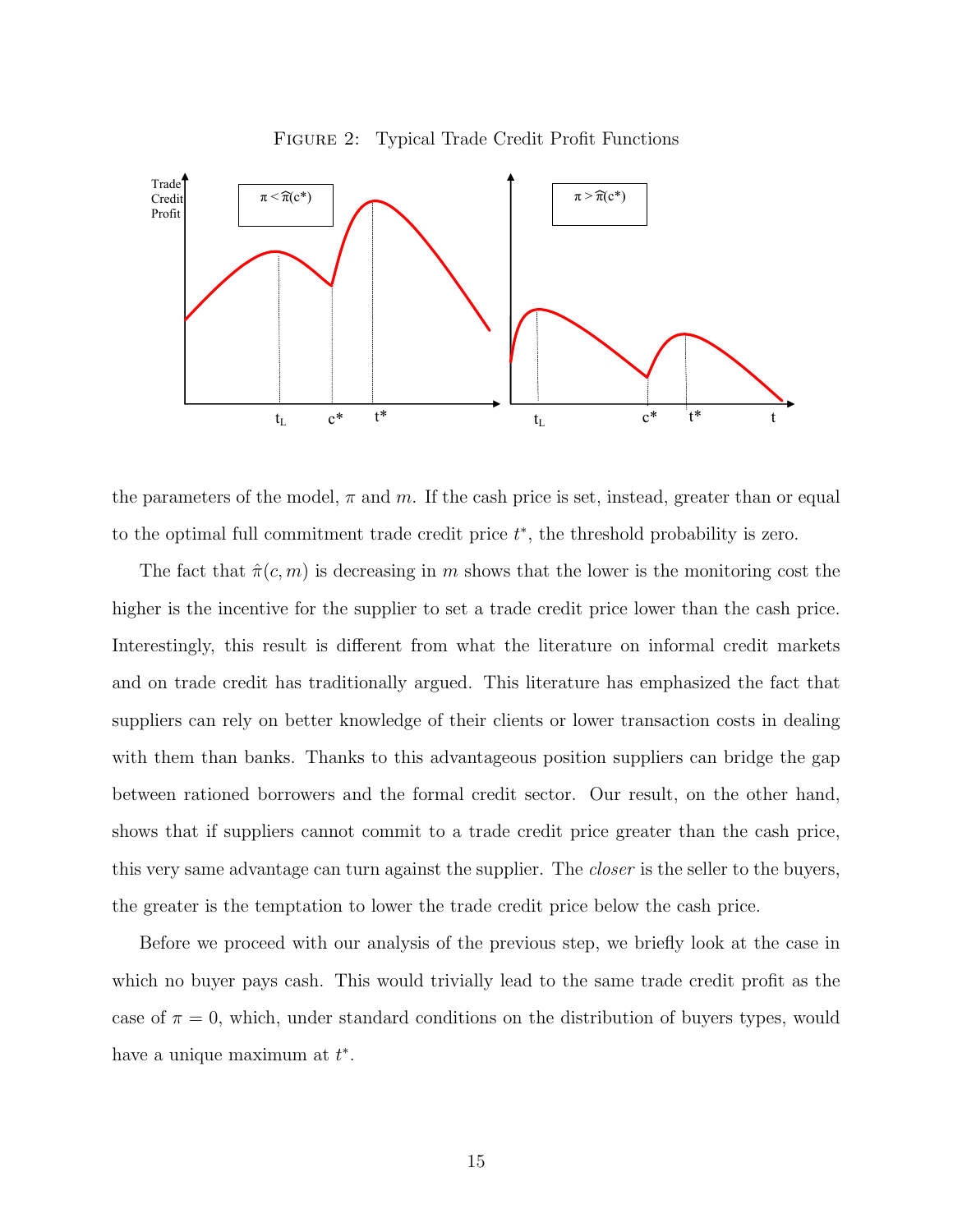Stage 2: Buyers' Decision. Consider now a buyer who observes a cash price c. Her strategy can be defined as a probability of paying cash and is a function of her type, P, whether or not she is rationed (denote by  $\phi_{nr}$  a buyer who is not rationed and  $\phi_r$  a rationed buyer), the monitoring cost, m, and the cash price, c. Clearly, low-price types will ask for trade credit regardless of the values of the parameters. However, for high-price types, the decision depends on the parameters since such buyers must anticipate the eventual trade credit price. If the cash price they observe is less than or equal to the threshold cash price  $\hat{c}(m,\pi)$ , those who can will pay cash and the supplier will set the trade credit price at  $t^*$ . If, instead, they observe  $c \geq t^*$  they will ask for trade credit with probability one and the supplier will charge a trade credit price equal to  $t^*$ . The question remains open regarding the equilibrium of the continuation game  $c \in (\hat{c}(\pi, m), t^*)$ . We show in Lemma [2](#page-42-0) in Appendix A that if  $c \in (\hat{c}(\pi, m), t^*)$ , no pooling strategy for which all high-price types take the same action can be part of any equilibrium.

This leaves open the possibility that a strategy that is different among high-price buyers can be part of the equilibrium. More formally, say that buyers use type-contingent strategies if there exists types  $P_i \neq P_j$ ,  $P_i, P_j \geq c$ , such that  $\sigma(P_i, c, m, \phi_{nr}) \neq \sigma(P_j, c, m, \phi_{nr}),$ where  $\sigma(P, c, m, \phi_{nr})$  is the probability that a non-rationed buyer with selling price P facing parameters  $m$  and c actually pays cash. With non-degenerate type-contingent strategies it must be the case that all such buyers are indifferent between paying cash and asking for trade credit. Therefore, they must believe that the trade credit price will equal the cash price.[10](#page-15-0) It can be shown that many equilibria with type-contingent strategies exist, but all are pay-off equivalent to the supplier. Thus we have the following:

Observation 2. The following strategies are an equilibrium of the continuation game start-

<span id="page-15-0"></span> $10$ This is proven in Lemma [3](#page-42-1) in Appendix A. In Lemma [4,](#page-43-0) also in the in Appendix A, necessary and sufficient conditions are provided for type-contingent equilibrium strategies when  $c \in (\hat{c}(\pi, m), t^*)$ .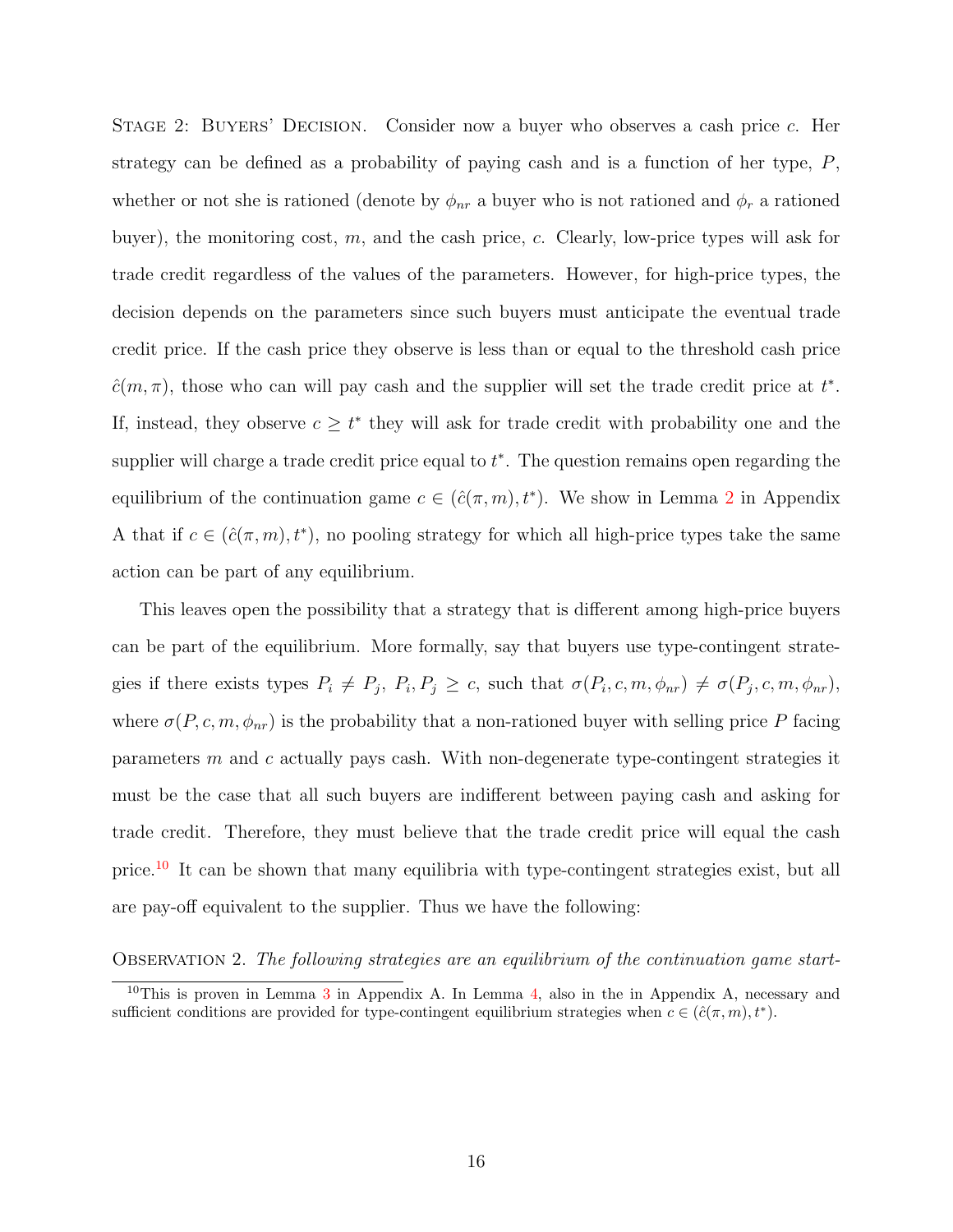ing at stage 2:

<span id="page-16-0"></span>Buyers:  $\sqrt{ }$  $\begin{array}{c} \hline \end{array}$  $\begin{array}{|c|c|} \hline \rule{0pt}{12pt} \rule{0pt}{2pt} \rule{0pt}{2pt} \rule{0pt}{2pt} \rule{0pt}{2pt} \rule{0pt}{2pt} \rule{0pt}{2pt} \rule{0pt}{2pt} \rule{0pt}{2pt} \rule{0pt}{2pt} \rule{0pt}{2pt} \rule{0pt}{2pt} \rule{0pt}{2pt} \rule{0pt}{2pt} \rule{0pt}{2pt} \rule{0pt}{2pt} \rule{0pt}{2pt} \rule{0pt}{2pt} \rule{0pt}{2pt} \rule{0pt}{2pt} \rule{0pt}{2pt} \rule{0pt}{2pt} \rule{0pt}{2$ Low-price types never pay cash for any c Non-rationed, high-price types pay cash if  $c \leq \hat{c}(\pi, m)$ Non-rationed, high-price types do not pay cash if  $c \geq t^*$ Non-rationed, high-price types use a type-contingent if  $c \in (\hat{c}(\pi, m), t^*)$ mixed strategy,  $\sigma(P, c, m, \phi_{nr}) \in (0, 1)$ (1)

<span id="page-16-1"></span>Supplier's trade credit price: \n
$$
t = \n\begin{cases} \nt^* & \text{if } c \geq t^* \text{ or } c \leq \hat{c} \\ \nc & \text{for } c \in (\hat{c}, t^*) \n\end{cases}\n\tag{2}
$$
\n

STAGE 1: THE DETERMINATION OF c. Naturally, if the value of  $\pi < \hat{\pi}(c^*, m)$ , the lack of commitment is not binding and we have the full commitment equilibrium. If, instead,  $\pi > \hat{\pi}(c^*, m)$ , the supplier will face three alternatives. First, she can set  $c \leq \hat{c}(\pi, m)$  and commit to a trade credit price that is higher than the cash price, thereby ensuring that all high-price, non-rationed buyers pay cash. Alternatively, she can set  $c \geq t^*$ , thus inducing all the buyers' types to ask for trade credit. Finally, she can set  $c \in (\hat{c}, t^*)$ , to which the high-price buyers will respond with a type-contingent strategy  $\sigma_m(P)$ . It is shown in Lemma [5](#page-43-1) that it is never optimal for the supplier to set a cash price  $c \geq t^*$ . However, whether  $c = \hat{c}(\pi, m)$  or  $c \in (\hat{c}(\pi, m), t^*)$  depends on the parameters and the distribution of buyer types. In any case we show that the equilibrium cash price will be different from the full commitment "unconstrained" optimal value  $c^*$ .

STAGE 0: OPENING OR CLOSING THE CREDIT WINDOW. It is by now clear that if the fraction of consumers with access to cash is high enough, the supplier must distort the cash price away from its unconstrained optimal value  $c^*$  in order to induce some of the buyers to pay cash. Nevertheless, if  $\pi$  were just above  $\hat{\pi}(c^*, m)$  the distortion the supplier needed to make would not be very strong. She could lower the cash price to  $\hat{c}(\pi, m)$  and still offer trade credit to her clients. Intuitively, the higher  $\pi$ , the more severe the cash price distortion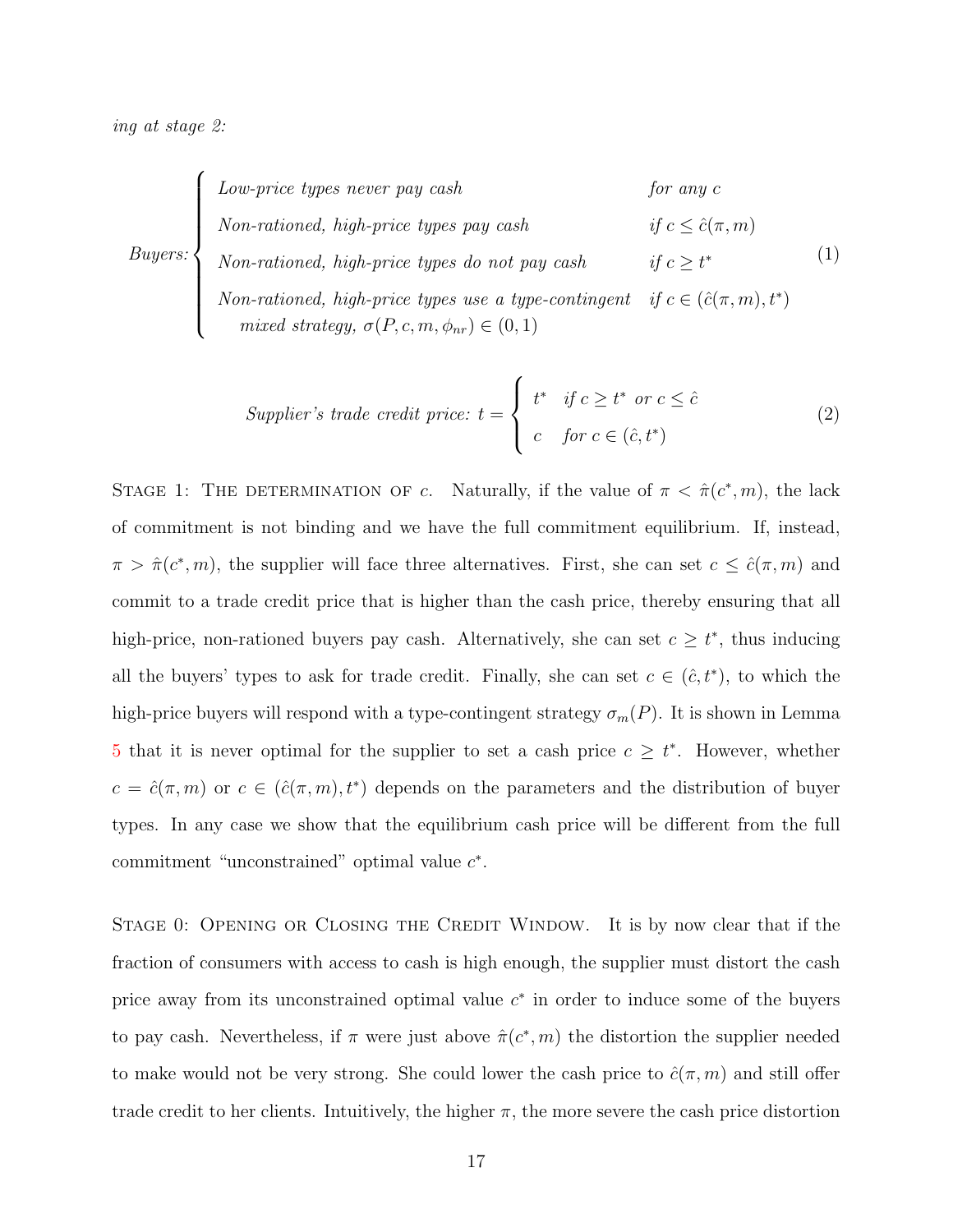will have to be and the lower the profits of the supplier. If  $\pi$  increases above a certain level and if a commitment device is available that allows the supplier to sell only on cash, she will use it. Hence the decision to shut down trade credit stated in Proposition [1.](#page-11-0)

### 4.2 Multiple Suppliers and the "Big Jump"

Now suppose there are N suppliers. If a supplier provides the intermediate good on credit to a buyer she will incur a buyer-specific monitoring cost which is distributed according to a distribution  $I(\cdot)$ .<sup>[11](#page-17-0)</sup> Put differently, every buyer i draws N i.i.d. monitoring costs — one for each supplier from  $I(\cdot)$ . Every supplier now sets a cash price c and a trade credit price t which is buyer-specific. The rest of the model is identical to the monopoly case. The fact that the monitoring costs for the same buyer vary across suppliers reflects the presence of heterogeneous transaction costs in dealing with the client. For cash payments, instead, as in the monopoly case, there are no such costs. This captures the idea that a buyer willing to pay cash perceives suppliers of an identical product as perfect substitutes and is likely to trigger fierce competition among sellers. If, instead, trade credit is sought, transaction costs enter into play and the buyer is likely to face different terms from different suppliers.

<span id="page-17-1"></span>In Appendix A, we prove the following result:

PROPOSITION 2. With two suppliers, the cash price is  $c = 0$ , each supplier's trade credit window is open and the trade credit price set by supplier  $j = 1, 2$  for buyer i is  $t_{ij} =$  $\max\{m_{ij}, \min\{m_{i,-j}, t_{ij}^*\}\},$  where  $m_{ij}$  is the monitoring cost for supplier j of buyer i and  $t_{ij}^* = argmax\{(t_{ij} - m_{ij})(1 - F(t_{ij}))\}$ 

Hence, with more than one supplier, the commitment problem disappears, because cannibalisation of the cash market has left trade credit as the only avenue for profit. Moreover, trade credit is only extended to those buyers who are cash constrained.

<span id="page-17-0"></span><sup>&</sup>lt;sup>11</sup>With many suppliers, it is now necessary to allow for supplier-buyer specific monitoring costs. However, it is not difficult to see that the monopoly model could also be extended to incorporate heterogenous monitoring costs. In this case we would have different threshold values of  $\pi$  that would induce the monopolist to shut the trade credit window.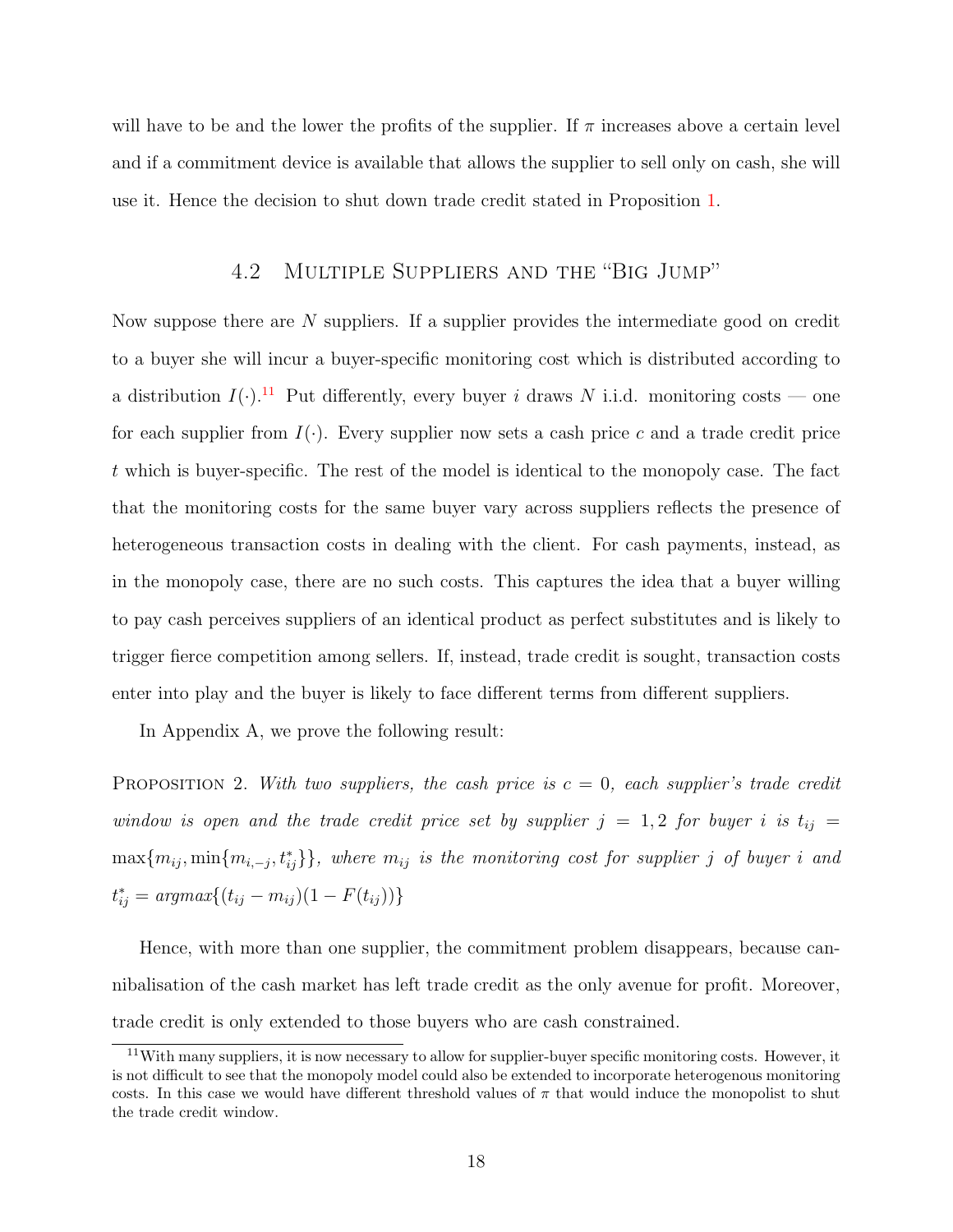We now provide an intuitive argument for the equilibrium trade credit prices. We could think of the monitoring cost as a measure of how close the supplier is to the buyer. For each supplier we can distinguish three sets of buyers. For supplier 1, for example, the first set corresponds to buyers that are too far from her competitor and for which the supplier can charge the optimal price  $t^*(m_{1i})$ . The second group consists of those buyers closer to supplier 1 but that are within reach of supplier 2. More formally those with  $m_{1i} < m_{2i} < t^*(m_{1i}).$ For this group supplier 1 will optimally set the trade credit price equal to her competitor's monitoring cost. Finally, for those buyers closer to supplier 2, the price is set to  $m_1$ .

What about the proportion of goods sold on trade credit conditional on providing some trade credit? Will a monopolist who sells both on credit and for cash would increase or decrease the proportion of goods sold on credit in response to the entry? Unfortunately, the answer to this question is ambiguous. In the duopoly case, if we look at the set of buyers who are too far from the competitor, Proposition [2](#page-17-1) shows that their trade credit price equal to the monopolist's price. The cash price, instead, declines considerably leading to an overall lower proportion of goods sold on credit. The results on the other buyers more exposed to competition is less clear. Whether the proportion of them buying on credit over those paying cash increases depends on how much the trade credit price declines relative to the cash price, which ultimately depends on the distribution of monitoring costs.

Our final proposition states that, with more than one supplier, the proportion of goods sold on credit by each supplier increases with the number of suppliers. Intuitively the entrance of a new competitor has no effect on cash sales but exerts downward pressure on trade credit prices since now buyers can purchase from an additional supplier. The decrease in the trade credit price allows more buyers who are cash constrained to access trade credit.

PROPOSITION 3. With more than one supplier, an increase in the number of competitors leads to an increase in the proportion of good sold on credit by each of them.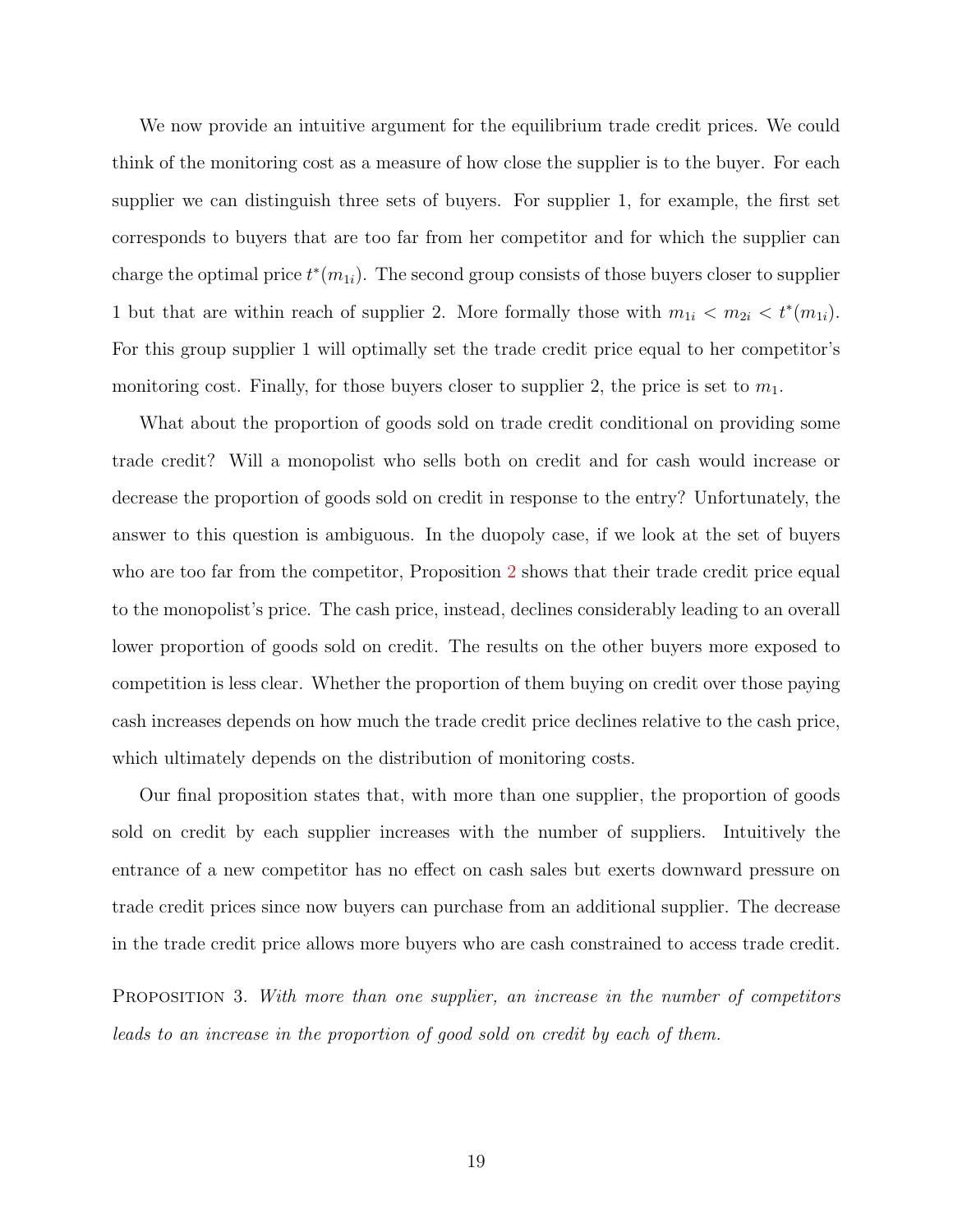### 4.3 Discussion of the Model

The model that we have discussed makes sharp predictions and does a good job of explaining why a monopolist might be willing to pre-commit to cash-only sales and why such a precommitment is of no value when the level of competition increases. When our model is combined with the standard loan enforcement story, the hump-shaped relationship between competition and credit provision that we alluded to earlier and will presently show exists for a sample of Indonesian firms in our empirical analysis becomes clear. Before proceeding to the empirics, we discuss some extensions and alternative modeling choices.

The assumption driving our results is that the supplier cannot commit to a trade credit price before observing whether or not buyers pay cash. As we have said above, whether or not it is literally true that the supplier sets the trade credit price after observing how many buyers pay cash, so long as there exists the possibility of non-negotiated delays in repayment (something which seems likely in a developing country such as Indonesia), it will not affect our main result.[12](#page-19-0) However, one might still question the validity of our assumption, or whether it is necessary for our results. We address these issues now.

For example, rather than suffering from any commitment problems, suppose that suppliers face a fixed cost of providing trade credit. Can this generate the big jump in credit provision from monopoly to duopoly? To be sure, in some cases, it is reasonable to assume that the extra profit generated from setting a trade credit price  $t^* > c^*$  does not sufficiently compensate the monopolist supplier for the fixed cost of selling on credit. Therefore, the monopolist optimally sells only on cash. However, if this is true, then so is the following: As in our model, when the degree of competition increases, the cash price goes to zero and trade credit becomes the supplier's only source for profit. Moreover, it is not difficult to show that if the fixed cost induces the monopolist to sell only on a cash basis, then so too will

<span id="page-19-0"></span><sup>&</sup>lt;sup>12</sup>Indeed, even in developed countries, firms often exploit another's inability of unwillingness to strictly enforce on-time repayments. Howorth and Reber (2004, p. 481) state that "the reason put forward by many of the firms that do not enforce their statutory right to interest is that it would have a negative impact on the relationship with their customer (and, presumably, future sales)." Surely such an effect is even stronger in a developing country with a less well-developed legal infrastructure.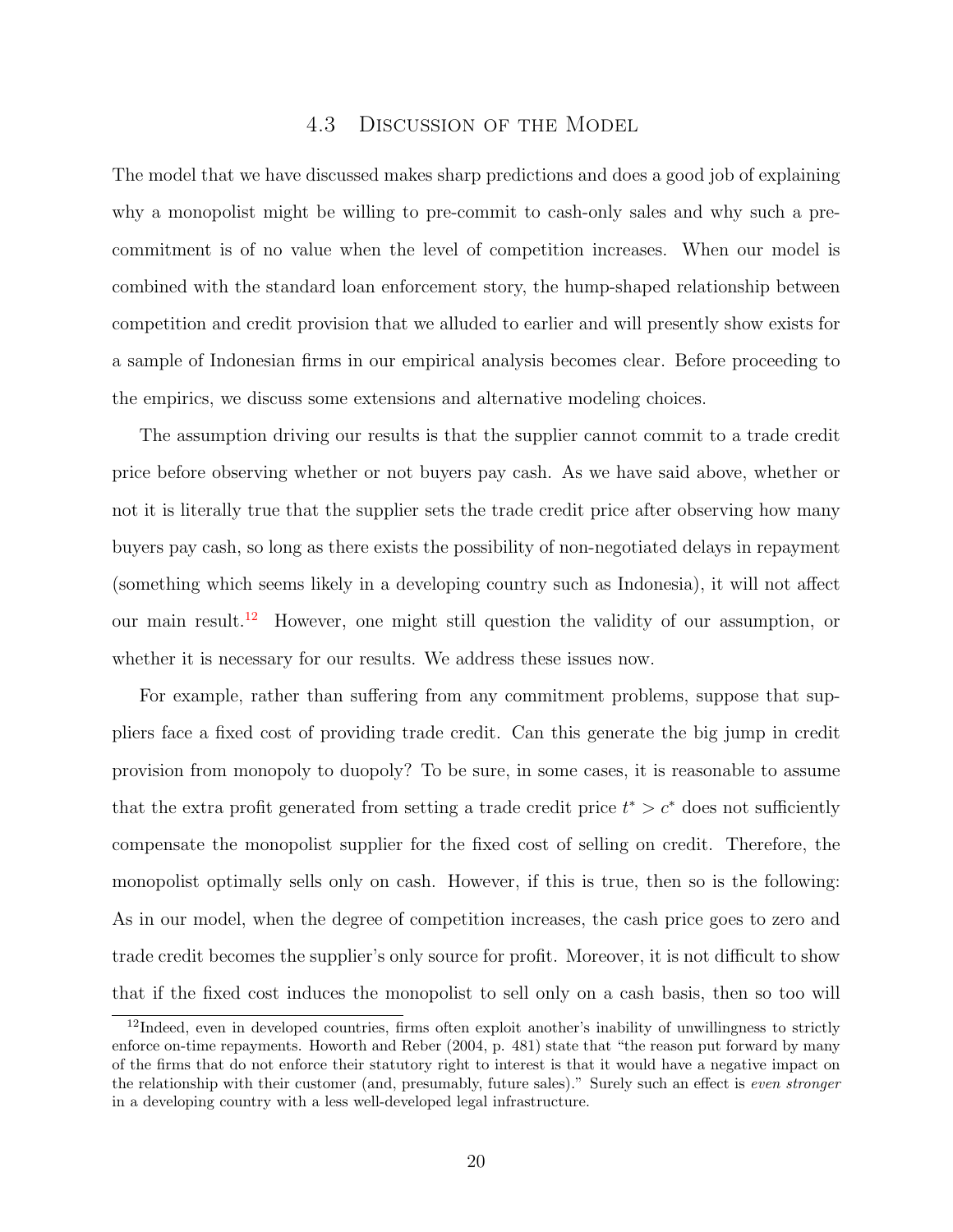oligopolists, even though the cash market has been cannibalised by Bertrand competition. Therefore, an explanation based on fixed costs will not do.

Although the supplier cannot commit to a trade credit price, she can commit to cash-only sales. Rather than this, one might imagine that the supplier can use reputation building as an alternative commitment device. For example, suppose that the buyer sets  $(c, t) = (c^*, t^*)$ in every period; if she ever sets  $t < c$ , then the one-shot equilibrium we have derived ensues. This will be an equilibrium so long as the punishment for the one-shot deviation from  $(c^*, t^*)$ is higher than the one-shot gain. This punishment is no more than  $\delta(t^*(1-F(t^*)(1-\pi))$ , while the one-shot gain is  $(1-\delta) [(t_L - m)(1 - F(t_L) - \pi(1 - F(c))) - (t^* - m)(1 - F(t^*)) (1 - \pi)].$ Observe that an increase in  $\pi$  lowers the punishment and increases the one-shot gain. Therefore, while the threshold may be different from what we derived above, if  $\pi$  is close enough to one, the supplier still has the incentive to deviate and set  $t < c$ . Hence, reputation-building may not be enough and the monopolist may still find it optimal to commit to cash-only sales.

Another way in which our model is stylised is that we consider monopolistic or oligopolistic suppliers in a market with a continuum of customers, leaving consumers with very little power against a monopolist supplier. As both Van Horen (2005) and Fabbri and Klapper (2008) have empirically shown, market power on the part of buyers is also likely to affect trade credit provision. Instead of a continuum of consumers, consider the opposite extreme of a single buyer. Suppose also that this single buyer faces its own demand curve in the final goods market and purchases multiple units of the intermediate good from the supplier. With a single consumer, the monopolist supplier's commitment problem become irrelevant and, except for implausibly high values of the monitoring cost, it is difficult to imagine the monopolist shutting the trade credit window. First, the buyer is now on a more equal footing with the supplier and, when negotiating over terms of sale, is likely able to win some delay in payment. Second, one can view the cash and trade credit prices charged by the monopolist as contributing to the marginal cost of production of the buyer; therefore, the buyer would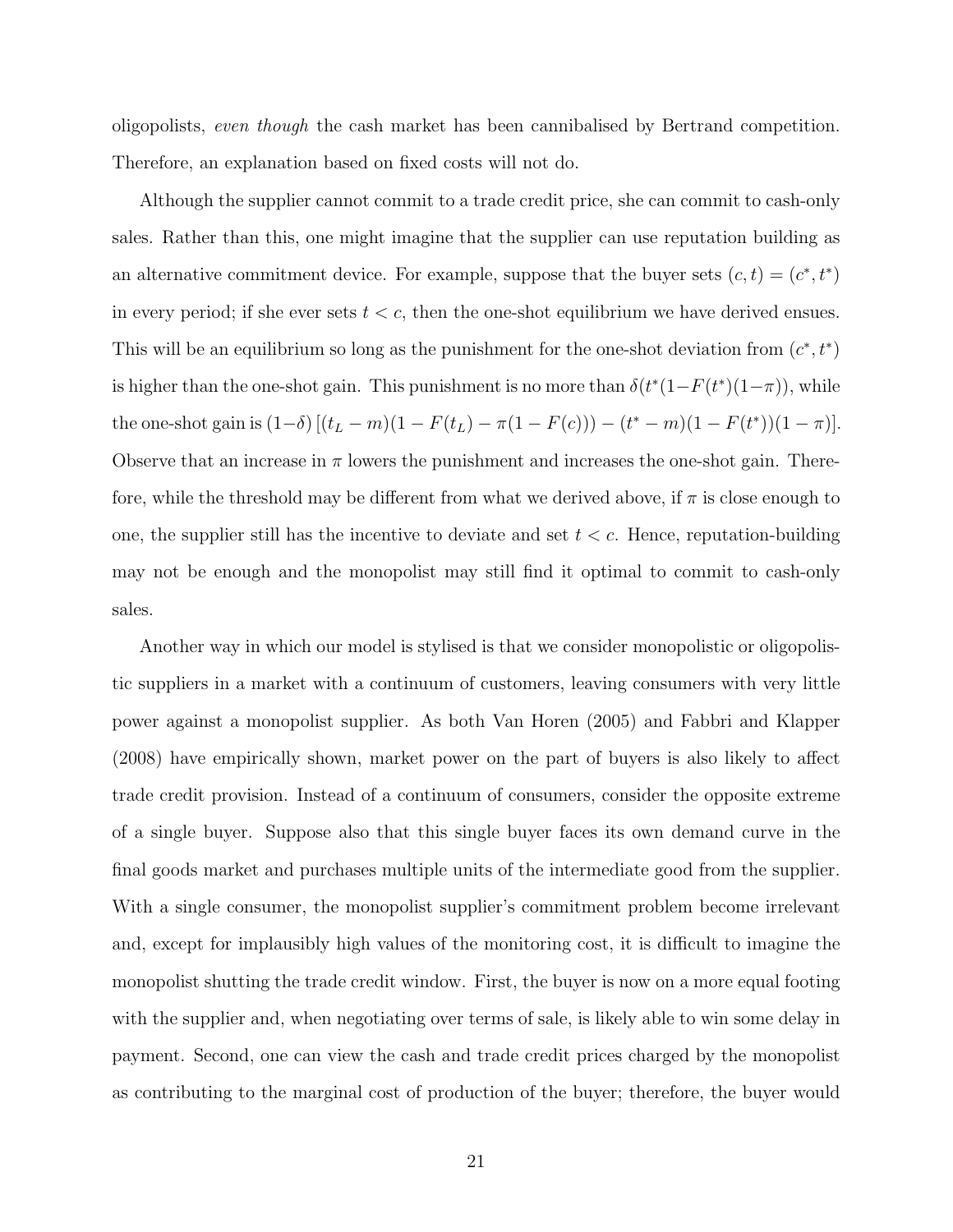demand positive amounts of trade credit if she were denied bank credit. Third, even if she gets a loan, the buyer may be rationed by the bank and so may purchase some units from the monopolist on cash and some on credit. In this situation, we see that the monopolist is more likely to sell on credit, but what of the "big jump"? The exact same intuition tells us that two suppliers competing for the business of a single buyer are much more likely to sell on credit since now the buyer is in a much more advantageous position and can threaten to leave one supplier for another if generous credit terms are not provided.

# 5 THE DATA

<span id="page-21-0"></span>In the empirical analysis we combine a firm-level survey in Indonesia sponsored by the World Bank in 1998 and conducted by the Budan Pusat Statistik (BPS), the Central Bureau of Statistics, and annual data by the same BPS covering all manufacturing establishments in Indonesia with at least 20 employees. The fact that the two datasets have been collected by the same agency using the same geographical and industrial classification codes, make them easy to be combined. In particular, both datasets contain detailed firm location codes and industrial sector codes for the main good produced. For every firm included in the survey sample it is, therefore, possible to retrieve a large set of information on their competitors operating in the same geographical area and to use this information to build measures of competition. We will come back to this in the identification strategy section. However, we first briefly discuss the two datasets.

The World Bank survey is part of a larger survey conducted in four East Asian countries in order to assess the effect of the Asian financial crises on the manufacturing sector and is described in Hallward-Driemeier (2001). Only in the Indonesian dataset is the detailed firm location information contained that is essential for our analysis.

The survey was conducted by the BPS with the help of the National Development Planning Agency (BAPPENAS) between November 1998 and February 1999. The original sample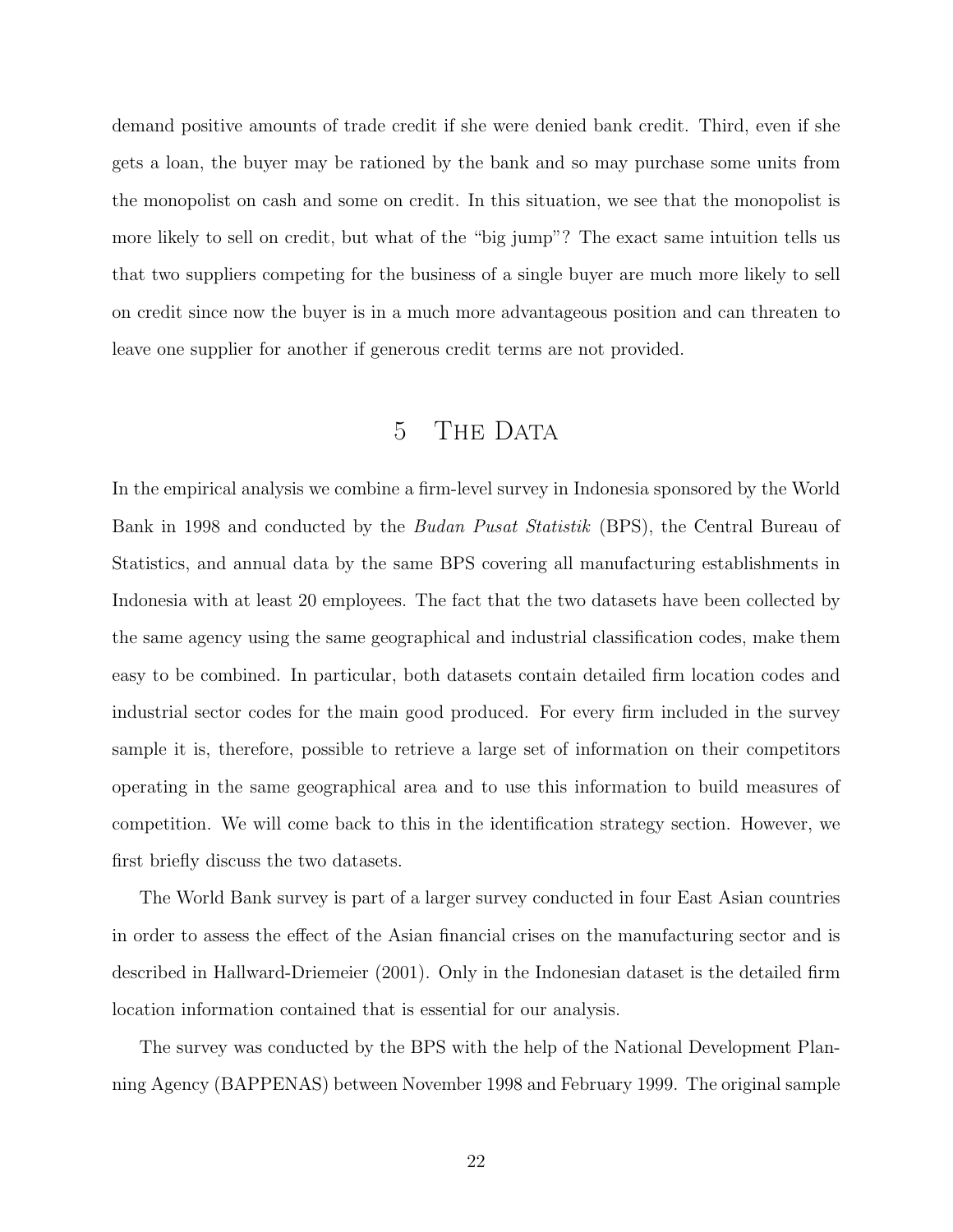includes 955 manufacturing firms mainly from four manufacturing sectors (food processing, textiles, chemicals and processed rubber, electronics and others), $^{13}$  $^{13}$  $^{13}$  selected based on their importance to the economy in terms of value added, export orientation and employment, as well as being representative of the manufacturing sector in Indonesia. Individual firms were selected to ensure that the sample was a representative mix of firms of different size, location, ownership structure, and production orientation.

In our main specification we use a restricted sample which excludes those firms who declare that their biggest competitor is abroad, as well as those which export all their products. Our sample size is reduced to approximately 600 firms; however, the number varies in some specifications due to missing observations. The sample distribution is as follows: food processing 35%, chemicals/rubber 25%, textiles 29%, electronics 8%, others 3%. Small and medium firms (i.e., employing between 20 and 150 workers) account for approximately 65% of the sample, while large firms account for approximately 35% of the sample. The sample is predominantly composed of non-exporters and single-establishment firms: 80% of the firms do not export at all and 90% export less than 30% of their production; approximately 90% of the firms in our sample have only one establishment.

What makes the survey particularly suited for our purposes is the detailed section on trade credit, which includes questions on the percentage of goods sold on credit, the average number of days before payment is due — both before and after the Asian Financial Crisis, although our study focuses entirely on the pre-crisis data.<sup>[14](#page-22-1)</sup> The questions suffer from the usual memory recall and measurement error bias that characterize this kind of survey. The memory recall bias is likely to affect the change in the percentages and days reported for before and after the crisis, especially if the effect of the crisis on trade credit is not of great magnitude. Since we are focusing only on the period before the financial crisis, however, the

<span id="page-22-0"></span><sup>13</sup>Our sample contains firms in the following three-digit ISIC sectors: 311, 312, 313, 321, 322, 324, 351, 352, 355, 356, 381, 382, 383 and 384.

<span id="page-22-1"></span><sup>&</sup>lt;sup>14</sup>The questionnaire also asked for the average discount offered for early payments. However, the ambiguity of the question, which does not give room to identify the kind of discount offered, led only very few firms to answer, making the data uninformative.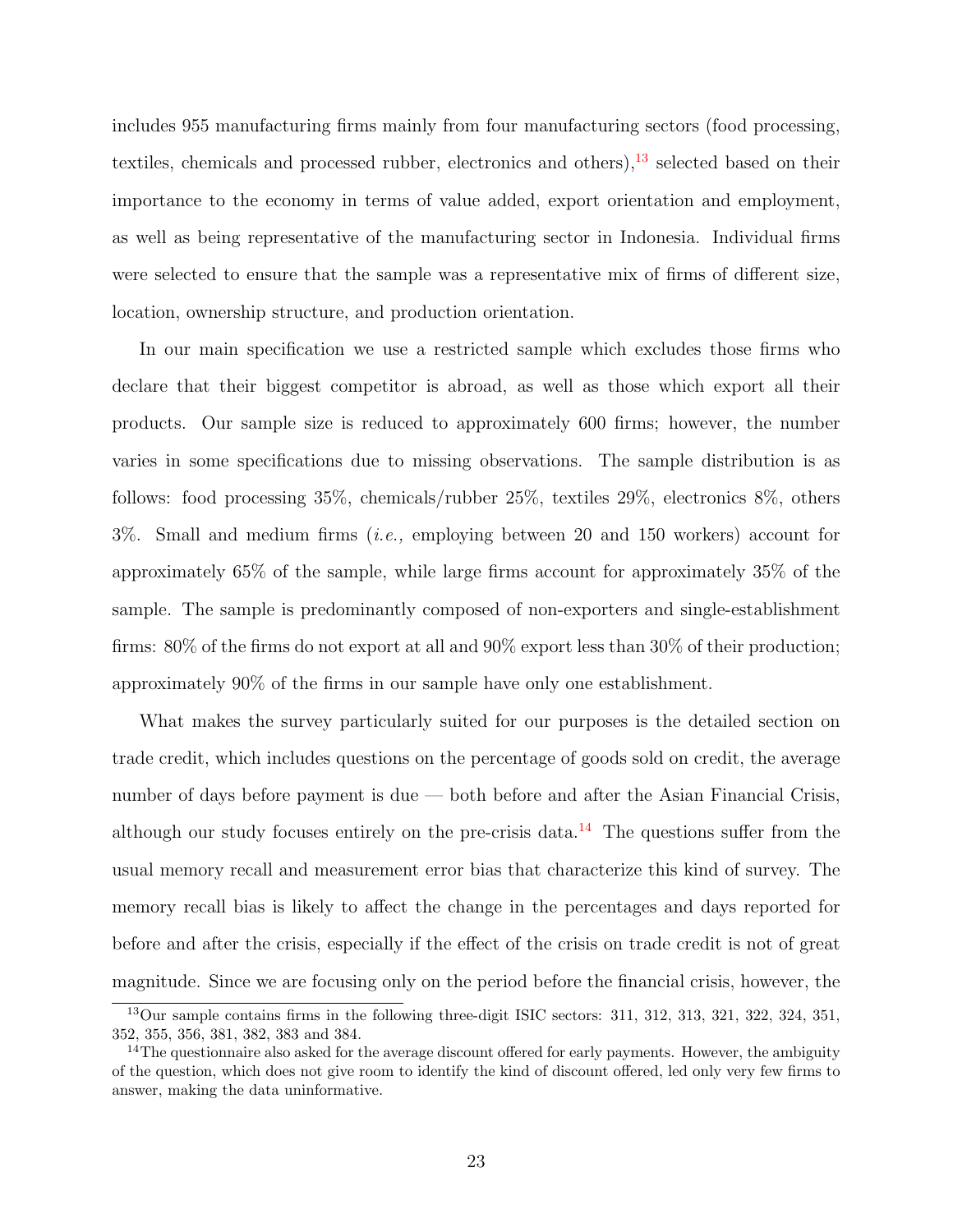cross-sectional variation exploited for the identification of the parameters is less likely to be significantly affected by this kind of error. A potentially more relevant issue is the possible survival bias coming from the fact the only those firms active in the aftermath of the Asian financial crisis are included; however, in Section [8](#page-34-0) we use the information contained in the census dataset before and after the crisis and show that survival bias is not a significant problem.

The census data by the BPS contains a complete enumeration of all manufacturing establishments in Indonesia with more than 20 employees and includes precise location codes, 4 digit classification (ISIC 2nd Rev.) of the main good produced and some detailed quantitative information such as short form income statements and balance sheets. No data on the firms' trade credit policies is contained in this survey. We use the BPS data to retrieve information on the competitive environment in which the firms in the World Bank Survey operate and derive a set of control variables.

Table [1.](#page-46-0)a reports summary statistics of the data included in our study averaged over all firms, while Table [1.](#page-46-0)b provides greater detail on some variables by reporting summary statistics for monopolist and duopolist firms. Foreshadowing the results to come, notice that duopolist firms sell a larger percentage of goods on trade credit than do monopolists (49.5% vs. 37.8%); indeed, we can easily reject the null hypothesis that the two means are equal in favour of the one-sided alternative that duopolists provide more credit ( $|t| = 2.09$ ,  $p = 0.0187$ . It is also apparent that duopolists are substantially more likely to provide trade credit than are monopolists  $(70.1\% \text{ vs } 52.5\%)$ , and this difference is also statistically significant at the 1% level ( $|z| = 2.68$ ,  $p < 0.01$ ). Finally, observe that the difference in trade credit provision between monopolists and duopolists appears largely due to the fact that monopolists are less likely to provide any credit at all. If we condition on some credit being granted, then there is no significant difference between the percentage of goods sold on credit by duopolists and monopolists (70.7% vs 72.7%,  $|t| = 0.64$ ).<sup>[15](#page-23-0)</sup>

<span id="page-23-0"></span><sup>&</sup>lt;sup>15</sup>If we look at the number of days of credit granted by monopolists and duopolists, we see that monopolists are less likely to grant any delay, but that conditional on some delay in payment being granted, there is no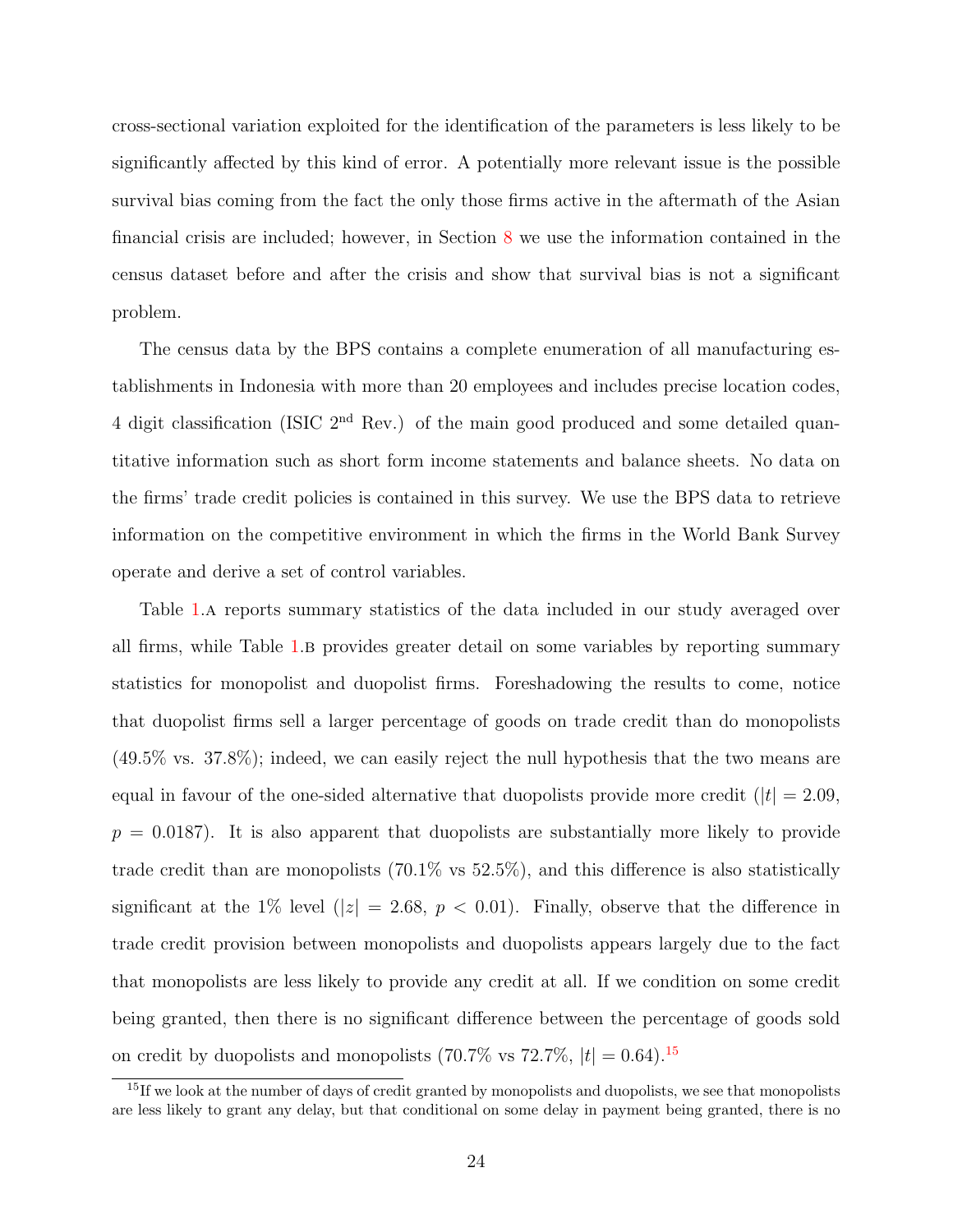Table [2](#page-47-0) provides a correlation matrix for the same set of variables as in Table [1.](#page-46-0)a. Looking at the correlation between the percentage of goods sold on trade credit and the number of competitors in the subdistrict, one sees that it is -0.038. Taken together with Table [1.](#page-46-0)b, this suggests a non-linear relationship between the two variables. Indeed, if we re-calculate the correlation matrix restricting attention to only those firms with 4 or fewer competitors (as suggested by our estimates below), then the correlation becomes 0.1185. Finally, looking once again at Table [1.](#page-46-0)B, it does appear that there are differences between subdistricts which contain a monopolist firm and those which contain a duopolist firm: subdistricts with a monopolist appear to be somewhat smaller as measured by sales and number of firms. However, as we will presently show, even controlling for such differences, we observe a ∩-shaped relationship between competition and trade credit.

REMARK [1.](#page-46-0) As can be seen in Table 1.B, approximately 25% of the firms in our sample are classified as monopolists (i.e., no other firm in the subdistrict has the same four-digit ISIC code). Moreover, of the fourteen three-digit ISIC sectors represented in our data, eleven of them contain some monopolists. Furthermore, the monopolists in our sample are also fairly dispersed geographically, being present in 37 of the 50 subdistricts in our sample.

# 6 Empirical Approach

<span id="page-24-0"></span>Our main goal is to accurately capture the functional form of the relation between competition and trade credit provision while controlling for unobserved heterogeneity potentially correlated with the level of competition.

The equation we want to estimate is the following partially linear model:

<span id="page-24-1"></span>
$$
TC_{ips} = f(C_{ps}) + \eta' X_{ips} + \alpha' Z_s + \varepsilon_{ips}
$$
\n
$$
\tag{3}
$$

where  $TC_{ips}$  is the proportion of goods sold on credit by firm i, producing product p in difference between the two.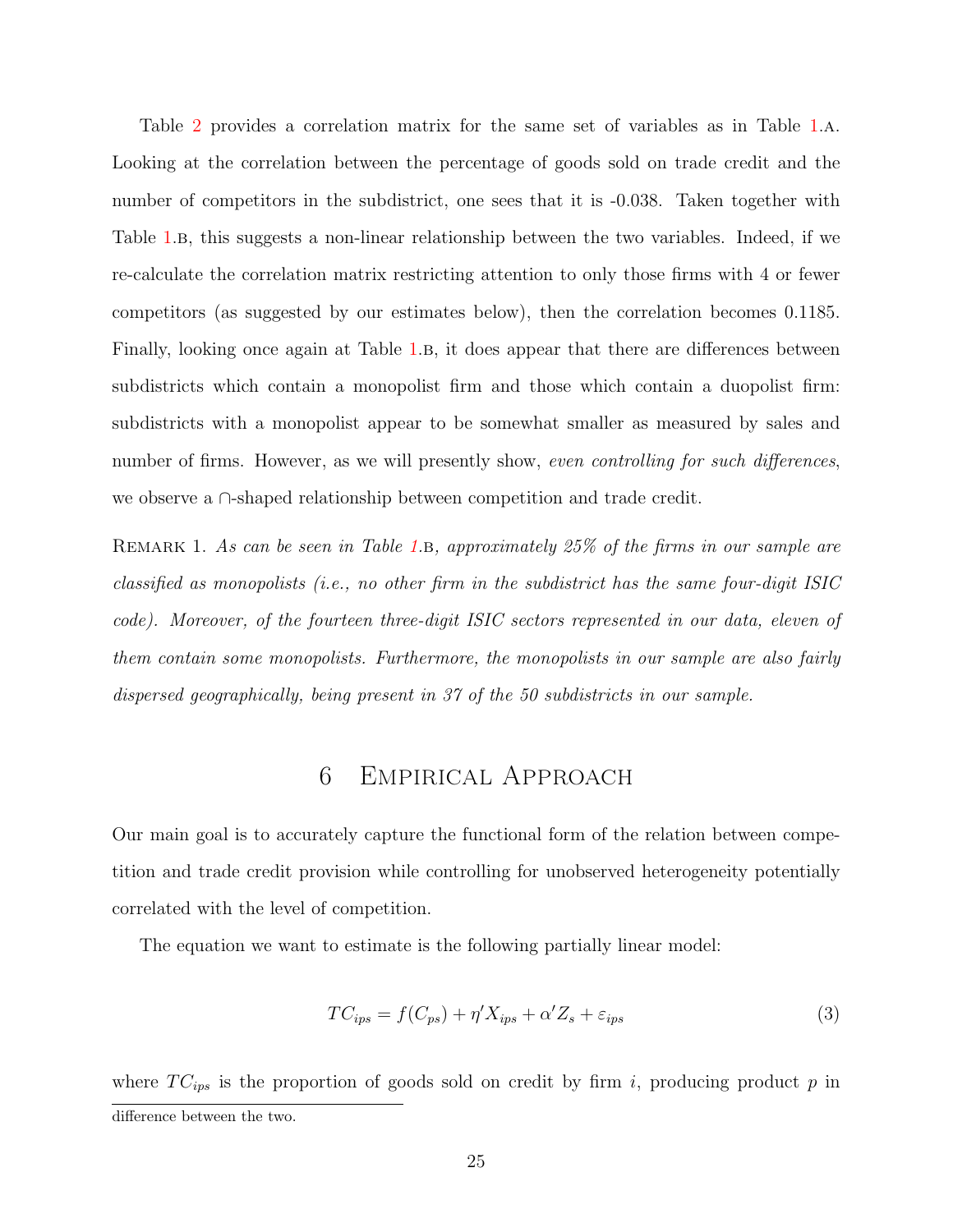geographical area s.  $C_{ps}$  is a measure of competition in the production of good p in area s.  $X_{ips}$  are firm level characteristics, while  $Z_s$  are area characteristics. In order to estimate [\(3\)](#page-24-1), we will use different specifications of  $f(\cdot)$  to capture the possible nonlinearity of the effect of competition on trade credit.

The dependent variable of our estimates is a proportion with many observations at 0 and 100%; therefore, we will use a two-limit Tobit estimation procedure. When estimating the full relationship between competition and trade credit provision, the non-linear nature of the double-censored Tobit estimation makes it difficult to deal with potential unobserved heterogeneity at the level of the industrial sector or sub-district. Therefore, we also present results of OLS fixed effects estimation. Since we are also interested in the "big jump", we will devote attention to the binary decision to provide trade credit. This has the advantage of making it easier to control for unobserved heterogeneity. We will discuss this more below, but now turn our attention to the measure of competition used in our estimates.

Measure of Competition. The first step in estimating the empirical relationship between competition and trade credit policies is to define a measure of competition in trade credit supply. We will use mainly the number of "competitors" in the sub-district where the firm operates. For the analysis we define competitors as those firms producing the same product, as classified at the four-digit ISIC level. The usual problems connected with the use of sector classification to measure competition apply here. The relevant market might include products classified in different sectors but perceived as substitutes by the buyers. Our assumption is that, on average, the sector classification adequately captures product classification.

A crucial condition underlying the use of our measure of competition is that markets for trade credit provision be predominantly local. That is, trade credit should be provided, at least with greater probability, to clients who operate in close proximity to the supplier. While predominantly local markets is a sufficient condition, it is not necessary, especially in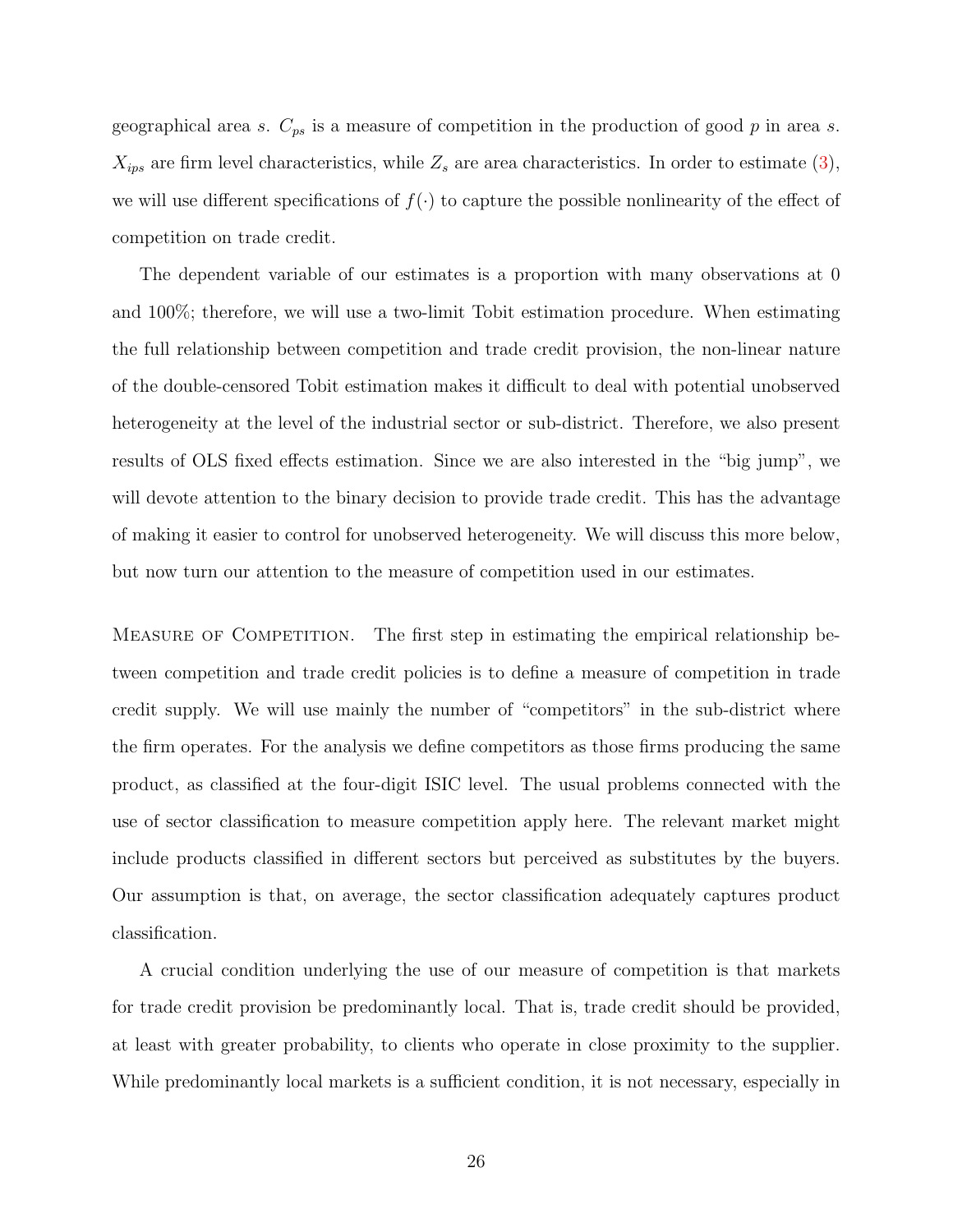contexts where information and enforcement problems are significant: geographical vicinity makes information flows between the borrower and lender easier and often turns out to be crucial in mitigating obstacles to credit provision.

We will see that the estimates show consistent evidence in favor of the local trade credit market hypothesis: only local competition and the local characteristics of the area help to significantly explain trade credit provision. Indeed, the characteristics of the Indonesian economy and of the firms in our sample provide further clues that local markets are actually prominent. First, the country's widespread island archipelago geography and generally poor transportation infrastructure is often quoted as a reason that makes local markets significant in Indonesia (Blalock-Gertler, 2003). Second, given the aforementioned restrictions on our dataset, those that remain are mainly small-to-medium, single-establishment firms selling domestically.

The extension of the geographical area that covers the relevant market for trade credit provision must take into account the characteristics of the data. The available data are organized in administrative units which include provinces (propinsi), districts (kabupaten) sub-districts (kecamatan) and villages (desa). The choice of sub-districts as the relevant area has been mainly driven by the empirical analysis on different geographical levels. In Section [8](#page-34-0) we show that once we include the number of competitors in the sub-district, the number of competitors in the district, province or country have no explanatory power on the amount of trade credit granted to clients. This result suggests that trade credit markets are actually local. There are around 4,000 subdistricts in the country with an average of 20 villages each. In our sample we have 50 subdistricts, 35 districts and nine provinces.

To be sure, the number of competitors is not necessarily the best measure of competition but seems particularly well-suited to our problem. When we examine the robustness of our results we also use market share as an alternative measure of competition and show that the qualitative results do not change. This measure, however, is more likely to be affected by problems of endogeneity due to a reverse causality between trade credit and market shares: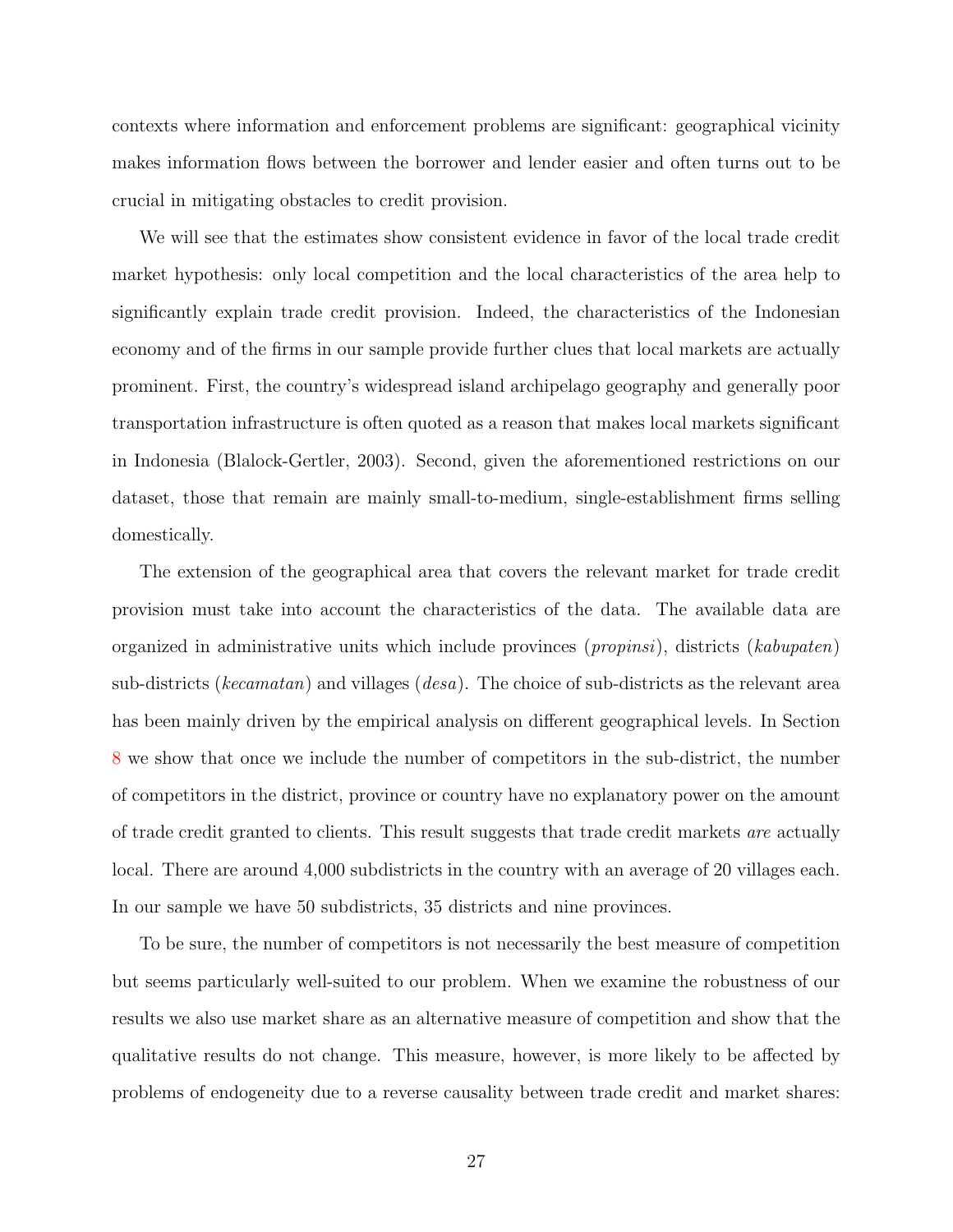sales as well as market shares are affected by the trade credit policies.

FUNCTIONAL FORM. We will use a parametric approach to estimate [\(3\)](#page-24-1), which allows us to deal more effectively with issues of endogeneity or unobserved heterogeneity. In this paper, we focus on a log-quadratic specification:

<span id="page-27-2"></span>
$$
TC_{ips} = \alpha + \beta_1 \log(C_{ps}) + \beta_2 \log(C_{ps})^2 + \eta' X_{ips} + \alpha' Z_s + \varepsilon_{ips}
$$
\n
$$
\tag{4}
$$

where all the variables are as previously defined. We take the log-quadratic because it is better-suited to capture an asymmetric non-linear relationship between competition and trade credit than is a quadratic specification. The strong concavity of the log function also captures the fact that, beyond a certain number of competitors, adding another competitor does not alter the environment in an economically appreciable way.

We have also estimated [\(3\)](#page-24-1) with other parametric specifications, as well as semi-parametrically, which can more effectively capture the predicted non-monotonicity of  $f(C_{ps})$  without making any assumptions on the precise nature of any non-monotonicity. Specifically, the other specifications that we estimated were a linear spline specification with knots at  $C_{ps} = C_{pc}^{j*}$ ,  $j = 1, \ldots, K:$ 

<span id="page-27-0"></span>
$$
TC_{ips} = \alpha + \beta_1 C_{ps} + \sum_{j=1}^{K} \beta_{j+1} I(C_{ps} \ge C_{ps}^{j*})(C_{ps} - C_{ps}^{j*}) + \eta' X_{ips} + \alpha' Z_s + \varepsilon_{ips}
$$
(5)

and a step function given by:

<span id="page-27-1"></span>
$$
TC_{ips} = \alpha + \sum_{j=1}^{H} \beta_j I(C_{ps} = C_{ps}^{j*}) + \beta_{H+1} \log(C_{ps} I(C_{ps} > C_{ps}^{H*})) + \eta' X_{ips} + \alpha' Z_s + \varepsilon_{ips}.
$$
 (6)

As we will presently see, estimates using  $(5)$  or  $(6)$  provide qualitatively identical results.

IDENTIFICATION STRATEGY: UNOBSERVED HETEROGENEITY. Our identification strategy relies on the ability of our cross-sectional estimates to control for potential sources of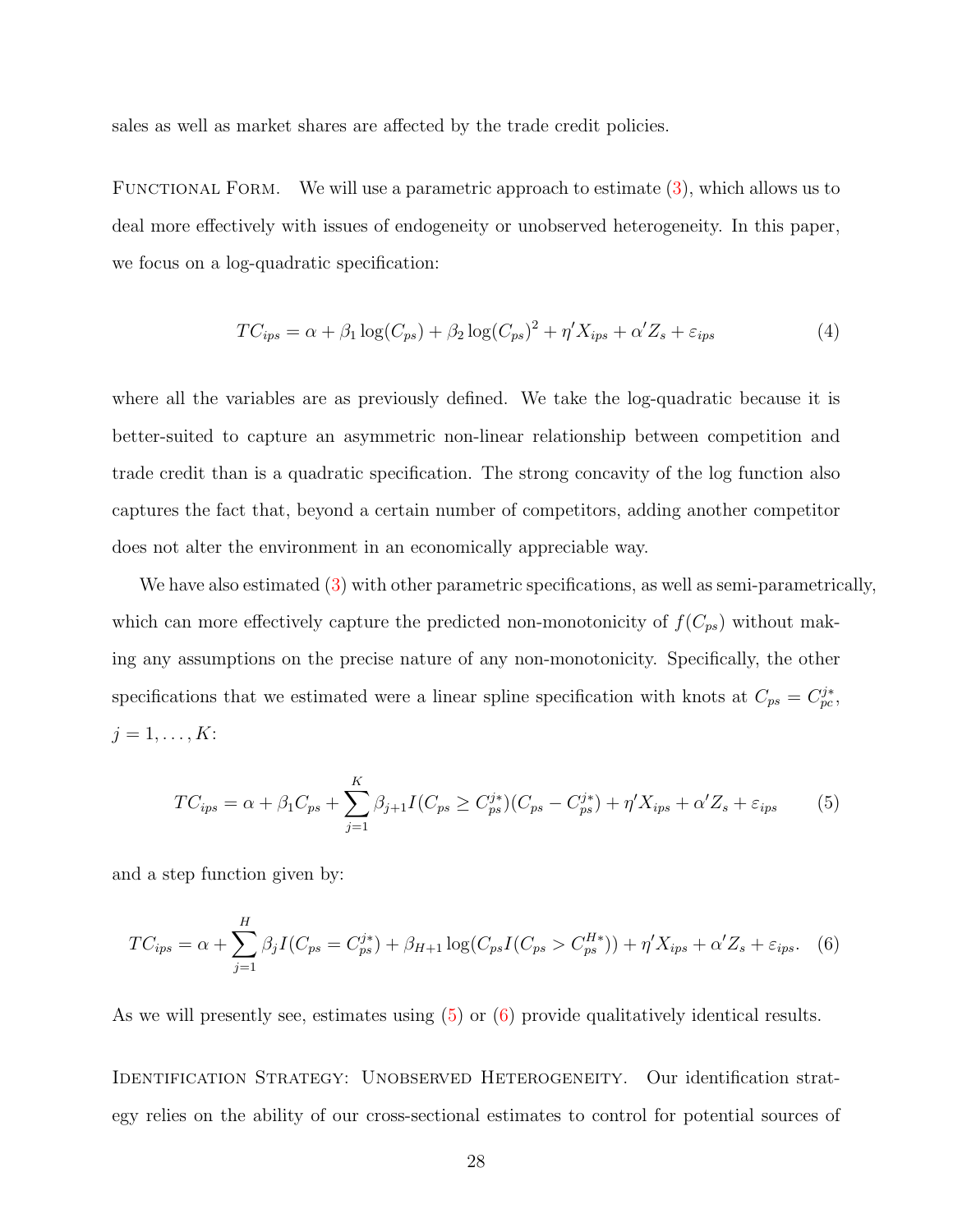endogeneity, with two of the most relevant being subdistrict-level and firm-specific unob-served heterogeneity correlated with competition.<sup>[16](#page-28-0)</sup> The possible correlation of those factors determining the location of the firm with variables correlated to trade credit provision can be a serious problem that we have to deal with in our identification.<sup>[17](#page-28-1)</sup>

In particular, the decision of the firm to locate in a certain subdistrict might be influenced by some unobserved characteristics potentially correlated with credit supply. Urban or intensely populated areas, for example, may attract firms for the size of the market or the endowment of infrastructure but may also have more effective legal enforcement systems which could facilitate the provision of credit (Fisman-Raturi, 2004). This kind of heterogeneity might introduce a positive bias on the estimates of the coefficient of competition. Put differently, in areas with a high number of firms we should observe, all else equal, a higher amount of trade credit. Naturally other subdistrict specific characteristics might be at work which affect the coefficient in the opposite direction.

To deal with this, in all specifications we use district level dummies along with three-digit sector dummies. Unfortunately, this is not enough because the variation in firms' location within a district could still introduce a bias. When analysing the full relationship between competition and trade credit, it is not possible to condition out subdistrict fixed effects due to the highly non-linear nature of the Tobit. Furthermore, any attempt to directly estimate  $\xi_s$  along with  $f(C_{ps})$  might introduce an incidental parameter problem which could undermine the consistency of  $f(C_{ps})$  (Greene, 2004). Therefore, to handle this, we also use OLS to estimate our model with subdistrict and four-digit ISIC product fixed effects. On the other hand, when we study the binary decision to grant trade credit we have considerably more freedom to handle unobserved heterogeneity at the product and subdistrict level. In

<span id="page-28-0"></span><sup>&</sup>lt;sup>16</sup>Industrial sector heterogeneity is also relevant. It is well-documented that trade credit varies substantially across industrial sectors according to specific characteristics of the products or of the production process. We control for differences among products using three-digits ISIC sector dummies in all the specifications. In the robustness checks we also check possible interactions with the level of competition.

<span id="page-28-1"></span><sup>&</sup>lt;sup>17</sup>A direct "reverse causality" argument seems less relevant for our estimates. Although trade credit provision might be a non-negligible source of revenue, we believe that a vast majority of manufacturing firms decide where to locate their activity based on other factors than direct trade credit opportunities in the specific geographical area.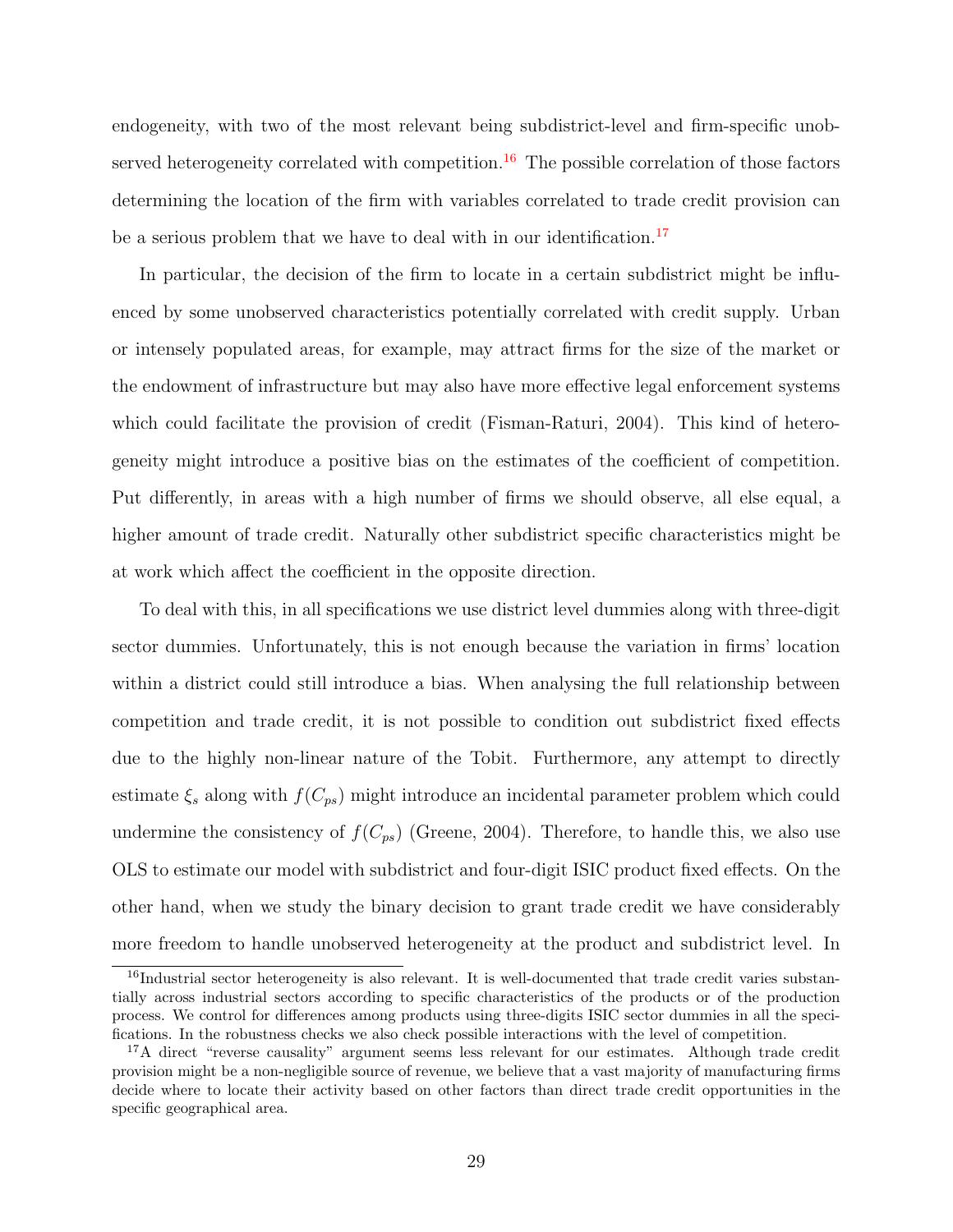particular, we are able to estimate a logit subdistrict fixed-effects model, thereby conditioning out any unobserved heterogeneity at the subdistrict level. Beyond this, we also estimate a random-effects logit model à la Chamberlain (1980) in which we allow for correlation between unobserved effects and competition.

As for firm-level heterogeneity, we include a large set of firm-level control variables capturing the financial situation of the firm, its size, its productivity shocks as well as the propensity to export. The basic identification assumption is that, conditioning on our control variables at the firm and subdistrict level, the variation in the number of competitors operating in each subdistrict is exogenous to trade credit and is enough to identify the effect of competition on trade credit provision.

# 7 Results

### 7.1 The Full Relationship

<span id="page-29-0"></span>Table [3](#page-48-0) shows the estimation results for  $(4)$ , the log-quadratic specification, which was estimated via a double censored Tobit. We report the results as marginal effects on the unconditional expected value of trade credit at the mean of the control variables reported. In brackets, we report the absolute value of t-statistics for the estimated coefficients which account for clustering at the subdistrict level. Except in specification (4), all of the coefficients on competition are individually significant at the 1% level, and in all cases, they are jointly significant at the 1% level. Importantly, all specifications show that trade credit provision is first increasing in the number of competitors, reaches a maximum and then declines steadily thereafter.

In the first specification, besides the log of the number of competitors and its square, we include three firm-level control variables: the percentage of goods exported, the log of sales and the log value of fixed assets. In the second, we include subdistrict level characteristics such as log total number of manufacturing firms and log total sales as well as the average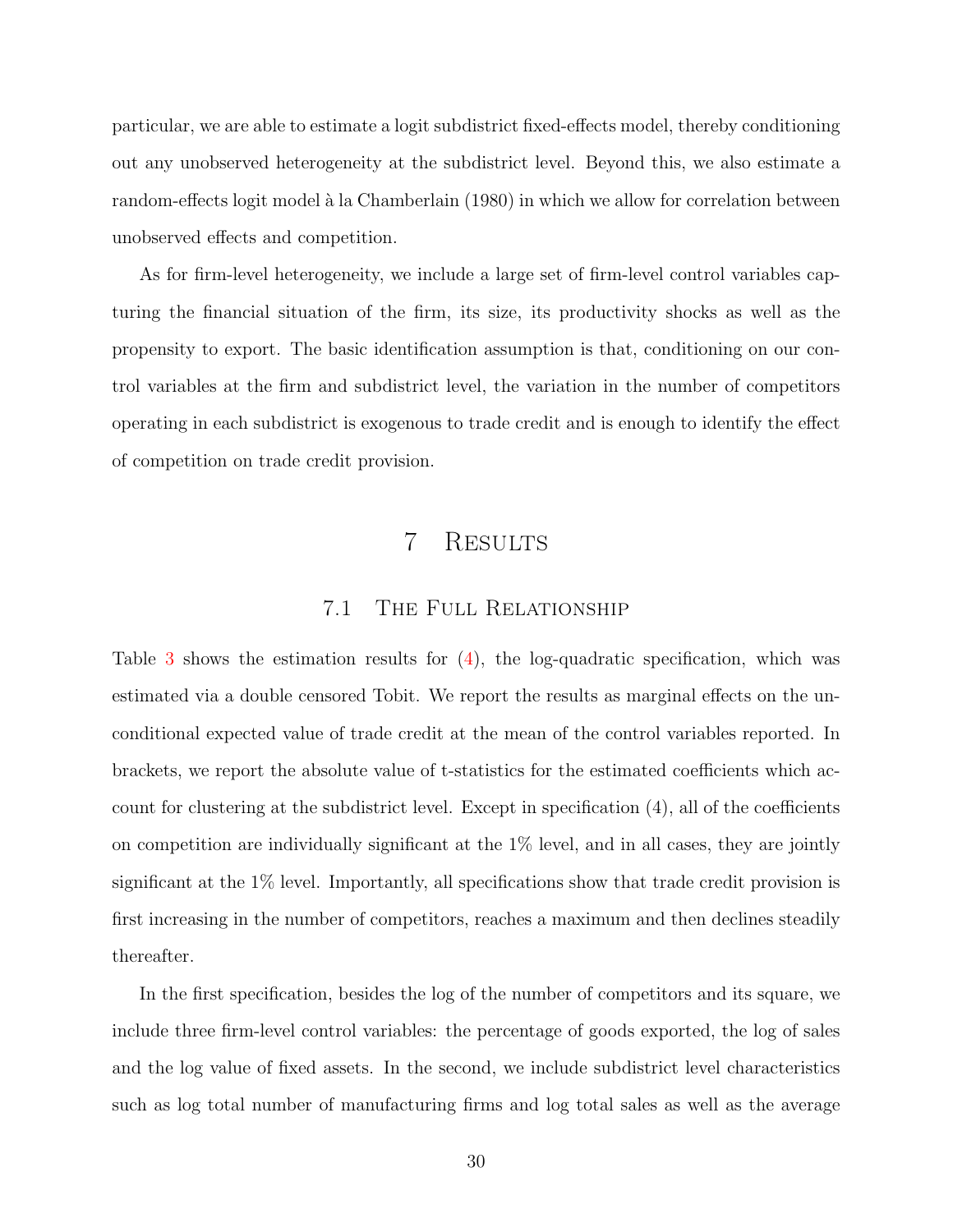percentage of goods exported in the subdistrict, which has the effect of reducing the coefficient of competition. We also included a measure of firm turnover in the subdistrict in 1996 — specifically, the proportion of firms which started operating in the subdistrict in 1996 plus the proportion of those which exited in the same year.<sup>[18](#page-30-0)</sup> This variable has a negative and significant impact on the amount of trade credit provided, signalling that suppliers are more wary to provide trade credit in those districts where the turnover of new and old firms is higher.<sup>[19](#page-30-1)</sup> In the third specification in column  $(3)$ , we include a set of additional firm level control variables including age, interest expenses on sales, percentage of capacity usage and change in the capacity usage from the previous year. The inclusion of these control variables does not appreciably affect the estimated coefficients on the number of competitors. In these specifications, the proportion of goods sold on trade credit reaches a maximum when there are approximately four active competitors in the subdistrict and declines thereafter.

Column (4) includes the proportion of goods purchased on credit as a control variable. This was done because, as suggested by Fabbri and Klapper (2008), firms may wish to balance accounts payable with accounts receivable. We see that the estimated coefficient is positive and highly significant, indicating that firms may indeed have such a motive. As the reader can see, the inclusion of the proportion of goods bought on credit reduces somewhat the significance of the coefficients on competition — though they are still significant at the  $5\%$  level or better — and lowers the number of competitors at which the maximum is obtained by approximately 0.3 firms. This suggests that there might be an interaction between competition and the percentage of goods bought on trade credit. Indeed, if we interact the percentage of goods bought on credit with a dummy for whether the firm was a monopoly we find a significantly positive coefficient (see column  $(5)$ ). Therefore, monopolists may be in a better position (due to greater bargaining power) to balance accounts payable

<span id="page-30-0"></span><sup>&</sup>lt;sup>18</sup>The number of entries and exits is computed looking at the firms operating in the subdistricts at the end of 1995 and comparing them with those operating at the end of 1996. The firms included in the survey are those with more than 20 workers. Consequently some of the entries and exits might reflect an increase or decrease in employment by a firm above or below the threshold for inclusion in the survey.

<span id="page-30-1"></span> $19$ If we break the turnover measure in its two components, proportions of new entries and exits, the coefficients of the two variables are both negative and significant.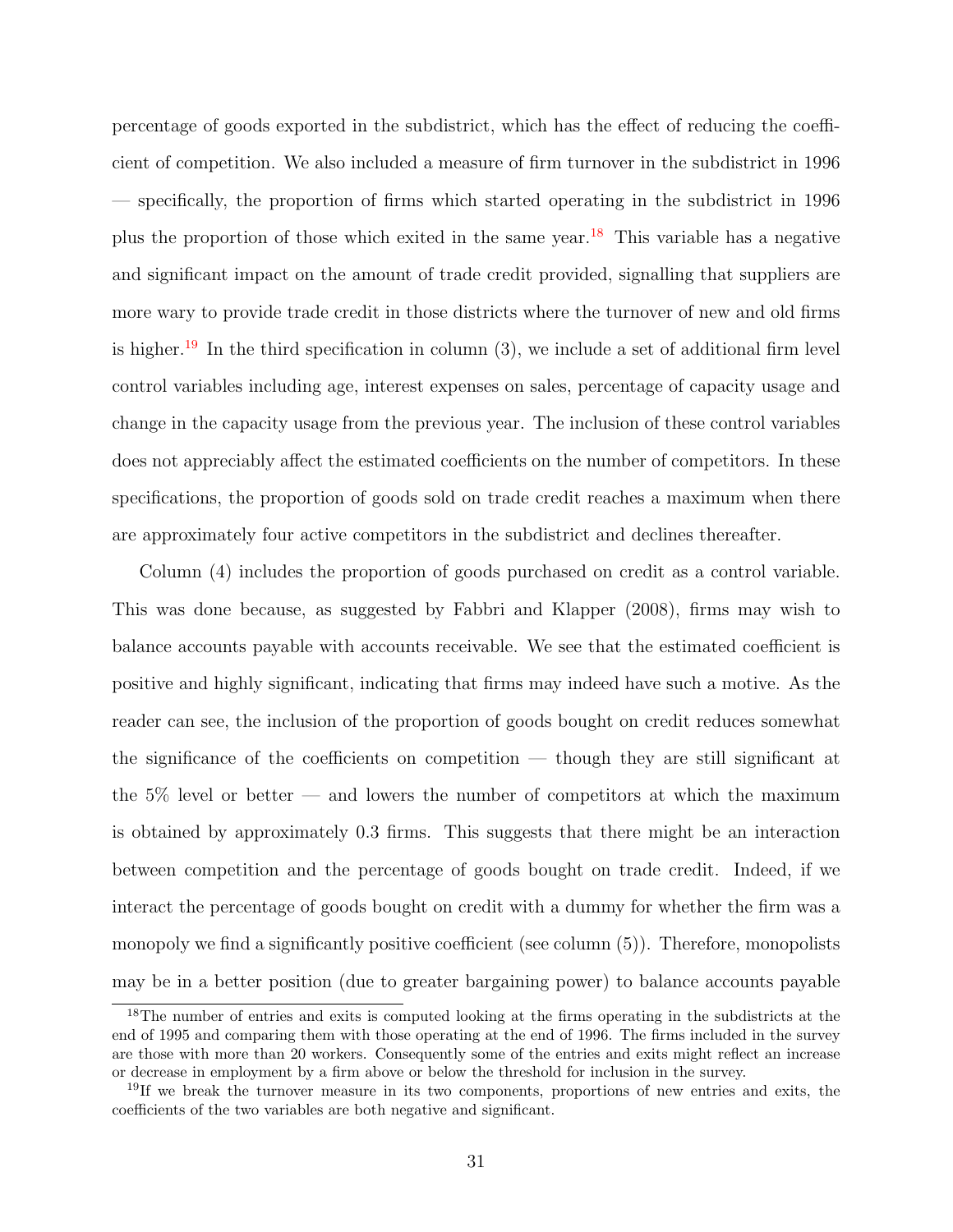and accounts receivable. Notice also that once we include this interaction, the direct effect of the number of competitors on credit provision increases in significance and returns to its previous magnitude.

In Table [4,](#page-49-0) we provide results based on the estimation of the best linear spline, which turns out to be the one that has a single knot at four competitors. As can be seen, the qualitative features are identical to those reported in Table [3.](#page-48-0) The main differences are that the coefficients on competition are somewhat less significant and the overall goodness of fit seems worse (although the two coefficients are still jointly significant at the  $1\%$  level), which suggests that the log-quadratic specification better captures the relationship between com-petition and credit provision.<sup>[20](#page-31-0)</sup> We attribute this to the fact that the relationship between the two variables is rather non-linear (recall Figure [1\)](#page-7-0), and the log-quadratic specification is better able to handle such non-linearities.

Before turning to our analysis of the binary decision of whether to grant trade credit, we first discuss two issues regarding the robustness of our results. Further robustness checks can be found in the next section. First, while the estimations reported in Tables [3](#page-48-0) and [4](#page-49-0) included district dummies and three-digit ISIC sector dummies, it is still possible that there is unobserved heterogeneity at the subdistrict and/or product level. As we discussed above, due to the non-linear nature of the Tobit model, we cannot condition out any subdistrict fixed effects. Therefore, to deal with this issue, we obtained OLS estimates with both subdistrict and four-digit ISIC product fixed effects. The results of this exercise are reported in columns (3) and (6) of Table [6](#page-51-0) for the log-quadratic and linear spline specifications, and in column (9) of Table [7](#page-52-0) for the step function (*i.e.*, [\(6\)](#page-27-1)) specification. As can be seen, the results are qualitatively similar to the Tobit estimates, suggesting that unobserved heterogeneity at the subdistrict level is not a big issue.

<span id="page-31-0"></span>Second, since some subdistricts in Indonesia can be rather small, one might wonder

<sup>&</sup>lt;sup>20</sup>Of course, the two models are not nested so one should be careful when comparing log-likelihoods. However, if one includes the log number of competitors into the linear spine specification, the coefficient is significant. On the other hand, adding the linear terms in the log-quardratic specification does not lead to an improvement in fit.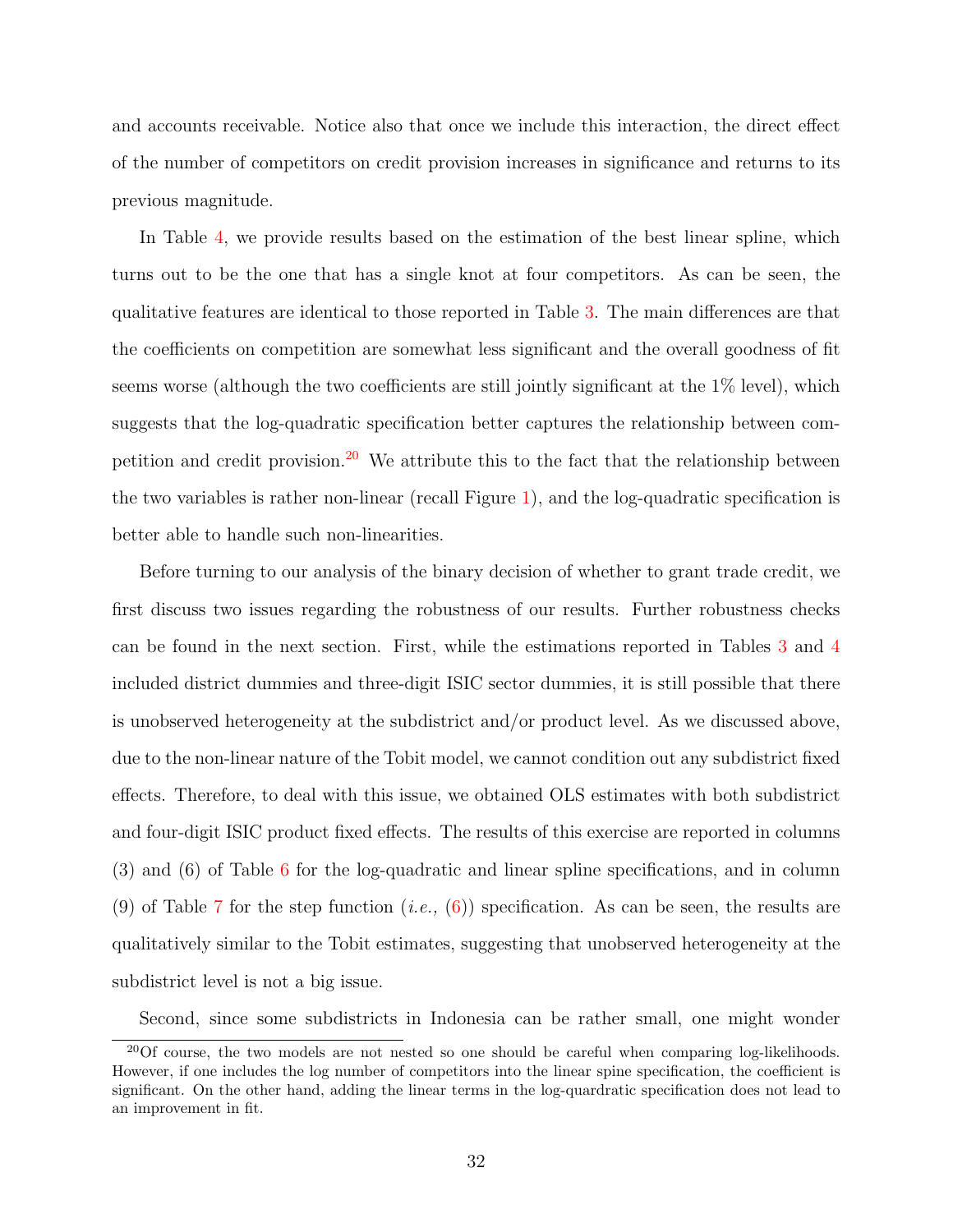whether the same pattern holds at the district level. In Table [9,](#page-54-0) we report estimation results of the Tobit model for both the log-quadratic and linear spline specifications in which we take the number of competitors at the district level as a control variable. We also control for the population of the district in these regressions. As can be seen, firms in more heavily populated districts generally provide more trade credit. Importantly, however, in both cases, we continue to find the hump-shaped relationship between trade credit provision and the number of competitors at in a district.<sup>[21](#page-32-0)</sup> Table [9](#page-54-0) also provides results for district fixed-effects regressions. As can be seen, our results on trade credit provision remain intact.

### 7.2 The Big Jump

As the reader is by now well aware — and can see from column  $(9)$  of Table  $7$  — the most dramatic change in trade credit provision is going from monopoly to duopoly. One might imagine that this is so for two reasons. It may be that monopolists provide less trade credit at a higher price than do duopolists, or rather that they simply do not provide any trade credit. We now show that the latter explanation holds true in our dataset. To do this, we break the analysis into two parts. First, we look at the binary decision to grant trade credit and second, we examine the relationship between competition and credit provision conditional on providing some trade credit.

In column (1) of Table [5,](#page-50-0) one can see that what explains the discontinuous increase in trade credit provided is the probability of offering some positive trade credit. The estimates indicate that a duopolist has a substantially higher probability of providing trade credit than does a monopolist; indeed, the probability of providing trade credit is increasing in the number of competitors until approximately five (*i.e.*, four other competitors) and declining thereafter. Moreover, as can be seen from column (2), conditional on providing some trade credit, the number of competitors does not appear to have a significant effect on how much

<span id="page-32-0"></span><sup>21</sup>While it is comforting to know that our results are not affected by whether we use the number of competitors at the subdistrict or district level, in the next section, we provide evidence which supports our use of the subdistrict as the correct unit of analysis.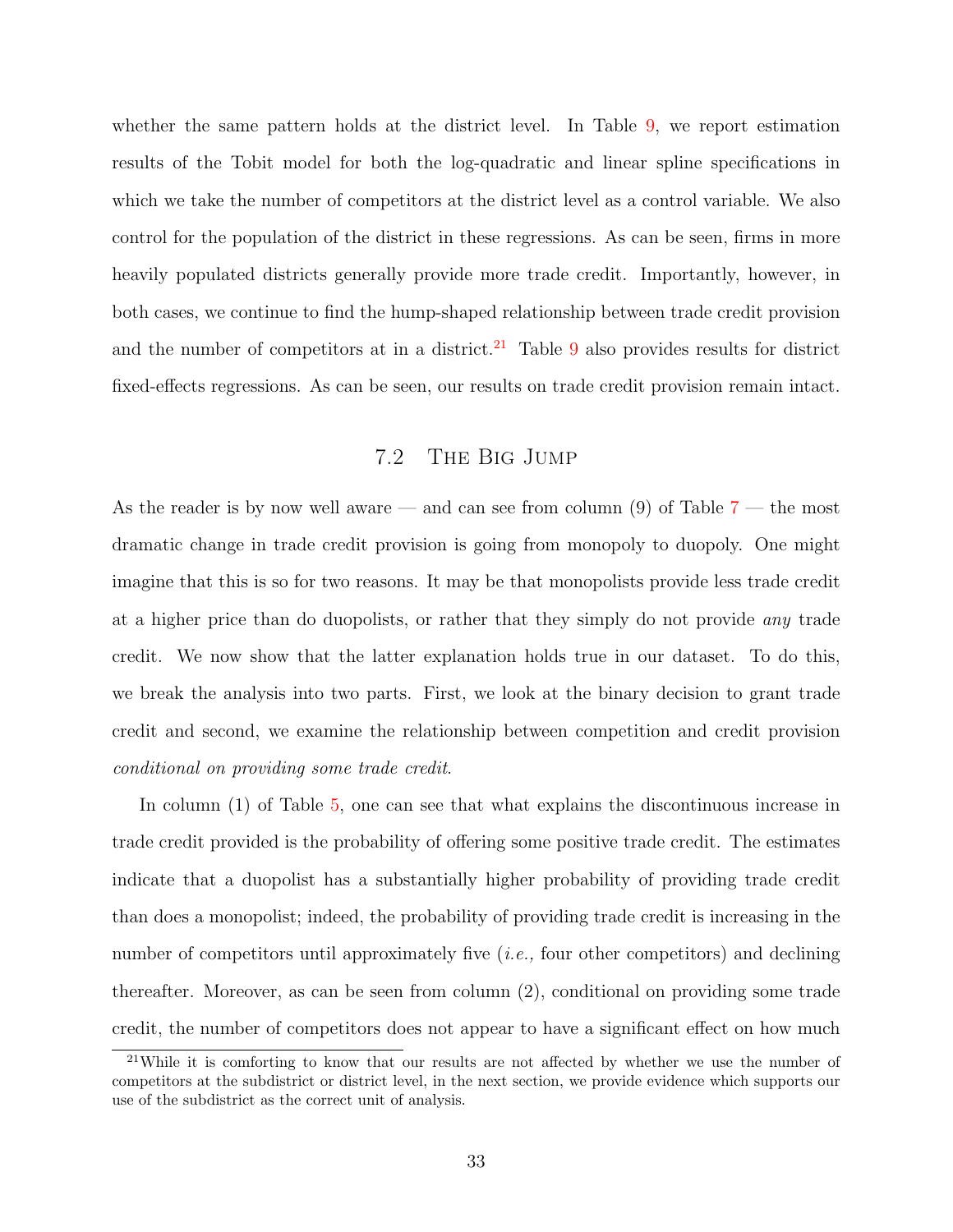trade credit is provided.

As with the full relationship, it appears that there is a motive to balance accounts payable and accounts receivable. Moreover, the positive and significant interaction term in column (1) suggests that the effect is even stronger for monopolists. This is likely due to the monopolist's greater ability to dictate the terms of both credit granted and credit received.<sup>[22](#page-33-0)</sup> Interestingly, the difference only manifests itself in the decision to grant credit. Conditional upon providing some credit, there is no significant difference between monopolists and other firms in the relationship between credit granted and credit received.

In the third column of Table [5](#page-50-0) we estimate a logit model including only a dummy variable for monopoly as measure of competition. This specification is similar to the one used by Fisman and Raturi (2004) and the results are consistent with theirs. Nevertheless, the analogy cannot be pushed too far. Fisman and Raturi look at buyers' data and find that the probability of obtaining credit is lower if the supplier is a monopolist. Their result, therefore, does not rule out a scenario in which monopolists offer lower trade credit to their clients. However, looking at data from the suppliers' side, we find something profoundly different and yet consistent with their observations: suppliers with no competitors are more likely not to provide trade credit at all.

In order to control for unobserved heterogeneity at the subdistrict level, we estimate fixedand random-effects logit models on the binary decision to grant some positive or no trade credit. The logit is among the very few non-linear models that allow to difference out the fixed effect. One can see from columns  $(1)$  and  $(2)$  of Table [6](#page-51-0) that the random-effects estimates are very close to the fixed-effects estimates, suggesting that our subdistrict level control variables do a good job in controlling for unobserved heterogeneity. Moreover, we see that the identical relationship holds — monopolists are simply less likely to offer any trade credit than firms in competitive settings. In columns  $(4)$  and  $(5)$  of Table [6](#page-51-0) and columns  $(7)$  and  $(8)$  of Table

<span id="page-33-0"></span><sup>&</sup>lt;sup>22</sup>Admittedly, we do not know how much bargaining power firms have with respect to their suppliers, but it seems likely that a monopolist (in its output market) should command more power than would a duopolist firm in the same market.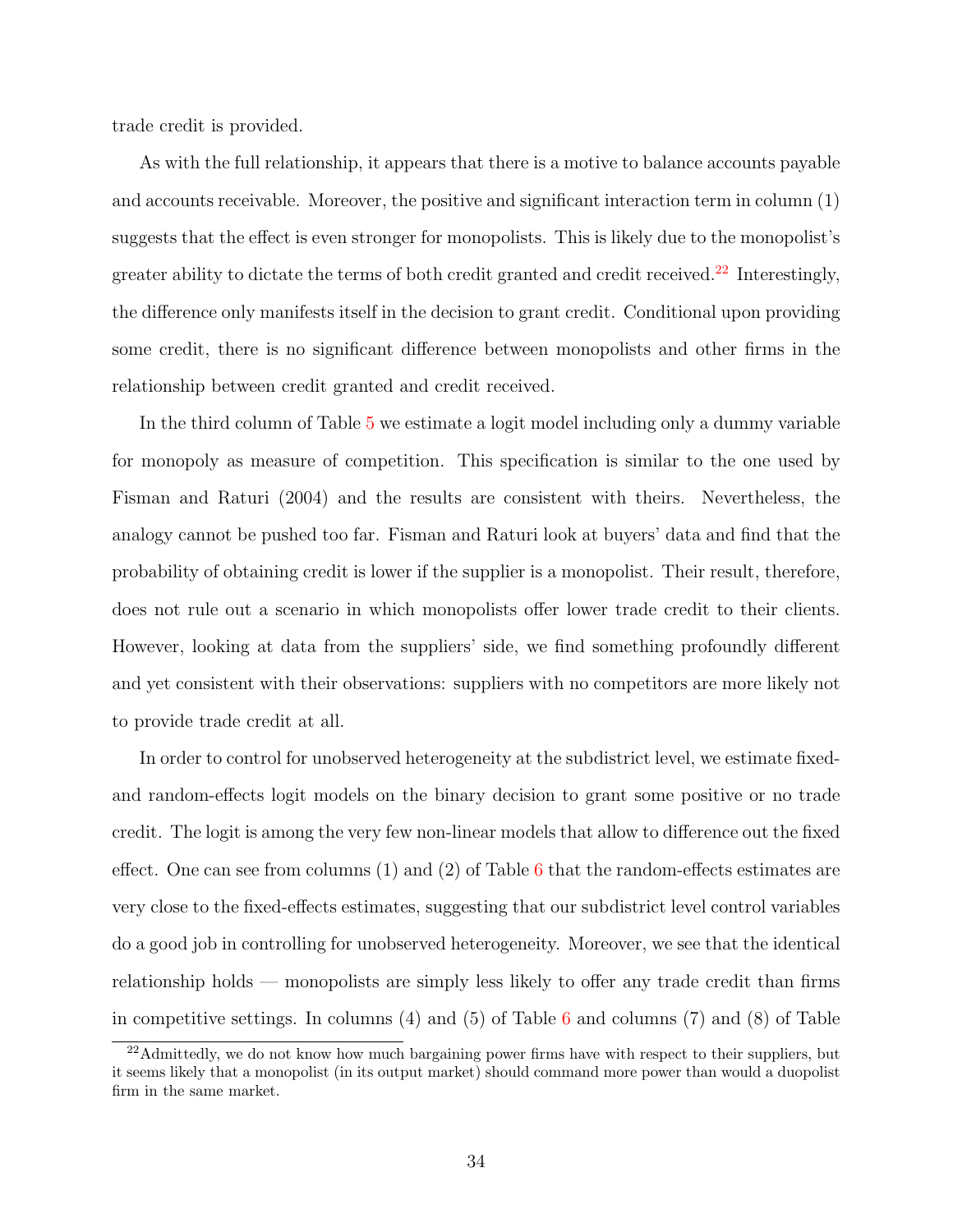[7,](#page-52-0) we also present results of both fixed and random effects estimations for the linear spline and step function specifications. The results are qualitatively similar, but the differences between the random and fixed effects estimates are somewhat more pronounced. Finally, in Table [8](#page-53-0) we report the results of a series of fixed effects estimations including only a dummy variable for whether the firm was a monopolist. Column (1) provides the logit estimates for the binary decision to grant trade credit. The estimate is negative and similar in magnitude to that reported in Table [5,](#page-50-0) though the level of significance has dropped somewhat. In columns (2) and (3) we report OLS fixed effects results. Specifically, column (2) includes all observations and indicates that monopolists generally provide less trade credit. Column (3) restricts attention to only those firms that offer some trade credit. Unlike the Tobit results reported in Table [5,](#page-50-0) the coefficient on the monopoly dummy is now negative; like the Tobit results, the coefficient is not significantly different from zero.

# 8 Robustness Checks

<span id="page-34-0"></span>We have also conducted a number of different checks to assess the robustness of our results, including the estimation of alternative functional forms and specifications. We now highlight the results of this exercise.<sup>[23](#page-34-1)</sup>

Alternative Measures of Competition. In addition to estimating our model using district level data (results discussed above and in Table [9,](#page-54-0) we estimated our empirical model using alternative geographical areas to assess the importance of competition at these other levels of aggregation; specifically, we included the number of competitors in the country, province, district and village. The results of this exercise can be found in Table [10.](#page-55-0) Importantly, once we control for the number of competitors in the subdistrict, the other variables do not have additional explanatory power — a result confirmed by a likelihood ratio test. Moreover, the relationship between competition (at the subdistrict level) and credit provision

<span id="page-34-1"></span><sup>23</sup>More details will be provided upon request.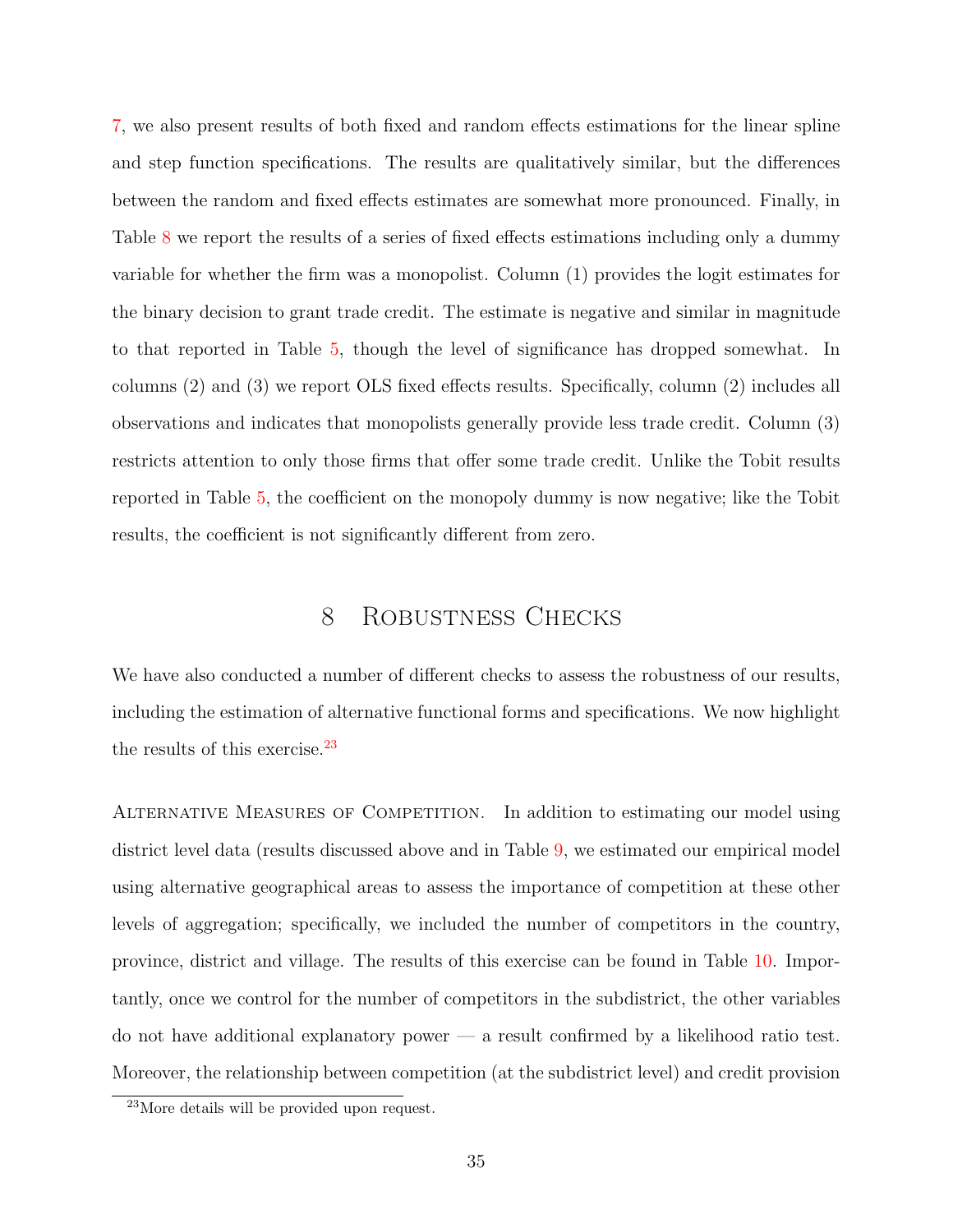still shows the characteristic hump-shape. In our view, this further substantiates our use of the subdistrict and suggests that markets are, indeed, predominantly local in our sample of Indonesian firms.

Second, in Table [11,](#page-56-0) we use market shares in the subdistrict as opposed to the number of competitors. This has the advantage of capturing possible differences in the relative size of competitors at the cost of increased problems of endogeneity. The estimates confirm the non-linear hump-shaped relationship between competition and trade credit provision. As an additional check we include the market share in the country, province and district. In no case are these variables significant, nor do they alter the magnitude or significance of the coefficients on market shares at the subdistrict level.

Industry Analysis. One concern is that we may be biasing our results by pooling across different industries with a wide variety of products and different competitive features:  $n$ competitors in electronics may have a very different impact than  $n$  competitors in food processing. To explore this issue we ran the estimations by industry. The results are in Table [12.](#page-57-0) Qualitatively the relationship is the same as the pooled estimation, even if the reduced sample size makes the estimates less accurate and more noisy. We also estimated the model excluding the metal tools and structure sector where the effect of competition on trade credit is particularly pronounced. The effect of competition is dampened, but remains significant.

DAYS OF CREDIT GRANTED. Rather than using the percentage of goods sold on trade credit as the dependent variable, we also estimated the model using the number of days for which trade credit is granted. We would expect to find a similar relationship in which the number of days allowed before repayment is due initially increases and then decreases. Indeed, this is precisely what we find. Estimating the full relationship, it appears that monopolists grant extend credit for shorter periods of time. However, just as with the results that we have presented thus far, what explains this difference is that monopolists are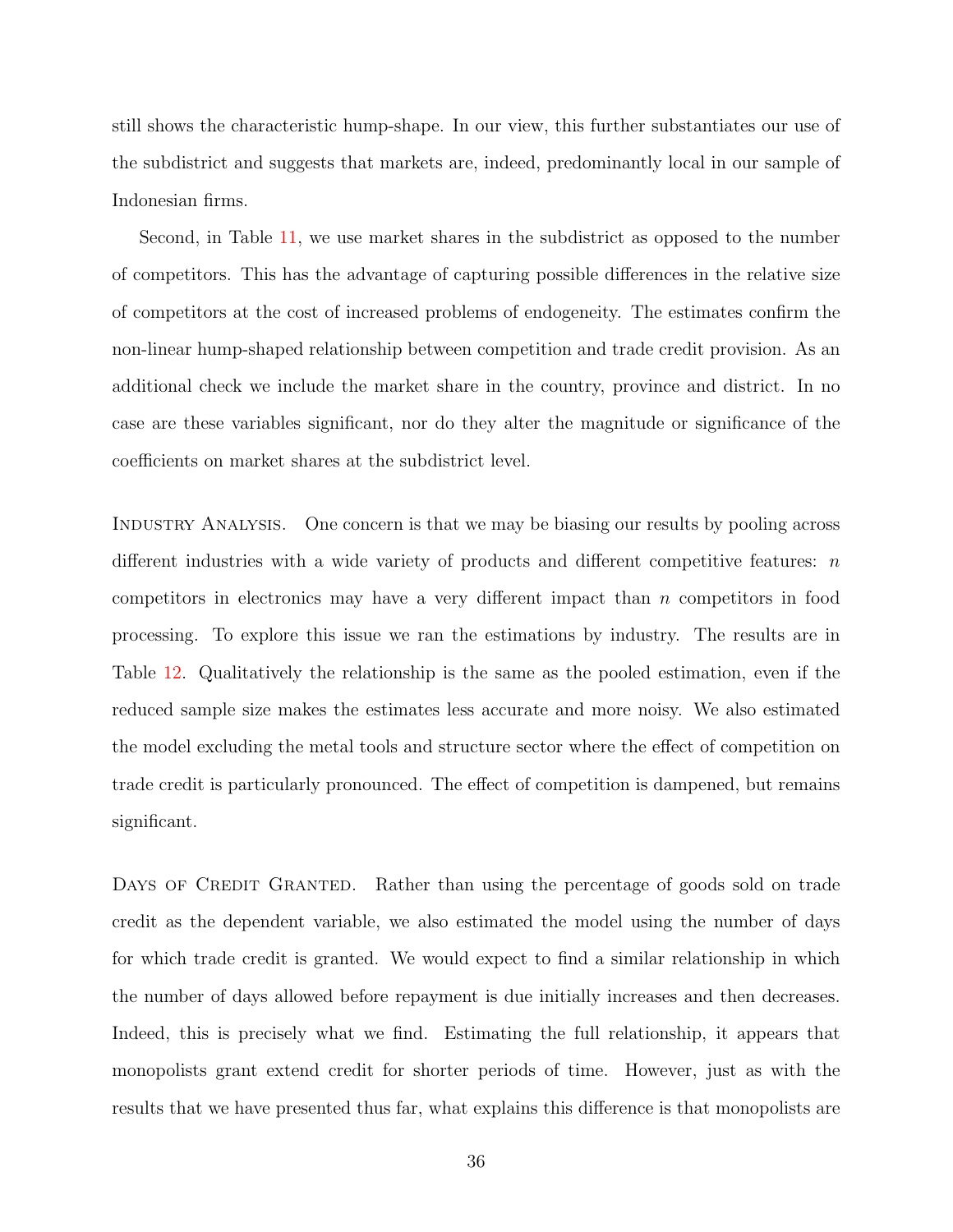more likely to not grant any delay at all  $(i.e.,$  not offer any trade credit). Conditional on granting some delay, we find that there is no significant relationship between the number of competitors and the length of trade credit terms.

Survival Bias. Another concern comes from the fact that the World Bank survey was conducted after the Asian financial crisis with only surviving firms sampled. If competition is correlated with the likelihood that a firm exits the market after the financial crisis our estimates might be biased. In particular, if monopolists and duopolists experienced different mortality rates we could confound the differences in trade credit for the remaining sample with the inherent differences in the population. We address this issue using the BPS census data for before and after the financial crisis. We estimate a logit model to determine the effect of the competition in the subdistrict before the financial crisis on the probability of firms' death. After conditioning on firm size and the same set of control variables used in our main estimation we find that monopolists are not more likely to survive than firms operating in more competitive settings. Therefore, we do not feel that survival bias is a concern.

# 9 CONCLUSIONS

In this paper we explored the relationship between trade credit and competition. In the empirical analysis we combined a World Bank Survey conducted in Indonesia with a comprehensive dataset from the Indonesian Central Bureau of Statistics (BPS) which contains a complete enumeration all Indonesian manufacturing firms with more than 20 workers. The use of the two datasets allowed us to combine data on the trade credit policies of a sample of firms with detailed information on the competitive environment in which each of them operate. The estimates revealed a ∩-shaped relation between credit provision and competition. In our sample, the amount of trade credit provided by suppliers increases sharply going from monopoly to duopoly and more gradually up to four competitors, before declining steadily thereafter. We argued that the decreasing part of the relationship is consistent with previous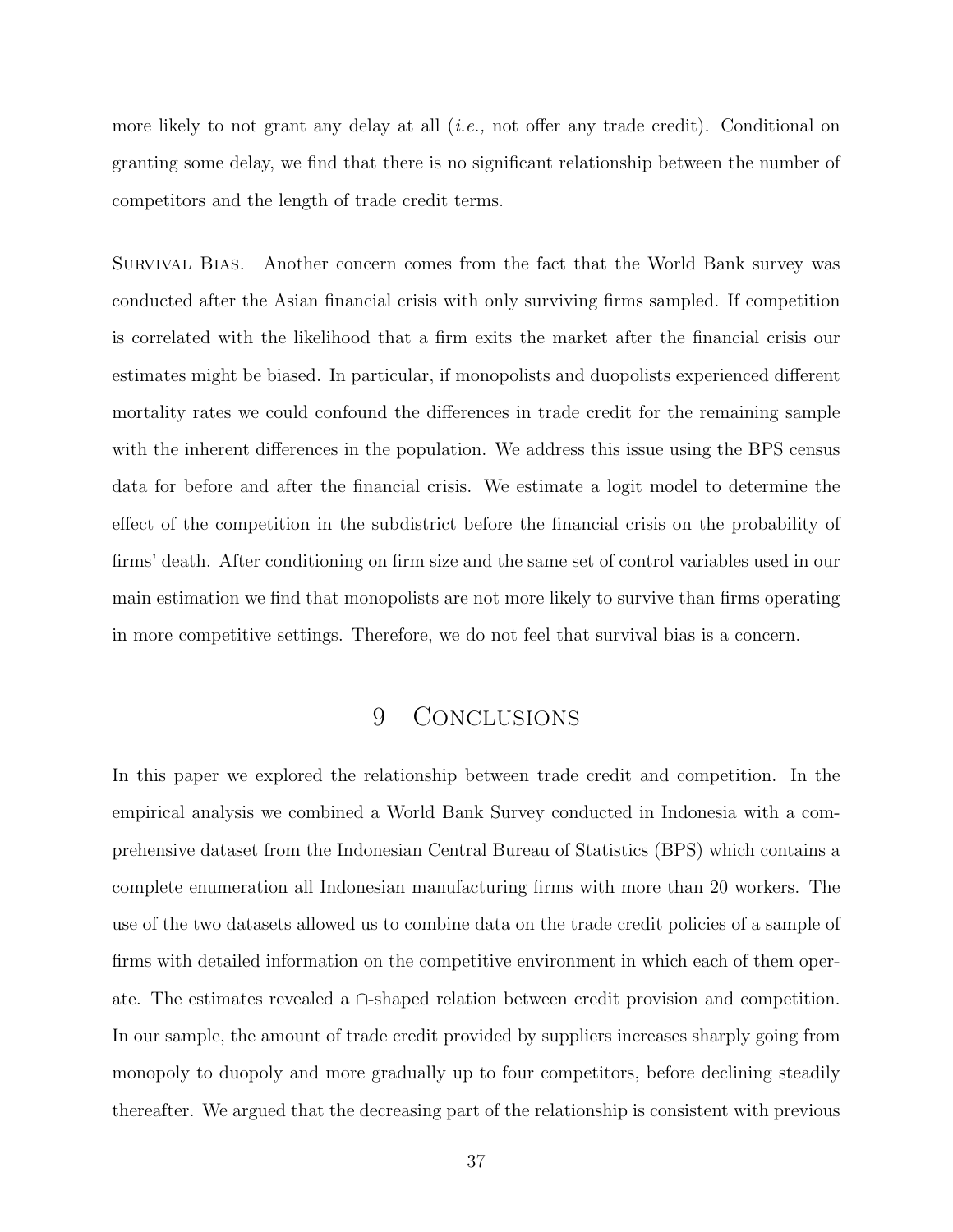studies and in line with the literature on loan enforcement in developing countries.

However, the increasing part and in particular the "big jump" from monopoly to duopoly is particularly striking. Indeed, it is not that monopolists offer less trade credit at a higher price, but that they are much more likely to offer no trade credit at all to their clients. Importantly, this empirical result survives a number of robustness checks — among them, controlling for unobserved heterogeneity at the level of the market where the firms operate. This result cannot be explained with traditional arguments provided from the literature, but instead requires a radically different explanation.

Consistent with others  $(e.g., \text{ Fabbri} \text{ and } \text{Klapper } (2008) \text{ and } \text{Van Horen } (2005)$ , we have also shown that firms may have a desire to balance accounts payable and accounts receivable. Our results also indicate that monopolists appear better able — perhaps due to their great bargaining power — to accomplish this goal.

To explain the big jump, we provided a model in which suppliers are able to post cash prices but are unable to commit ex ante to the terms of trade credit. This lack of commitment is a natural consequence of the fundamentally different nature between trade credit and cash. Cash payment represents a completely impersonal relationship between buyer and seller, whereas trade credit is much more demanding in terms of the buyer-seller relationship. Indeed, since payment is delayed (often beyond what was originally agreed upon), the terms of trade credit are effectively determined only after the good is delivered.

By simply allowing for some lack of commitment in setting trade credit price we showed that monopolists may be tempted to use trade credit as a tool for price discrimination and this possibility can seriously jeopardize their core business. This happens because borrowers, in anticipation of favorable trade credit conditions, decide not to pay cash. In this case suppliers may prefer to protect their main activity by accepting only cash payment. In the theoretical model we also demonstrated that this is more likely to happen if the market for "informal credit" is thin because the banks do relatively little credit rationing or if the supplier is particularly efficient in providing credit. Interestingly, this latter point suggests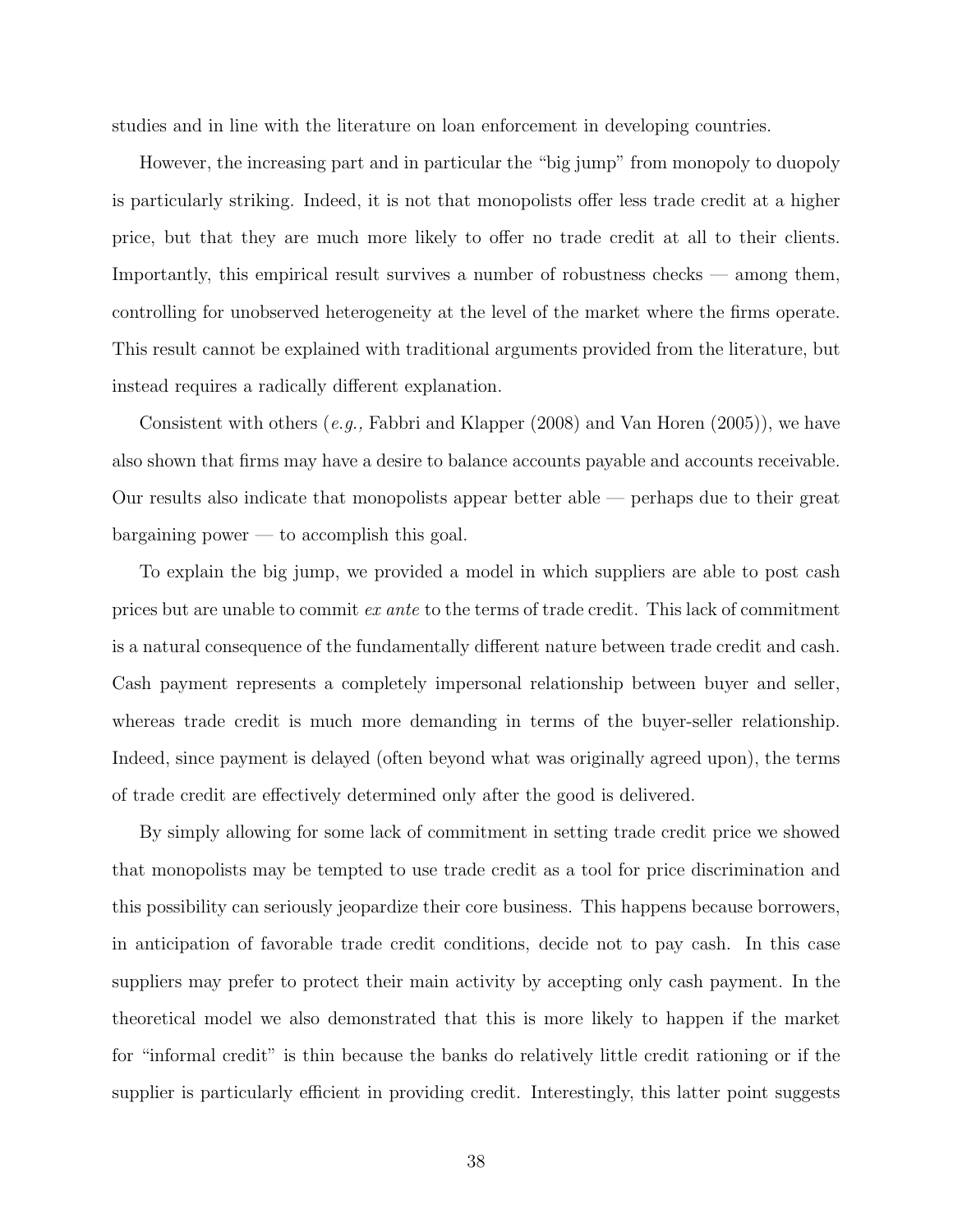that, in the presence of commitment problems, the very same advantage that make suppliers ideal informal creditors can turn out to be detrimental to them and cause them to shun this extra role.

This result makes a contribution to the literature on informal credit markets. This literature, in line with the studies in corporate finance, has pointed out that suppliers can leverage the relationship with their clients and act as informal creditors, extending credit to borrowers who are rationed in the formal sector. Most of the advantages of suppliers over banks, such as lower monitoring costs, easier liquidation of inventories in case of default or higher enforcement power given by lock-in effects, are strongest when the supplier is a monopolist. Here we document empirically that monopolists often decide to give up their role as informal creditors and focus only on their core business.

While one should be cautious in making sweeping conclusions regarding welfare, two points do arise from our study. First, above and beyond the direct welfare loss of monopolies, there is a further effect due to the decreased likelihood that the monopolist will provide trade credit to its customers. Therefore, the final goods sector will be smaller (due to credit constraints) than in a more competitive environment. Second, the process of gradual improvement of formal credit markets may inflict an interim cost on the economy, by worsening the outcomes of those who still rely on the informal sector since, with credit more freely available, monopolist suppliers may actually be less likely to extend informal financing. Therefore, our results on small firms in Indonesia may serve as an example of what could happen in other less-developed or transition economies where formal credit is starting to be increasingly more available.

### **REFERENCES**

[1] Beck T, A. Demirgüç-Kunt and V. Maksimovic *Bank Competition, Financing Obstacles* and Access to Credit World Bank Policy Research Working Paper 2996, March 2003.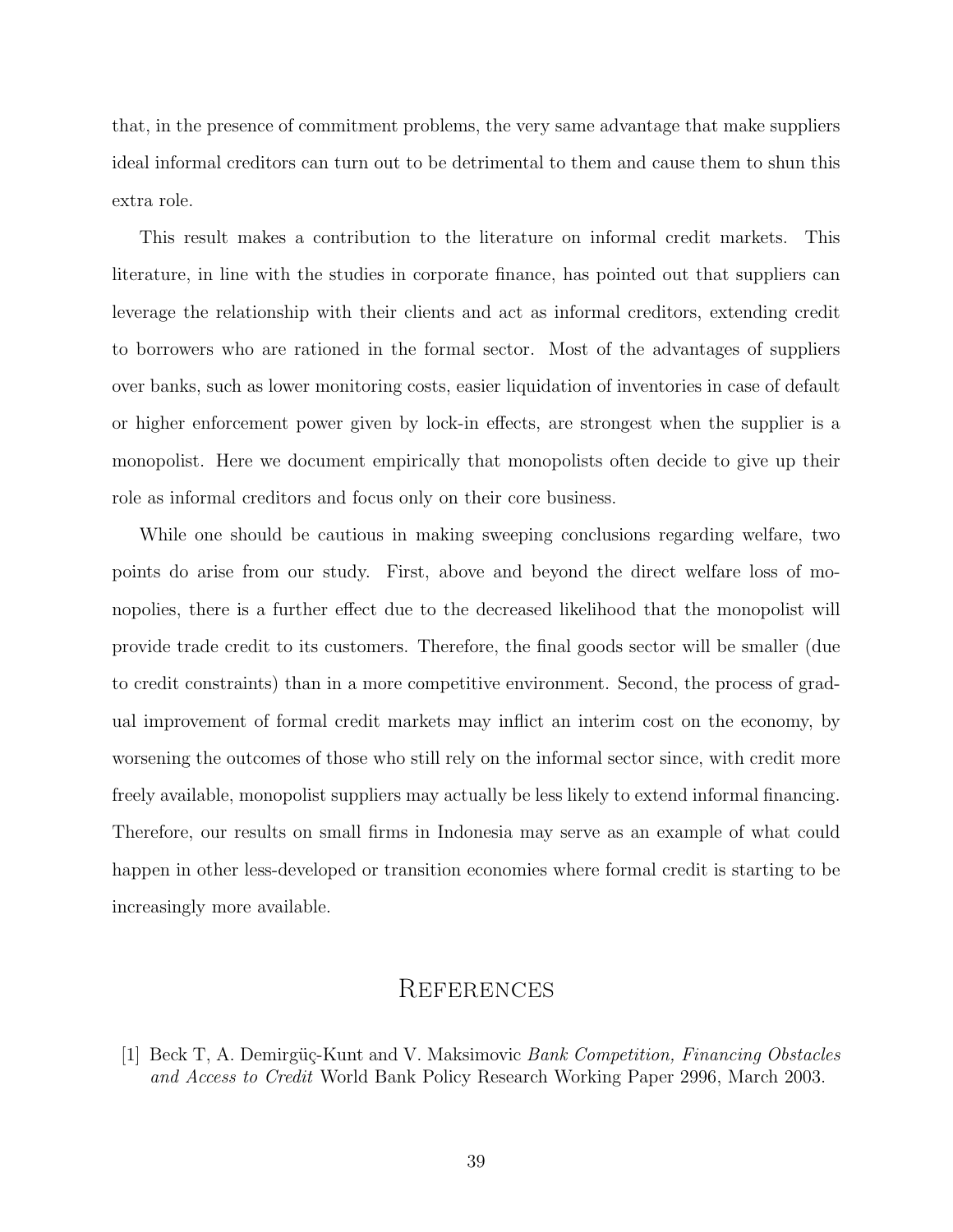- [2] Biais, B. and C. Gollier, 1997. Trade credit and credit rationing, Review of Financial Studies 10, pp. 903–937.
- [3] Blalock, G. and Paul Gertler 2004. Learning from Exporting Revisited in a Less Developed Setting. Journal of Development Economics 75(2): 397-416.
- [4] Brennan, M. J., V. Maksimovic and J. Zechner, 1988. Vendor Financing, Journal of Finance 43(5), pp. 1127–1141.
- [5] Bulow J. 1982. Durable Goods Monopolists, Journal of Political Economy vol. 90 pp. 314-332.
- [6] Burkart M. and T. Ellingsen, 2004. In-Kind Finance: A Theory of Trade Credit American Economic Review, vol. 94(3), 569-590.
- [7] Chamberlain G., 1980. Analysis of covariance with qualitative data, Review of Economic Studies 47, pp. 225–238.
- [8] Coase R., 1972. Durability and Monopoly, Journal of Law and Economics 15, pp. 143– 149.
- [9] Cuñat, V., 2007. Trade Credit: Suppliers as Debt Collectors and Insurance Providers, Review of Financial Studies, 20.
- [10] Demirgüç-Kunt A. and V. Maksimovic, 2002. Funding growth in bank-based and marketbased financial systems: evidence from firm-level data, Journal of Financial Economics 65 pp. 337-363.
- [11] Fabbri, D. and L. Klapper, 2008. Trade Credit Supply, Market Power and the Matching of Trade Credit Terms, Working Paper.
- [12] Fisman, R. and M. Raturi, 2004. Does Competition Encourage Credit Provision? Evidence from African Trade Credit Relationships, Review of Economics and Statistics.
- [13] Fisman, R. and I. Love, 2003. Trade Credit, Financial Intermediary Development, and Industry Growth, Journal of Finance 58(1) pp. 353–374.
- [14] Fafchamps, Marcel, 2000. Ethnicity and Credit in African Manufacturing Journal of Development Economics, 61(1), 205-35.
- [15] Ghosh P., D. Mookherjee and D. Ray Credit Rationing in Developing Countries: An Overview of the Theory, Chapter 11 in Readings in the Theory of Economic Development, edited by D. Mookherjee and D. Ray, London: Blackwell, 2000, pages 383–301.
- [16] Greene W. H. Fixed Effects and the Incidental Parameters Problem in the Tobit Model, in Econometric Reviews, 2004.
- [17] Gul F., H. Sonnenschein and R. Wilson, 1986. Foundations of Dynamic Monopoly and the Coase Conjecture, Journal of Economic Theory 39, pp. 155–190.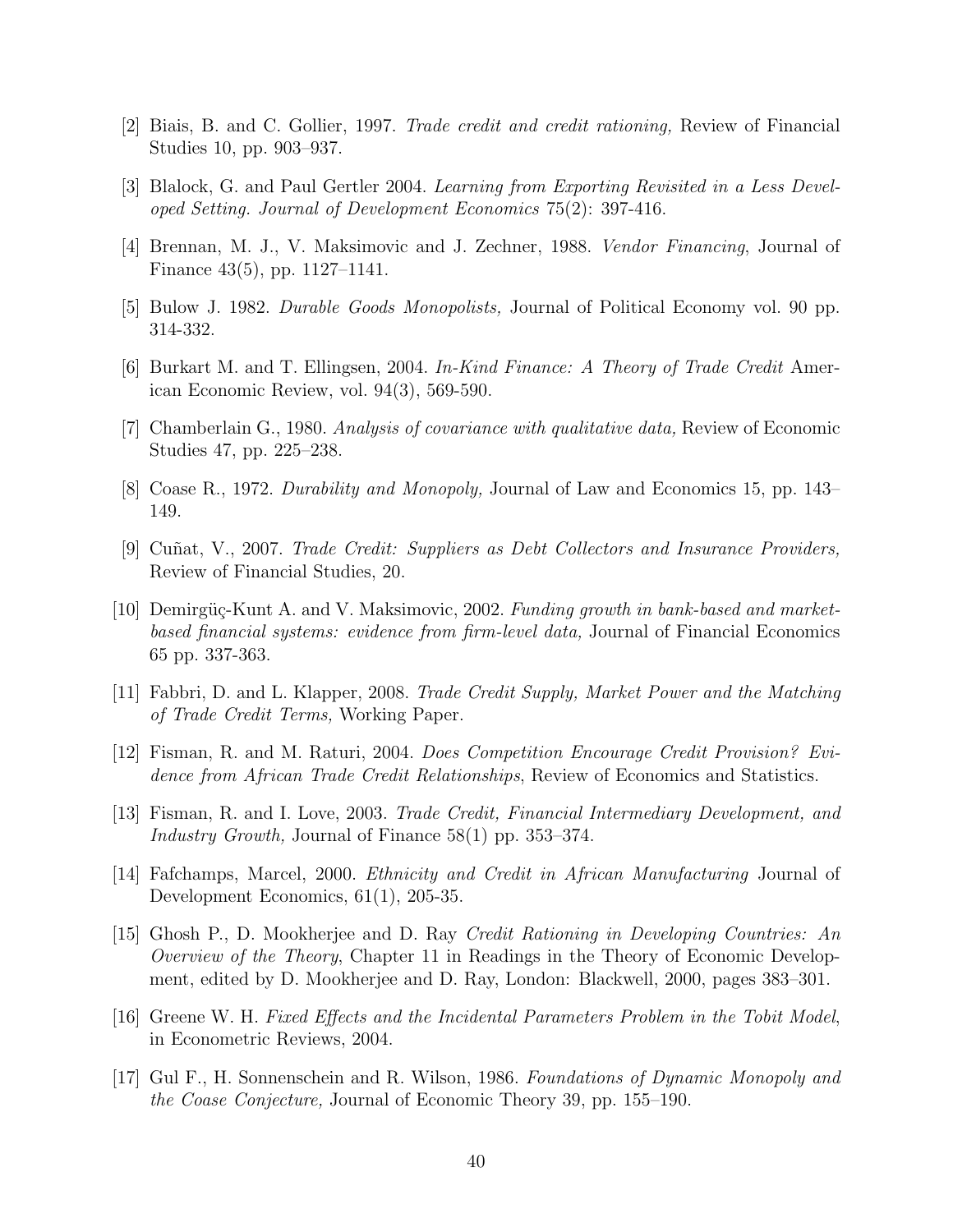- [18] Guzman, M. G., 2000. Bank Structure, Capital Accumulation and Growth: A Simple Macroeconomic Model, Economic Theory 16, pp. 421–455.
- [19] Hallward-Driemeier, M. Firm-Level Survey Provides Data on Asia's Corporate Crisis and Recovery, Policy Research Working Paper 2515, World Bank, January 2001.
- [20] Heffernan, S., 1996. Modern Banking in Theory and Practice. Wiley, New York.
- [21] Howorth, Carole and Beat Reber, 2004. Habitual Late Payment of Trade Credit: An Empirical Examination of UK Small Firms, Managerial and Decision Economics, 24, pp. 471–482.
- [22] Lee Y.W. and J.D. Stowe, 1993, Product Risk, Asymmetric Information, and Trade Credit in "Journal of Financial and Quantitative Analysis", vol. 28, n. 2, pp. 285–300.
- [23] Long M. S., I.B. Malitz and S. A. Ravid,1993. Trade Credit, Quality Guarantees, and Product Marketability, in "Financial Management", vol. 22, n. 4, pp. 117–127;
- [24] Marquez, Robert, 2002. Competition, Adverse Selection, and Information Dispersion in the Banking Industry, The Review of Financial Studies, vol. 15, n. 3, pp. 901–926.
- [25] McMillan, John, and Christopher Woodruff, 1999. Interfirm Relationships and Informal Credit in Vietnam, Quarterly Journal of Economics, 114(4), pp.1285-1320.
- [26] Mian, S. L., and C., 1992. Accounts receivable management policy: Theory and evidence, Journal of Finance 47, pp. 169–200.
- [27] Petersen, M. A., and R. G. Rajan, 1997. Trade Credit: Theories and Evidence, Review of Financial Studies, 10(3), Fall, 661–91.
- [28] Petersen, M. A., and R. G. Rajan, 1995. The Effect of Credit Market Competition on Lending Relationships, The Quarterly Journal of Economics, Vol. 110, No. 2. (May, 1995), pp. 407–443.
- [29] Petersen, M. A., and R. G. Rajan, 1994. The Benefits of Lending Relationships: Evidence from Small Business Data, The Journal of Finance, Vol. 49, No. 1. (Mar., 1994), pp. 3–37.
- [30] Rajan, R. G., and L. Zingales, 1995. What Do We Know about Capital Structure? Some Evidence from International Data, The Journal of Finance, Vol. 50, No. 5. (Dec., 1995), pp. 1421–1460.
- [31] Stokey N., 1979. Intertemporal Price Discrimination Quarterly Journal of Economics vol. 93 pp. 355–371.
- [32] Stokey N., 1981. Rational Expectations and Durable Goods Pricing. Bell Journal of Economics vol.12 pp. 112–128.
- [33] United Nations Statistics Division, 2008. Population of capital cities and cities of 100,000 and more inhabitants, Demographic Yearbook 2006.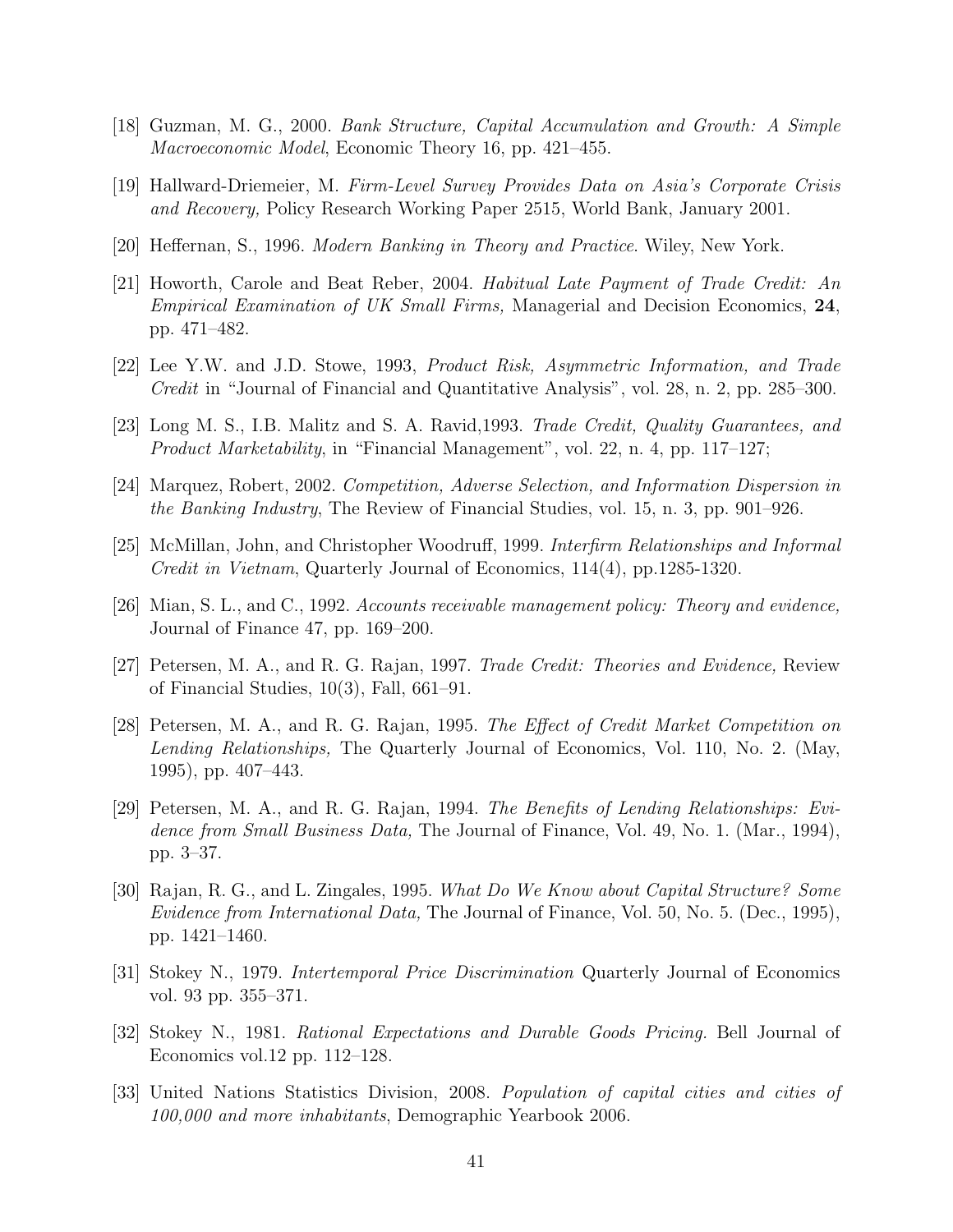- [34] Van Horen, N., 2005. Trade Credit as a Competitiveness Tool; Evidence from Developing Countries, World Bank Working Paper.
- [35] World Bank. Global Development Finance (2004).

### Appendix A: Omitted Proofs

PROOF OF OBSERVATION [1:](#page-13-0) Let us focus on the subgame in which the supplier fixes t. For given c and m the suppliers will choose a  $t$  which maximizes the following profit function:

$$
H(t) = \begin{cases} (t-m)(1-F(t))(1-\pi), & \text{if } t \ge c \\ (t-m)(1-F(t)-\pi(1-F(c))), & \text{if } t \le c \end{cases}
$$
(7)

Let  $t_L$  denote the trade credit price which maximizes  $H(t)$  on the domain [0, c],  $t_H$  the trade credit price which maximizes  $H(t)$  on the domain  $|c, \infty)$  and t the trade credit price which maximizes  $H(t)$  on  $\mathbb{R}_+$ . Also observe that  $t_H = \max\{c, t^*\}$ , where  $t^* = \operatorname{argmax}(t-m)(1 - F(t))(1 - \pi)$  and that  $t^*$  is independent of c and  $\pi$ , while  $t_L$  depends is a function of both. We aim to show that there is a threshold,  $\hat{\pi}(c, m)$  such that for all  $\pi \leq \hat{\pi}(c, m)$ ,  $\hat{t} = t_H$  and for all  $\pi < \hat{\pi}(c, m)$ ,  $\hat{t} = t_L < c$ . In order to do so, define

$$
Z(\pi) = (t_H - m)(1 - F(t_H))(1 - \pi) - (t_L - m)(1 - F(t_L) - \pi(1 - F(c)))
$$

We will prove the existence of a unique point  $\hat{\pi}(c, m)$  such that  $Z(\hat{\pi}(c, m)) = 0$ , and for  $\pi$  above this threshold,  $Z(\pi) < 0$ , while for  $\pi$  below this threshold  $Z(\pi) > 0$ .

First notice that  $Z(0) > 0$  and  $Z(1) > 0$ . Therefore, since  $Z(\pi)$  is continuous, the claim is proven if we can demonstrate that  $Z'(\pi) < 0$ .

$$
Z'(\pi) = -\pi(t_H - m)(1 - F(t_H)) + \pi(t_L - m)(1 - F(c)) + \frac{\partial t_L}{\partial \pi} \frac{\partial Z}{\partial t_L}
$$

We claim that the last term is zero and that the sum of the first two terms is negative. Consider the former claim. If we let  $x^*$  denote the unconstrained argmax of  $(x - m)(1 - F(x) - \pi(1 - F(c))$ , we see that one of two things may happen: either  $x^* = t_L$ , in which case  $\frac{\partial Z}{\partial t_L} = 0$  or  $x^* > t_L$ , in which case  $\frac{\partial t_L}{\partial \pi} = 0$ . In either case, our claim is proven. Now consider the sum of the first two terms and notice that for all  $\pi > 0$ ,  $x^* < t^*$ . Therefore, if  $t_H = c$ ,  $t_L < t_H$  and we are done. If  $t_H > c$  and  $t_L \leq c$ , since  $Z(0) > 0$ , we are also done.

The next part of the proof requires us to show that  $\hat{\pi}(c, m)$  is increasing in m and decreasing in c. Observe that  $\frac{\partial Z(\hat{\pi}(c,m))}{\partial m} = (1 - F(t_H))(1 - \pi) + \frac{\partial t_H}{\partial m} \frac{\partial Z}{\partial t_H} + (1 - F(t_L) - \pi(1 - F(c))) + \frac{\partial t_L}{\partial m} \frac{\partial Z}{\partial t_L}$ . It can be easily shown that  $\frac{\partial t_H}{\partial m} \frac{\partial Z}{\partial t_H} = 0$  and  $\frac{\partial t_L}{\partial m} \frac{\partial Z}{\partial t_L} = 0$ . Furthermore at  $\pi = \hat{\pi}$  it must be that  $(1 - F(t_H))(1 - \pi)$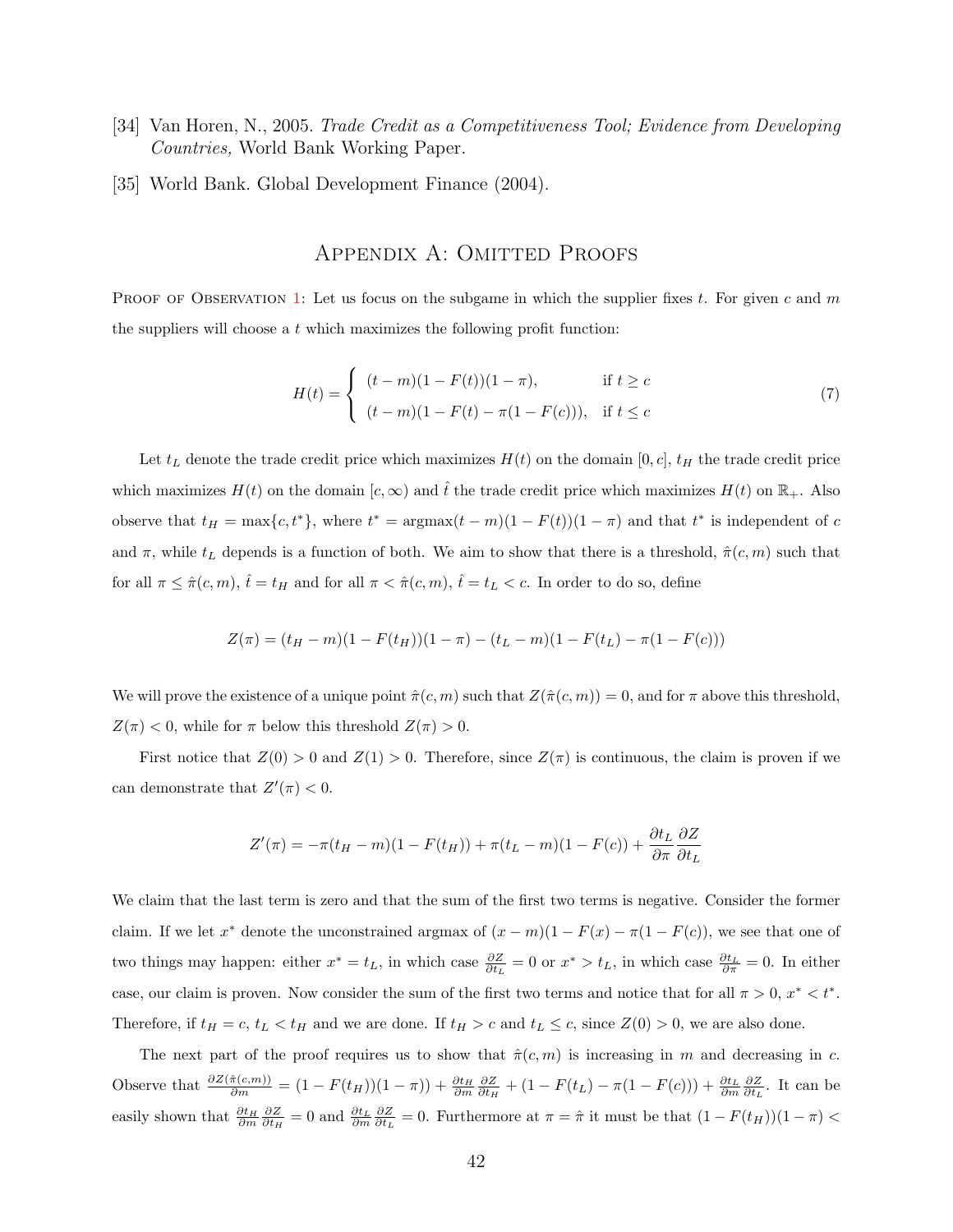$1 - F(t_L) - \pi(1 - F(c))$ . Hence, we have shown that  $\frac{\partial Z(\hat{\pi}(c,m))}{\partial m} > 0$ , which together with  $\frac{\partial Z(\pi)}{\partial \pi} < 0$  implies that  $\frac{\partial \hat{\pi}(c,m)}{\partial m} > 0$ .

To show that  $\hat{\pi}(c, m)$  is decreasing in c, notice that  $\frac{\partial Z(\hat{\pi}(c, m))}{\partial c} < 0$ . This together with  $\frac{\partial Z}{\partial \pi} < 0$  shows the last part of the lemma.

Finally, if  $c > t^*$  notice that for all  $t < c$ ,  $(t - m)(1 - F(t) - \pi(1 - F(c))) > (t - m)(1 - F(t))(1 - \pi)$ . Therefore, when  $t_H = c,\, Z(\pi) < 0$  for all  $\pi$  and it follows that  $\hat{\pi} = 0.$  $\Box$ 

<span id="page-42-2"></span>We state, without proof, the following simple result:

Lemma 1. Let c be the cash price fixed by the supplier. Suppose that the supplier holds the belief that all buyer types apply for trade credit. Then the optimal trade credit price is  $t^* = \hat{t}$ .

Let the  $\sigma_i(P, c, m, \phi_{nr})$  the probability that buyer i, with price P and access to cash, facing a cash price of c and a monitoring cost of m pays cash. Define a *pooling* strategy to be one in which for buyers i and j with  $P_i, P_j > c$  and  $P_i \neq P_j, \sigma_i(P_i, c, m) = \sigma_j(P_j, c, m) = \sigma(P)$ .

<span id="page-42-0"></span>**Lemma 2.** If  $c \in (\hat{c}, t^*)$  no pooling strategy can be part of an equilibrium of the continuation game.

*Proof.* Suppose that a buyer of type  $P > c$  observes  $c \in (\hat{c}, \hat{t})$  and  $\sigma(P) = 1$ . Given her strategy, she must believe that  $t > c$ . On the other hand, given the proposed strategy of all high-price buyers, the supplier believes that such buyers actually pay cash. Therefore, by Observation [1,](#page-13-0) she will choose a trade credit price  $t^* = t_L < c$  — a contradiction. Alternatively assume that the buyer observes  $c \in (\hat{c}, \hat{t})$  and  $\sigma(P) = 0$ . In this case, she must anticipate  $t \leq c$ . In this proposed equilibrium, the supplier should correctly believe that all buyer types ask for trade credit. Therefore, by Lemma [1,](#page-42-2) she will set a trade credit price  $t^* = \hat{t} > c$ , again contradicting the presumption that we had an equilibrium.

The final case is the one in which  $\sigma(P) \in (0,1)$ . In this case, high-price buyers must anticipate that t = c. The supplier's trade credit profit function at  $t = c$  is  $H(c) = (c - m)(1 - F(c))(1 - \pi\sigma(P))$ . Now it can be easily seen that  $H(c) < H(\hat{t})$ , where  $\hat{t}$  is as defined in Observation 1 — the unique argmax of the  $\Box$ trade credit profit function.

#### <span id="page-42-1"></span>**Lemma 3.** In any equilibrium with type-contingent strategies  $t = c$ , unless  $\pi = 0$ .

Proof. The result is trivial for strictly mixed strategies. Therefore, consider the case in which two high-price buyers  $P_i$  and  $P_j$  adopt different pure strategies. Without loss of generality let  $\sigma(P_i) = 0$  and  $\sigma(P_j) = 1$ . Define  $\mathbb{E}[\Pi(\sigma(P_k))]$  to be the expected profit of buyer k conditional on his strategy,  $\sigma(P_k)$ . Suppose to the contrary that  $t > c$ . Clearly, this cannot be an equilibrium since  $\mathbb{E}[\Pi(0)] = P_i - t < \pi(P_i - c) + (1 - \pi)(P_i - t) =$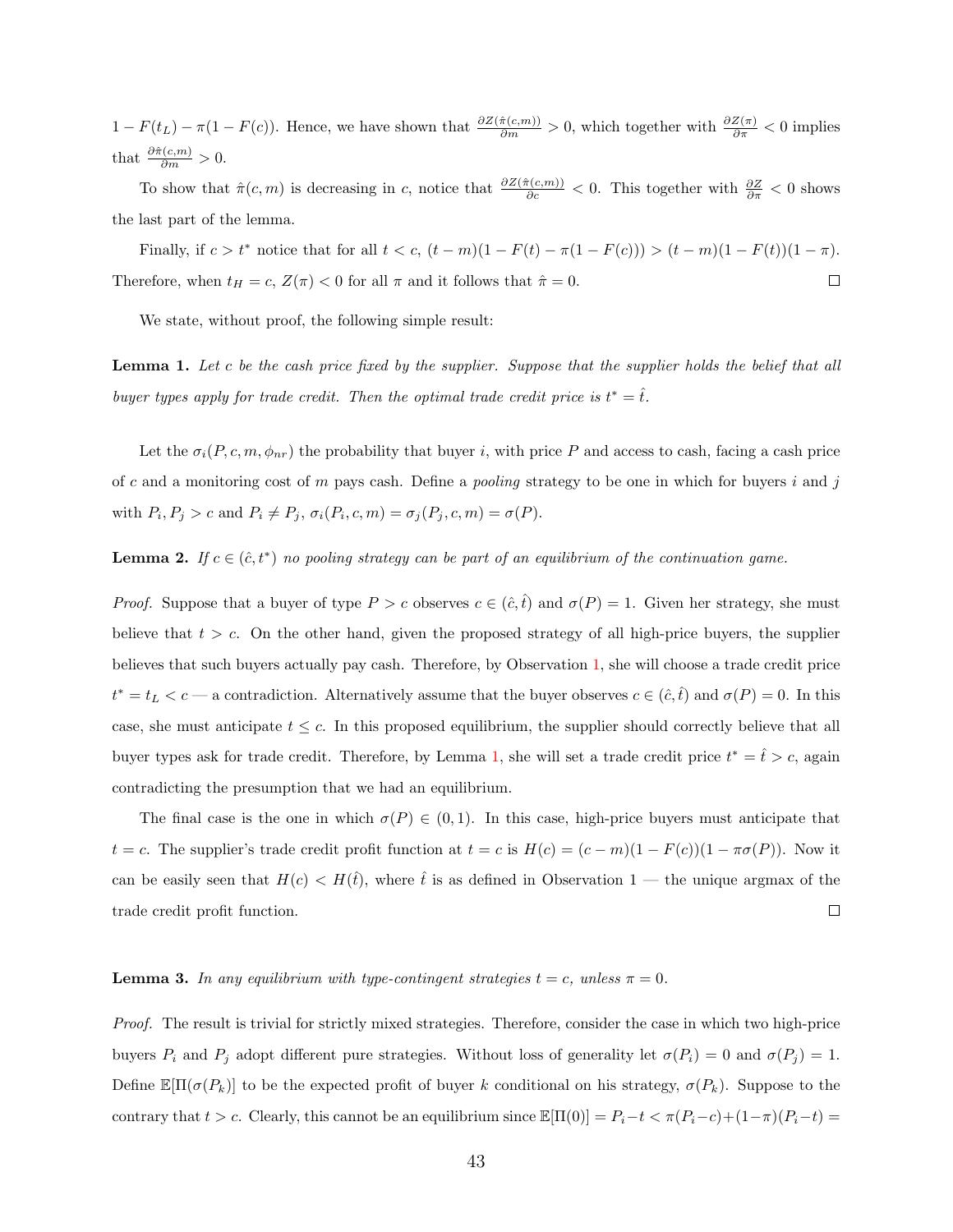$\mathbb{E}[\Pi(1)]$  unless  $\pi = 0$ . Next suppose that  $t < c$ . Analogously, we have  $\mathbb{E}[\Pi(1)] = \pi (P_i - c) + (1 - \pi)(P_i - t) <$  $\Box$  $P_i - t = \mathbb{E}[\Pi(0)].$ 

<span id="page-43-0"></span>**Lemma 4.** A type-contingent strategy profile  $\sigma(P)$ ,  $P \in supp(F)$ , is is part of a type-contingent equilibrium if and only if:

<span id="page-43-2"></span>
$$
\sigma(c) = 0 \tag{8}
$$

$$
\pi \int_{c}^{\infty} \sigma(P)f(P)dP = 1 - F(c) - f(c)(c - m)
$$
\n(9)

Proof. From the previous lemma we know that a necessary condition for any type-contingent equilibrium strategy is that  $t = c$ . We now show that  $(8)$  and  $(9)$  are necessary and sufficient to induce the supplier to optimally set  $t = c$ .

Consider the supplier profit function from trade credit:

<span id="page-43-3"></span>
$$
(t-m)[1 - F(t) - \pi \int_{t}^{\infty} \sigma(x)f(x)dx]
$$
\n(10)

The demand for trade credit in square bracket can be seen as the mass of people with  $P > t$  minus those who already paid cash. Recall that  $\sigma(P) = 0$  for  $\forall P < c$ . The left derivative of [\(10\)](#page-43-3) at  $t = c$  is equal to

<span id="page-43-4"></span>
$$
1 - F(c) - \pi \int_{c}^{\infty} \sigma(x) f(x) dx - f(c)(c - m)
$$
\n(11)

while the right derivative is:

<span id="page-43-5"></span>
$$
1 - F(c) - \pi \int_{c}^{\infty} \sigma(x) f(x) dx - f(c)(c - m) + \pi \sigma(c) f(c)(c - m)
$$
\n(12)

Given that [\(10\)](#page-43-3) is continuous and concave, the function obtains its maximal value at  $t = c$  if and only if [\(11\)](#page-43-4)  $\geq 0$  and  $(12) \leq 0$  $(12) \leq 0$ . The result easily follows from this.  $\Box$ 

Given the continuation strategy profile by buyers given by [\(1\)](#page-16-0) and the supplier's response given by  $(2)$ , let  $G(c)$  denote the profit function of the supplier as a function of the cash price. Furthermore, define  $\tilde{c} = \operatorname{argmax}_{c \in (\hat{c}, t^*]} G(c).^{24}$  $\tilde{c} = \operatorname{argmax}_{c \in (\hat{c}, t^*]} G(c).^{24}$  $\tilde{c} = \operatorname{argmax}_{c \in (\hat{c}, t^*]} G(c).^{24}$ 

<span id="page-43-6"></span><span id="page-43-1"></span><sup>&</sup>lt;sup>24</sup>Under standard conditions,  $\tilde{c}$  is assured to exist.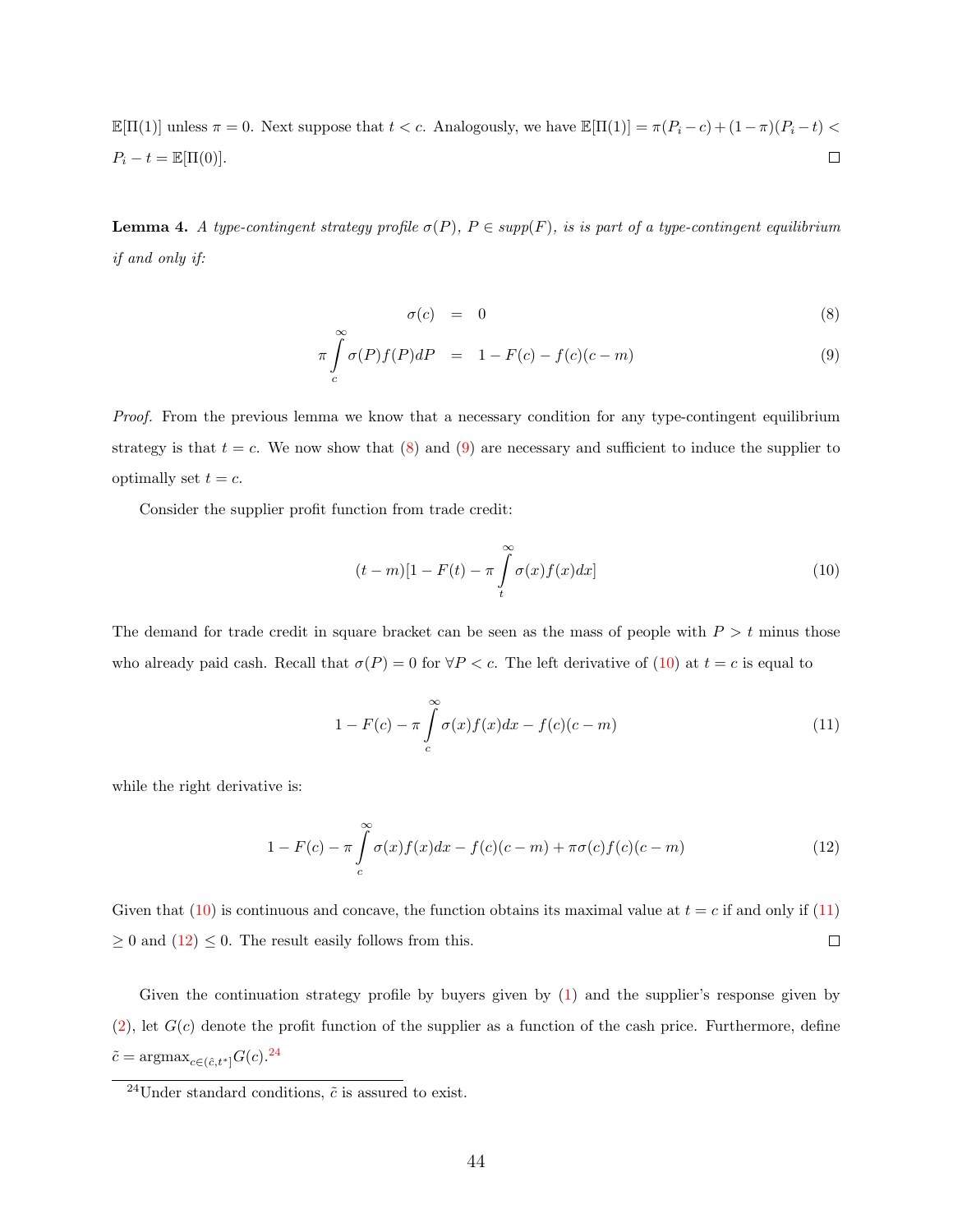Lemma 5.  $G(\tilde{c}) > G(t^*)$ .

*Proof.* With some effort, one can show that for all  $c \in (\hat{c}, t^*)$ ,  $G(c) = (c - m)(1 - F(c)) + mf(c)(c - m)$ . Therefore, it is obvious that  $G(\tilde{c}) = \max_{c \in (\tilde{c}, t^*)}(c - m)(1 - F(c)) + mf(c)(c - m) > \max(t - m)(1 - F(t)) =$  $G(t^*).$  $\Box$ 

Lemma 6. The supplier's equilibrium strategy is:

<span id="page-44-0"></span>
$$
(c, t) = (c^*, t^*), \quad \text{if } \hat{c} \ge c^*
$$
\n
$$
(c, t) = (\tilde{c}, t^*), \quad \text{if } \hat{c} < c^* \text{ and } G(\hat{c}) < G(\tilde{c})
$$
\n
$$
(c, t) = (\hat{c}, t^*), \quad \text{if } \hat{c} < c^* \text{ and } G(\hat{c}) \ge G(\tilde{c})
$$
\n
$$
(13)
$$

Proof. The supplier's total profit function is:

$$
G(c,t) = c\pi \int_{0}^{\infty} \sigma(P)f(P)dP + (t-m)[1 - F(t) - \pi \int_{0}^{\infty} \sigma(P)f(P)dP]
$$

which, upon plugging the strategies into  $(1)$  and  $(2)$ , and simplifying, can be written as:

$$
G(c) = \begin{cases} c\pi(1 - F(c)) + (t^* - m)(1 - F(t^*))(1 - \pi) & \text{for } c \le \hat{c} \\ (c - m)(1 - F(c)) + m\pi \int_{c}^{\infty} \sigma(P)f(P)dP & \text{for } c \in (\hat{c}, t^*] \\ (t^* - m)(1 - F(t^*)) & \text{for } c \ge t^* \end{cases}
$$
(14)

To prove the optimality of the first equation in [\(13\)](#page-44-0) suppose that  $\hat{c} \geq c^*$ . Then max  $G(c)$  for  $c \leq \hat{c}$  is  $G(c^*) = c^*(1 - F(c^*))\pi + (t^* - m)(1 - F(t^*))(1 - \pi) \ge (t^* - m)(1 - F(t^*))$  if and only if  $c^*(1 - F(c^*)) \ge$  $(t^* - m)(1 - F(t^*))$ , which is easily seen to be the case. We must also show that  $G(c^*) \geq G(\tilde{c})$ . Rewrite  $G(c)$  for  $c \in (\hat{c}, t^*]$ :

$$
c(1 - F(c)) - m \int_{c}^{\infty} (1 - \pi \sigma(P)) f(P) dP \tag{15}
$$

which can be shown to be script<br>sizeer than  $c(1 - F(c))\pi + (c - m)(1 - F(c))(1 - \pi)^{25}$  $c(1 - F(c))\pi + (c - m)(1 - F(c))(1 - \pi)^{25}$  $c(1 - F(c))\pi + (c - m)(1 - F(c))(1 - \pi)^{25}$ 

To prove the optimality of the second equation in [\(13\)](#page-44-0) recall from Lemma [5](#page-43-1) that  $G(\tilde{c}) \geq (t^* - m)(1 F(t^*)$ ). It is easily verified that if standard concavity conditions apply to the cash and trade credit profit functions and  $\hat{c} < c^*$ , then  $\hat{c} = \text{argmax}_{c \leq \hat{c}} G(c)$ . Therefore, if  $G(\tilde{c}) \geq G(\hat{c})$  then  $G(\tilde{c}) = \max G(c)$ . The optimality of the third equation in [\(13\)](#page-44-0) for the case in which  $G(\hat{c}) \geq G(\tilde{c})$  follows easily. Finally, note that for  $c \geq t^*$ ,  $G(c)$  is constant.  $\Box$ 

<span id="page-44-1"></span><sup>&</sup>lt;sup>25</sup>Observe that  $-m \int_c^{\infty} (1 - \pi \sigma(P)) f(P) dP \le -m(1 - \pi)(1 - F(c))$ ; upon rearranging terms, the inequality becomes clear.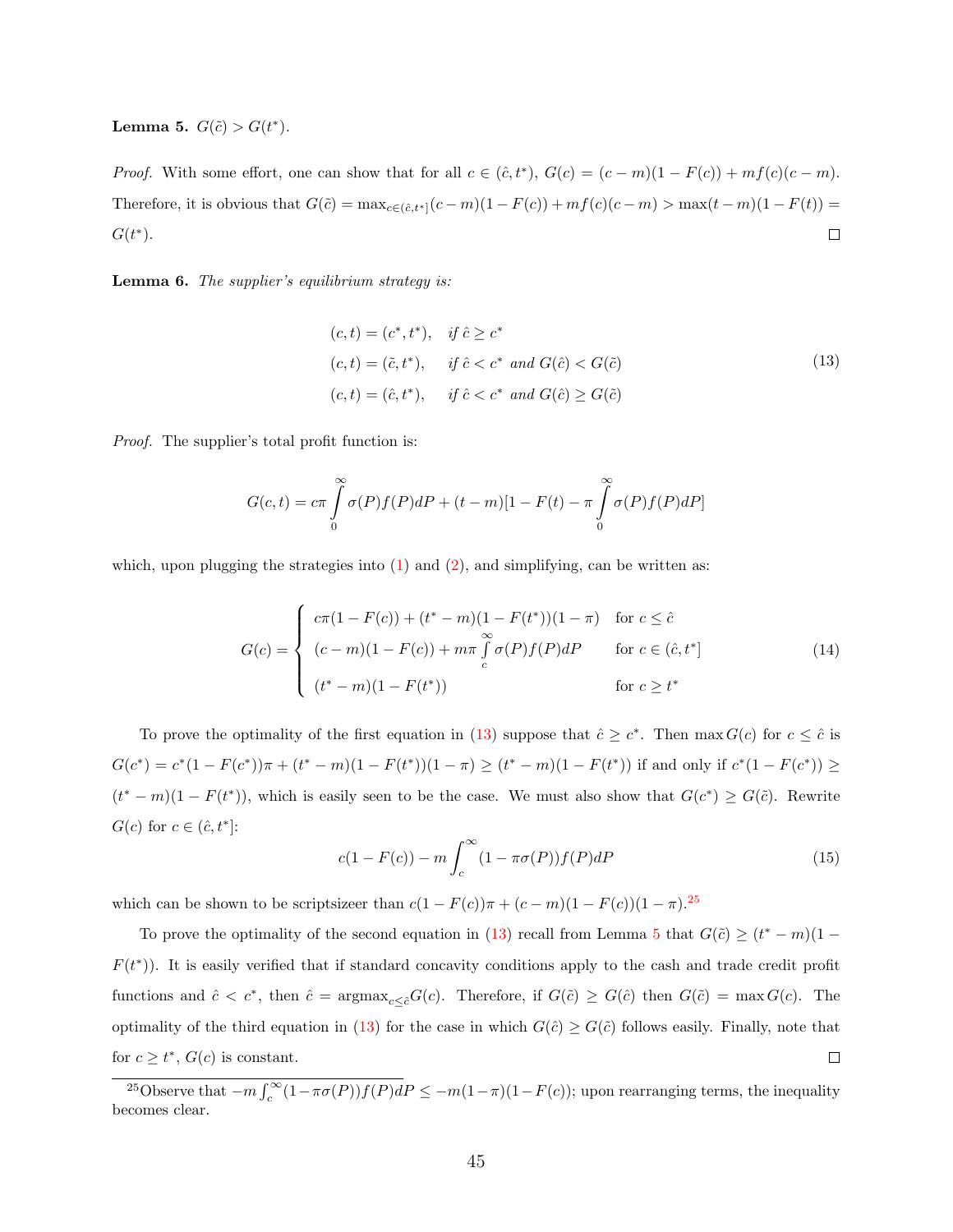PROOF OF PROPOSITION [1](#page-11-0).

The proof of this result proceeds by showing the existence of two thresholds,  $\pi_1$  and  $\pi_2$ , such that if  $\pi > \pi_1$ , the supplier would rather close the trade credit window rather than choose  $c = \tilde{c}$ , while if  $\pi > \pi_2$ , the supplier would rather close the trade credit window rather than choose  $c = \hat{c}$ . Then, the threshold as claimed in the statement of the proposition is  $\hat{\pi}(m) = \max\{\pi_1, \pi_2\}.$ 

First, observe that the profit obtained by closing the trade credit window and choosing the optimal cash price is:  $G(c^*|\text{cash only}) = \pi c^*(1 - F(c^*))$ . Furthermore, recall that:

<span id="page-45-0"></span>
$$
G(\tilde{c}) = \tilde{c}(1 - F(\tilde{c})) - mf(\tilde{c})(\tilde{c} - m) \tag{16}
$$

$$
G(\hat{c}) = \hat{c}(1 - F(\hat{c}))\pi + (t^* - m)(1 - F(t^*))(1 - \pi)
$$
\n(17)

That  $G(c^*|cash only) \ge (16)$  $G(c^*|cash only) \ge (16)$  for  $\pi$  large enough is obvious once one realises that  $\tilde{c}$  does not depend upon  $\pi$ . Therefore, we have that  $\pi_1 = \frac{\tilde{c}(1-F(\tilde{c})) - mf(\tilde{c})(\tilde{c}-m)}{c^*(1-F(c^*))}$  $\frac{(c)) - m f(c)(c-m)}{c^*(1-F(c^*))} < 1.$ 

That  $G(c^*|cash only) \ge (17)$  $G(c^*|cash only) \ge (17)$  for  $\pi$  large enough is also a straightforward calculation. Define  $V(\pi)$  =  $\pi c^{*}(1 - F(c^{*})) - \pi \hat{c}(1 - F(\hat{c})) - (t^{*} - m)(1 - F(t^{*}))(1 - \pi)$ , and notice that  $V(\pi)$  is continuous,  $V(1) > 0$ and  $V(0) < 0$ . It can further be seen that  $V'(\pi) > 0$  — hence the existence of  $\pi_2$ .

Finally, that the threshold is increasing in  $m$ , can easily be seen by examining  $(16)$  and  $(17)$  and observing that since both  $\tilde{c}$  and *hatc* are less than  $c^*$ , they are increasing in m.  $\Box$ PROOF OF PROPOSITION [2](#page-17-1)

*Proof.* First, observe that in equilibrium  $c = 0$ . If not, it can easily be seen that one supplier will always undercut the other so as to capture the entire cash market. To see that  $t_{ij} = \max\{m_{ij}, \min\{m_{i,-j}, t_{ij}^*\}\}\$ consider, WLOG, the maximization problem of supplier 1 with respect to buyer  $i: \max_{t_{i1}}(t_{i1} - m_{i1})(1 - F(t_{i1}))$ subject to s.t.  $t_{i1} \le \max\{m_{i2}, m_{i1}\}.$  The constraint comes from the fact that if  $t_{i1} > m_{i2}$ , then supplier 2 would find it optimal to undercut supplier 1 in order to serve buyer i. Obviously, if  $m_{i2} < m_{i1}$  supplier 1 will set  $t_{i1}$  no scriptsizeer than  $m_{i1}$ .

Finally, the fact that in equilibrium the trade credit window is open follows trivially from the observation that if the trade credit window were closed, supplier profit would be zero since  $c = 0$ .  $\Box$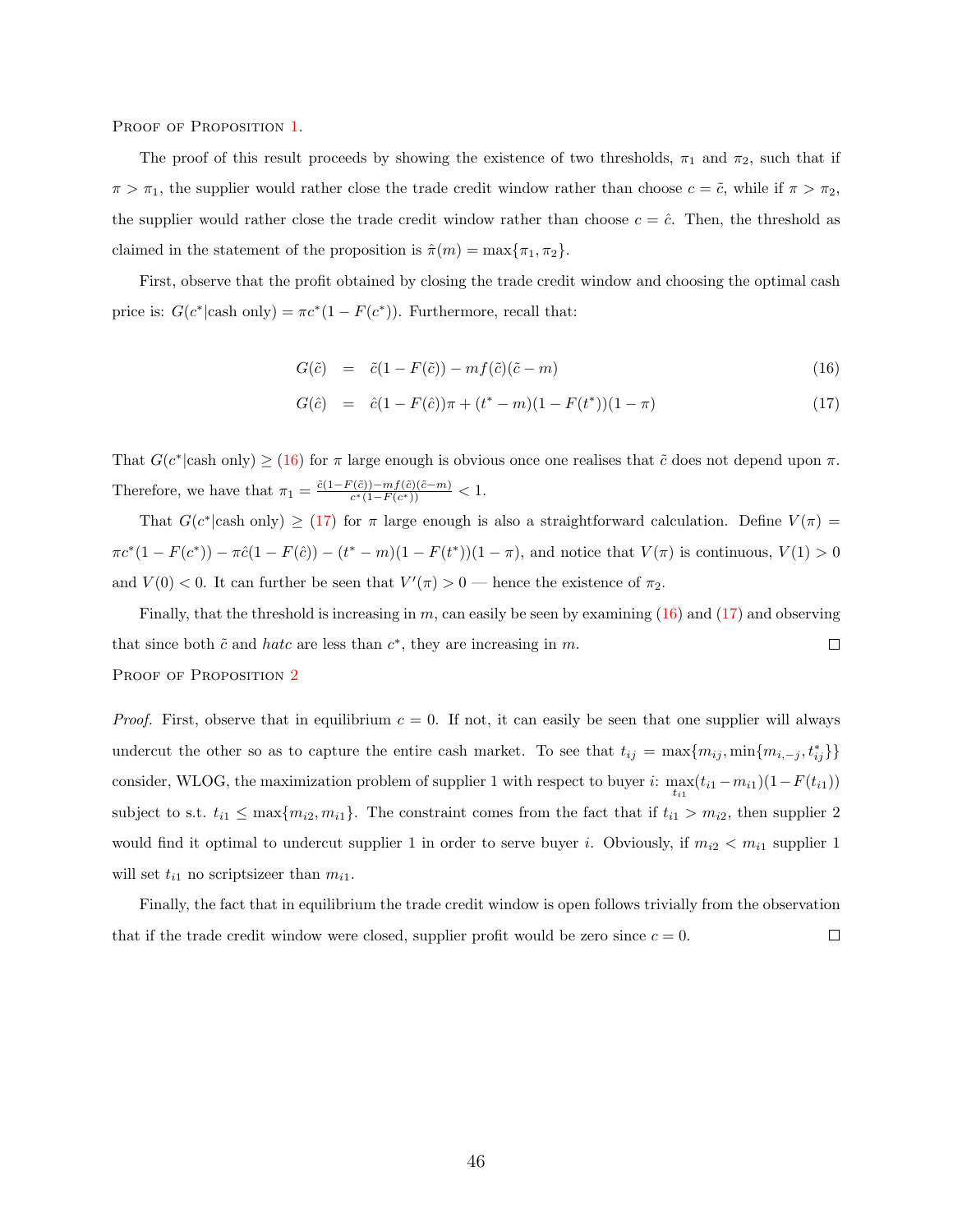# Appendix B: Omitted Tables

| Variable                                        | N   | Mean | Std. Dev.      | Min              | Max  |
|-------------------------------------------------|-----|------|----------------|------------------|------|
| $%$ goods sold on credit                        | 598 | 46   | 41             | $\Omega$         | 100  |
| $\#$ days of payment delay granted to customers | 594 | 28   | 31             | $\left( \right)$ | 180  |
| Employment                                      | 598 | 370  | 582            | 17               | 1800 |
| $\#$ of competitors in subdistrict <sup>†</sup> | 598 | 13   | 27             |                  | 182  |
| $%$ goods exported                              | 598 | 10   | 25             | $\theta$         | 99   |
| $log(1 + sales)$                                | 598 | 14   | $\overline{2}$ | 0                | 20   |
| $log(1 + book$ value of fixed assets)           | 598 | 10   | 6              | 0                | 21   |
| firm age (years)                                | 598 | 12   | 11             | 0                | 80   |
| interest expense on sales                       | 568 | 0.02 | 0.06           | $\Omega$         | 0.94 |
| % capacity usage                                | 598 | 71   | 26             | 0                | 100  |
| $#$ of firms in subdistrict                     | 598 | 92   | 111            | 1                | 398  |
| log(sales in subdistinct)                       | 598 | 19   | 2              | 10               | 23   |
| Average $\%$ of goods exported in subdistrict   | 598 | 11   | 21             | 0                | 99   |
| % production capacity usage in subdistrict      | 598 | 70   | 20             | 0                | 100  |
| $\%$ firm turnover in subdistrict               | 598 | 0.11 | 0.14           | 0                | 2    |

### <span id="page-46-0"></span>Table 1: Descriptive Statistics

 $^\dagger$  We include the actual firm; hence the minimum, obtained when the firm is a monopolist, is 1.

#### (a) All Firms

|                                     |     | Monopolists |          |    | Duopolists |          |                   |
|-------------------------------------|-----|-------------|----------|----|------------|----------|-------------------|
| Variable                            | N   | $\mu$       | $\sigma$ | N  | $\mu$      | $\sigma$ | $ \text{t-stat} $ |
| % goods sold on credit              | 158 | 38.2        | 41.0     | 87 | 49.5       | 39.7     | $2.09**$          |
| $[\% \text{ sold on credit} > 0]$   | 158 | 0.53        | 0.50     | 87 | 0.70       | 0.46     | $2.68***$         |
| log(sales in subdistinct)           | 158 | 14.4        | 2.18     | 87 | 14.3       | 2.27     | 0.33              |
| $#$ of firms in subdistrict         | 158 | 33.1        | 47.3     | 87 | 61.6       | 85.8     | $3.36***$         |
| Ave. $\%$ of goods exported in s.d. | 158 | 10.7        | 25.0     | 87 | 9.9        | 19.1     | 0.29              |
| % production capacity usage in s.d. | 158 | 64.8        | 29.3     | 87 | 71.2       | 18.7     | $1.83*$           |
| $\%$ firm turnover in subdistrict   | 158 |             | 0.21     |    | 0.13       | 0.15     | 0.11              |

(b) Only Monopolist and Duopolist Firms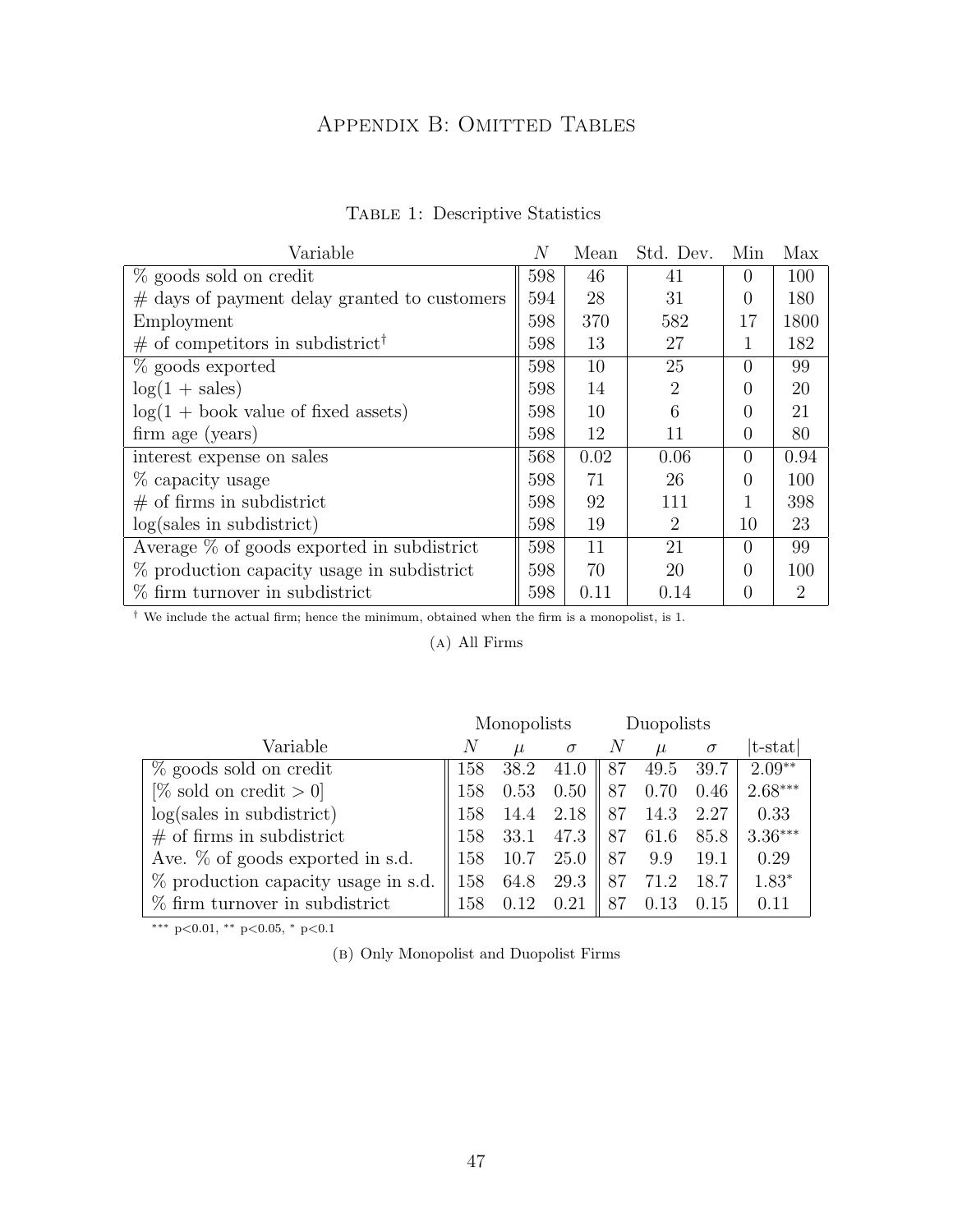<span id="page-47-0"></span>

| $0.115***$<br>$0.386***$<br>$0.315***$<br>$0.212***$<br>0.051<br>$1.000$<br>0.065<br>$-0.127***$<br>$0.318***$<br>$0.762***$<br>$-0.011$<br>0.068<br>$-0.011$<br>$-0.054$<br>1.000<br>$0.469***$<br>$0.236***$<br>0.018<br>$-0.081*$<br>$-0.062$<br>$-0.032$<br>$-0.064$<br>$-0.059$<br>1.000<br>$0.385***$<br>$0.128***$<br>$-0.002$<br>$0.163***$<br>$0.103**$<br>$0.198***$<br>$0.072*$<br>$1.000$<br>0.007<br>0.037<br>$0.102**$<br>$-0.018$<br>$0.103**$<br>$0.214***$<br>$0.273***$<br>$-0.099**$<br>$0.218***$<br>$-0.019$<br>0.052<br>$-0.021$<br>1.000<br>$0.175***$<br>$0.227***$<br>$0.688***$<br>$-0.11***$<br>$0.087**$<br>$0.096**$<br>$-0.073*$<br>$0.082*$<br>$-0.049$<br>$-0.039$<br>$-0.05$<br>$\#$ days of payment delay granted to customers<br>$log(1 + book$ value of fixed assets<br>$#$ of competitors in subdistrict<br>interest expense on sales<br>$#$ of firms in subdistrict<br>log(sales in subdistrict)<br>% goods exported<br>% capacity usage<br>firm age (years)<br>$log(1 + sales)$<br>Employment | $\%$ goods sold on credit                  | $1.000$  |       |       |            |       |       |            |           |          |               |
|--------------------------------------------------------------------------------------------------------------------------------------------------------------------------------------------------------------------------------------------------------------------------------------------------------------------------------------------------------------------------------------------------------------------------------------------------------------------------------------------------------------------------------------------------------------------------------------------------------------------------------------------------------------------------------------------------------------------------------------------------------------------------------------------------------------------------------------------------------------------------------------------------------------------------------------------------------------------------------------------------------------------------------------|--------------------------------------------|----------|-------|-------|------------|-------|-------|------------|-----------|----------|---------------|
|                                                                                                                                                                                                                                                                                                                                                                                                                                                                                                                                                                                                                                                                                                                                                                                                                                                                                                                                                                                                                                      |                                            |          |       |       |            |       |       |            |           |          |               |
|                                                                                                                                                                                                                                                                                                                                                                                                                                                                                                                                                                                                                                                                                                                                                                                                                                                                                                                                                                                                                                      |                                            |          |       |       |            |       |       |            |           |          |               |
|                                                                                                                                                                                                                                                                                                                                                                                                                                                                                                                                                                                                                                                                                                                                                                                                                                                                                                                                                                                                                                      |                                            |          |       |       |            |       |       |            |           |          |               |
|                                                                                                                                                                                                                                                                                                                                                                                                                                                                                                                                                                                                                                                                                                                                                                                                                                                                                                                                                                                                                                      |                                            |          |       |       |            |       |       |            |           |          |               |
|                                                                                                                                                                                                                                                                                                                                                                                                                                                                                                                                                                                                                                                                                                                                                                                                                                                                                                                                                                                                                                      |                                            |          |       |       |            |       |       |            |           |          |               |
|                                                                                                                                                                                                                                                                                                                                                                                                                                                                                                                                                                                                                                                                                                                                                                                                                                                                                                                                                                                                                                      |                                            |          |       |       |            |       |       | 1.000      |           |          |               |
|                                                                                                                                                                                                                                                                                                                                                                                                                                                                                                                                                                                                                                                                                                                                                                                                                                                                                                                                                                                                                                      |                                            |          |       |       |            |       |       | $-0.039$   | 1.000     |          | $\frac{1}{1}$ |
|                                                                                                                                                                                                                                                                                                                                                                                                                                                                                                                                                                                                                                                                                                                                                                                                                                                                                                                                                                                                                                      |                                            |          |       |       |            |       |       | $0.147***$ | $-0.061$  | 1.000    |               |
|                                                                                                                                                                                                                                                                                                                                                                                                                                                                                                                                                                                                                                                                                                                                                                                                                                                                                                                                                                                                                                      |                                            |          |       |       |            |       |       | $-0.095**$ | $-0.049$  | $-0.028$ |               |
|                                                                                                                                                                                                                                                                                                                                                                                                                                                                                                                                                                                                                                                                                                                                                                                                                                                                                                                                                                                                                                      |                                            |          |       |       |            |       |       | $0.075*$   | $-0.082*$ | 0.035    |               |
|                                                                                                                                                                                                                                                                                                                                                                                                                                                                                                                                                                                                                                                                                                                                                                                                                                                                                                                                                                                                                                      |                                            |          |       |       |            |       |       | $0.079*$   | $-0.064$  | $-0.004$ |               |
|                                                                                                                                                                                                                                                                                                                                                                                                                                                                                                                                                                                                                                                                                                                                                                                                                                                                                                                                                                                                                                      | Average % of goods exported in subdistrict | $-0.032$ | 0.014 | 0.058 | $0.109***$ | 0.024 | 0.067 | 0.025      | 0.055     | $-0.034$ |               |
| 0.052<br>0.046<br>$0.105**$<br>0.033<br>0.041<br>$-0.02$<br>% production capacity usage in subdistrict                                                                                                                                                                                                                                                                                                                                                                                                                                                                                                                                                                                                                                                                                                                                                                                                                                                                                                                               |                                            |          |       |       |            |       |       | 0.036      | $0.078*$  | $-0.03$  |               |
| $-0.109$ ***<br>$-0.089**$<br>0.028<br>$-0.05$<br>$-0.051$<br>$-0.06$<br>% firm turnover in subdistrict                                                                                                                                                                                                                                                                                                                                                                                                                                                                                                                                                                                                                                                                                                                                                                                                                                                                                                                              |                                            |          |       |       |            |       |       | $-0.023$   | 0.033     | $-0.05$  |               |

| Ş                     |
|-----------------------|
| tion<br>orrelat.<br>( |
| ä                     |
| TABLE                 |

| $-0.016$<br>1.000<br>$0.767***$<br>$-0.033$<br>1.000<br>$-0.103**$<br>$-0.009$<br>$-0.041$<br>1.000<br>$-0.191***$<br>$0.135***$<br>$0.111***$<br>0.057<br>1.000<br>$0.189***$<br>$0.135***$<br>$0.666***$<br>$0.078*$<br>0.063<br>of goods exported in subdistrict<br>on capacity usage in subdistrict<br>over in subdistrict<br>subdistrict<br>subdistrict)<br>sales in<br>$\sim$ product: | $_{\rm usage}$ | 1.000 |  |  |       |
|----------------------------------------------------------------------------------------------------------------------------------------------------------------------------------------------------------------------------------------------------------------------------------------------------------------------------------------------------------------------------------------------|----------------|-------|--|--|-------|
|                                                                                                                                                                                                                                                                                                                                                                                              |                |       |  |  |       |
|                                                                                                                                                                                                                                                                                                                                                                                              |                |       |  |  |       |
|                                                                                                                                                                                                                                                                                                                                                                                              |                |       |  |  |       |
|                                                                                                                                                                                                                                                                                                                                                                                              |                |       |  |  |       |
|                                                                                                                                                                                                                                                                                                                                                                                              |                |       |  |  | 1.000 |

\*\*\* p<0.01, \*\* p<0.05, \* p<0.1 ∗∗∗ p<0.01, ∗∗ p<0.05, ∗ p<0.1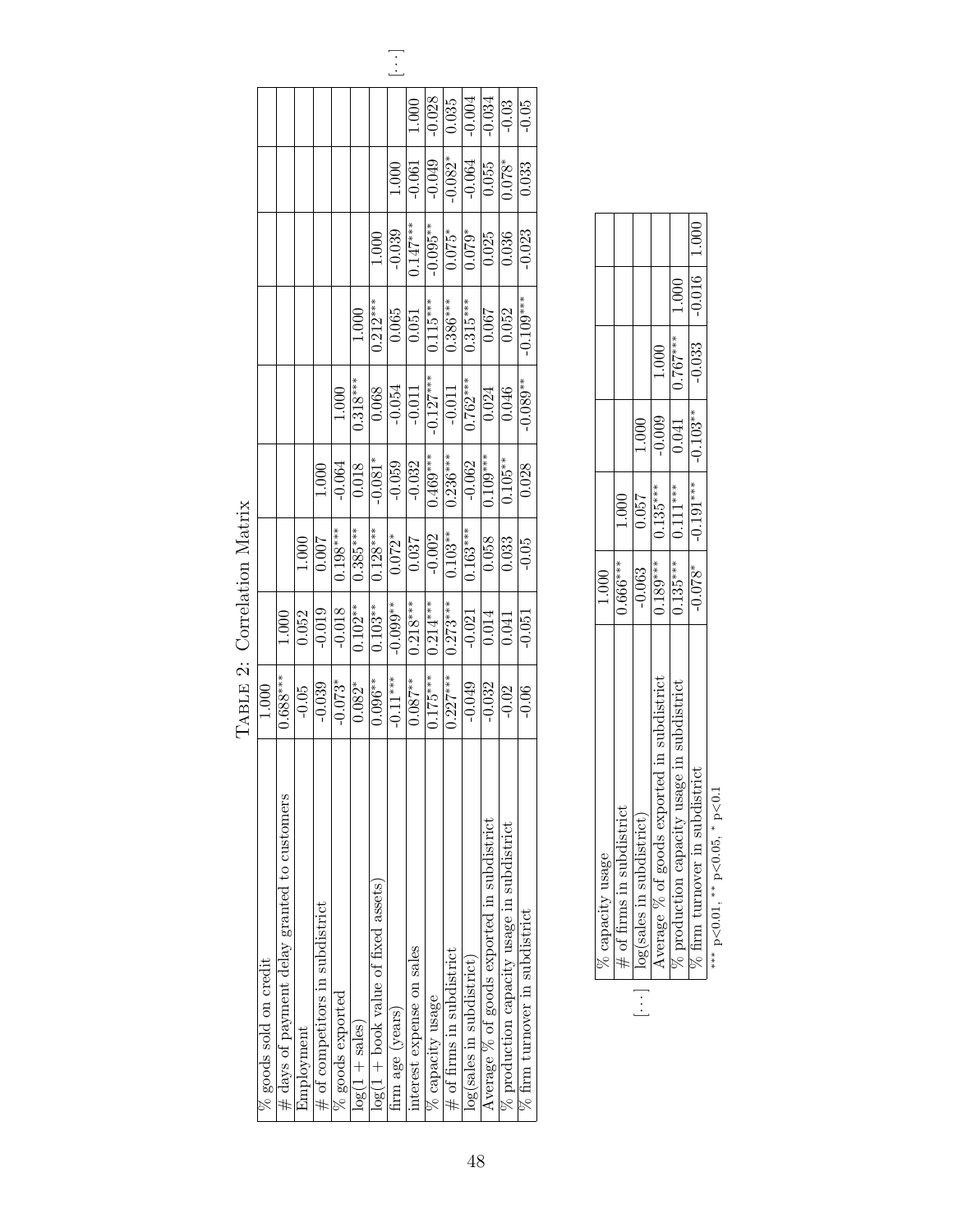|                                                   | (1)                | (2)                      | (3)             | (4)             | (5)             |
|---------------------------------------------------|--------------------|--------------------------|-----------------|-----------------|-----------------|
| $log(\text{\# of competitors in subdistrict})$    | 13.020             | 11.531                   | 12.138          | 7.718           | 11.180          |
|                                                   | $[3.560]$ ***      | $[3.151]^{\ast\ast\ast}$ | $[3.112]$ ***   | $[2.543]^{**}$  | $[2.928]^{***}$ |
| $\log(\text{\# of competitors in subdistrict})^2$ | $-3.491$           | $-3.450$                 | $-3.769$        | $-2.499$        | $-3.130$        |
|                                                   | $[4.658]$ ***      | $[4.691]$ ***            | $[4.519]$ ***   | $[3.964]$ ***   | $[4.026]^{***}$ |
| $\%$ goods exported                               | $-0.143$           | $-0.223$                 | $-0.198$        | $-0.132$        | $-0.129$        |
|                                                   | $[1.930]^{*}$      | $[2.271]^{**}$           | $[1.874]$ *     | $[1.757]^{*}$   | $[1.742]$ *     |
| $log(1 + sales)$                                  | 0.769              | 0.752                    | 1.217           | $-0.736$        | $-0.737$        |
|                                                   | [0.929]            | [0.860]                  | [1.359]         | [0.924]         | [0.942]         |
| $\log(1 + \text{book value of fixed assets})$     | $\overline{0.530}$ | 0.546                    | 0.558           | 0.217           | 0.193           |
|                                                   | $[1.887]^{*}$      | $[1.997]^{\ast\ast}$     | $[1.825]^{*}$   | [0.897]         | [0.790]         |
| $log(\text{\# of firms in subdistinct})$          |                    | 5.391                    | 7.361           | 6.382           | 6.559           |
|                                                   |                    | $[1.728]^{*}$            | $[2.294]^{**}$  | $[2.526]^{**}$  | $[2.584]^{**}$  |
| log(sales in subdistinct)                         |                    | $-2.256$                 | $-3.883$        | $-2.478$        | $-2.571$        |
|                                                   |                    | [1.319]                  | $[2.238]^{**}$  | $[1.769]$ *     | $[1.822]$ *     |
| Average $\%$ of goods exported in subdistrict     |                    | 0.174                    | $0.156\,$       | 0.078           | 0.070           |
|                                                   |                    | [1.236]                  | [1.020]         | [0.725]         | [0.650]         |
| $%$ turnover in subdistrict                       |                    | $-29.332$                | $-25.505$       | $-13.431$       | $-11.863$       |
|                                                   |                    | $[1.700]^{*}$            | [1.515]         | [0.964]         | [0.834]         |
| $firm \text{ age (years)}$                        |                    |                          | $-0.396$        | $-0.266$        | $-0.255$        |
|                                                   |                    |                          | $[2.342]^{**}$  | $[1.969]^{**}$  | $[1.881]^{*}$   |
| % production capacity usage                       |                    |                          | $-0.063$        | $-0.129$        | $-0.130$        |
|                                                   |                    |                          | [0.600]         | [1.395]         | [1.429]         |
| interest expense on sales                         |                    |                          | 70.197          | 36.970          | 41.911          |
|                                                   |                    |                          | $[2.799]^{***}$ | $[1.662]$ *     | $[1.862]$ *     |
| $\%$ production capacity usage in subdistrict     |                    |                          | $-0.071$        | 0.004           | 0.001           |
|                                                   |                    |                          | [0.483]         | [0.0333]        | [0.0112]        |
| $%$ of inputs bought on credit                    |                    |                          |                 | 0.447           | 0.417           |
|                                                   |                    |                          |                 | $[11.16]^{***}$ | $[9.430]^{***}$ |
| Monopoly $\times$ (% of inputs bought on credit)  |                    |                          |                 |                 | 0.145           |
|                                                   |                    |                          |                 |                 | $[2.128]^{**}$  |
| $\overline{\text{Constant}}$                      | 51.960             | 107.300                  | 197.300         | 189.600         | 184.000         |
|                                                   | $[1.817]^{*}$      | $[2.173]^{**}$           | $[3.560]^{***}$ | $[4.278]^{***}$ | $[4.118]^{***}$ |
| Observations                                      | 598                | 598                      | 568             | 566             | 566             |
| Log Likelihood                                    | $-1711$            | $-1705$                  | $-1640$         | $-1554$         | 1552            |
|                                                   |                    |                          |                 |                 |                 |

<span id="page-48-0"></span>Table 3: Tobit Percent of Goods Sold on Trade Credit in Early 1997 (Log-Quadratic Specification)

Dependent variable: % of goods sold on credit; estimation procedure: double-censored Tobit

Marginal effects at the unconditional expected value of the dependent variable

3-digit ISIC sector dummies and district dummies included in all specifications

Absolute value of robust t statistics in brackets (clustering at subdistrict level).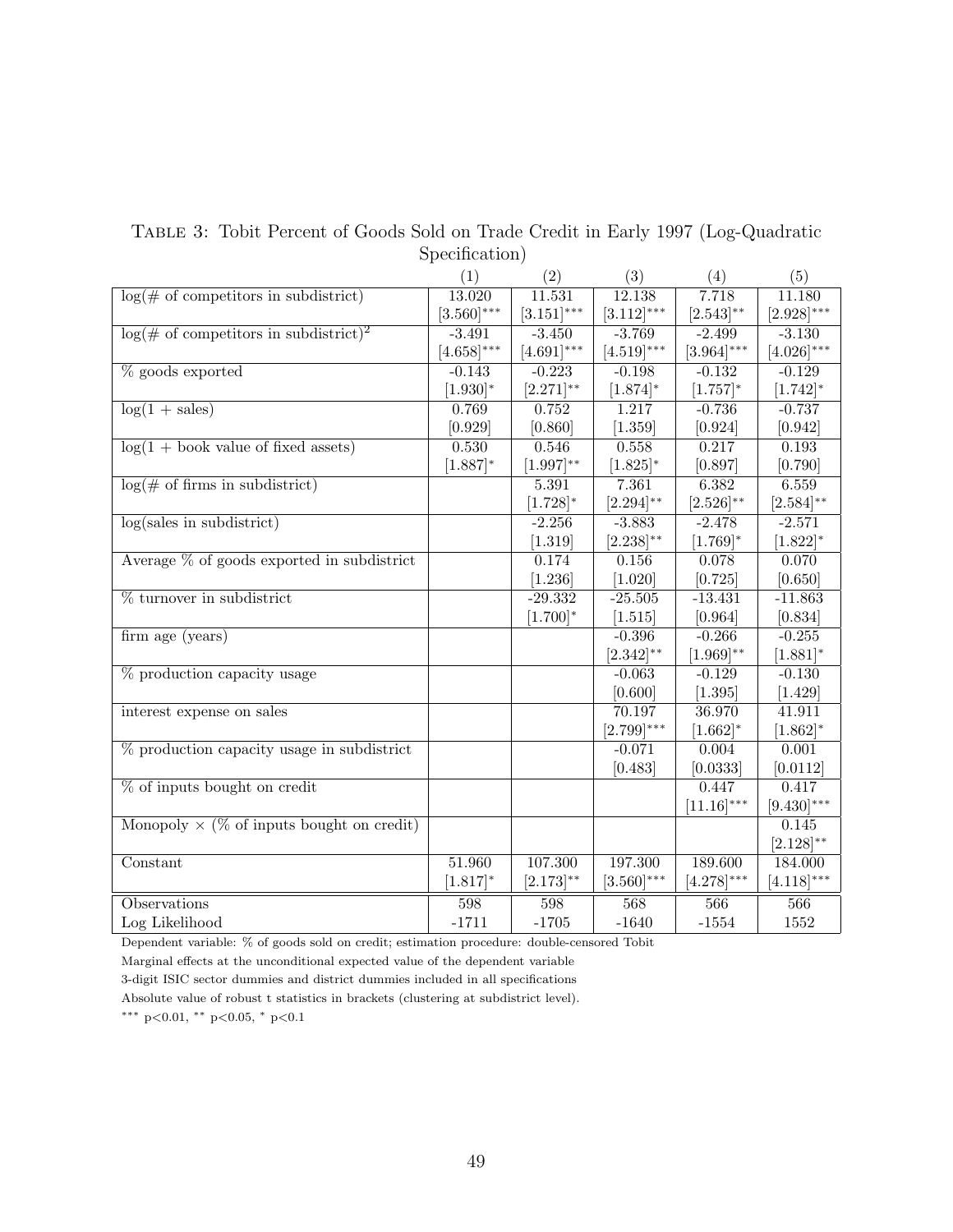|                                                          | (1)             | (2)            | (3)            | (4)             | (5)                      |
|----------------------------------------------------------|-----------------|----------------|----------------|-----------------|--------------------------|
| $#$ of competitors in subdistrict                        | 4.103           | 3.268          | 3.246          | 2.189           | 3.327                    |
|                                                          | $[2.616]^{***}$ | $[2.016]^{**}$ | $[1.933]$ *    | [1.624]         | $[2.066]^{**}$           |
| $(\text{# of comp } - 4) \times [\text{# comp } \geq 4]$ | $-4.331$        | $-3.521$       | $-3.540$       | $-2.396$        | $-3.542$                 |
|                                                          | $[2.747]^{***}$ | $[2.180]^{**}$ | $[2.108]^{**}$ | $[1.771]^{*}$   | $[2.185]^{**}$           |
| $%$ goods exported                                       | $-0.143$        | $-0.220$       | $-0.196$       | $-0.130$        | $-0.123$                 |
|                                                          | $[1.922]^{*}$   | $[2.218]^{**}$ | $[1.844]$ *    | $[1.728]^{*}$   | $[1.664]$ *              |
| $log(1 + sales)$                                         | 0.785           | 0.782          | 1.201          | $-0.747$        | $-0.752$                 |
|                                                          | [0.942]         | [0.892]        | [1.333]        | [0.935]         | [0.958]                  |
| $log(1 + book$ value of fixed assets)                    | 0.536           | 0.554          | 0.561          | 0.218           | 0.194                    |
|                                                          | $[1.914]$ *     | $[2.033]^{**}$ | $[1.827]$ *    | [0.900]         | [0.792]                  |
| $log(\text{\# of firms in subdistinct})$                 |                 | 5.032          | 7.074          | 6.094           | 6.247                    |
|                                                          |                 | [1.589]        | $[2.189]^{**}$ | $[2.409]^{**}$  | $[2.455]^{**}$           |
| log(sales in subdistinct)                                |                 | $-2.202$       | $-3.869$       | $-2.460$        | $-2.504$                 |
|                                                          |                 | [1.262]        | $[2.205]^{**}$ | $[1.739]^{*}$   | $[1.759]^{*}$            |
| Average $\%$ of goods exported in subdistrict            |                 | 0.164          | 0.015          | 0.068           | 0.057                    |
|                                                          |                 | [1.148]        | [0.938]        | [0.627]         | [0.526]                  |
| $%$ turnover in subdistrict                              |                 | $-29.200$      | $-25.129$      | $-13.140$       | $-11.674$                |
|                                                          |                 | $[1.716]$ *    | [1.526]        | [0.964]         | $[1.867]$ *              |
| firm age (years)                                         |                 |                | $-0.393$       | $-0.262$        | $-0.253$                 |
|                                                          |                 |                | $[2.335]^{**}$ | $[1.941]$ *     | $[1.867]$ *              |
| $%$ production capacity usage                            |                 |                | $-0.064$       | $-0.132$        | $-0.132$                 |
|                                                          |                 |                | [0.617]        | [1.427]         | [1.459]                  |
| interest expense on sales                                |                 |                | 71.589         | 37.285          | 41.900                   |
|                                                          |                 |                | $[2.843]$ ***  | $[1.689]$ *     | $[1.873]^{*}$            |
| % production capacity usage in subdistrict               |                 |                | $-0.065$       | 0.010           | $0.008\,$                |
|                                                          |                 |                | [0.446]        | [0.0832]        | [0.0619]                 |
| $%$ of inputs bought on credit                           |                 |                |                | 0.450           | 0.424                    |
|                                                          |                 |                |                | $[11.20]$ ***   | $[9.656]$ ***            |
| Monopoly $\times$ (% of inputs bought on credit)         |                 |                |                |                 | 0.127                    |
|                                                          |                 |                |                |                 | $[1.928]^{*}$            |
| $\overline{\text{Constant}}$                             | 46.900          | 102.900        | 194.200        | 186.100         | 179.2                    |
|                                                          | [1.594]         | $[2.018]^{**}$ | $[3.431]$ ***  | $[4.088]^{***}$ | $[3.898]^{\ast\ast\ast}$ |
| Observations                                             | 598             | 598            | 568            | 566             | 566                      |
| Log Likelihood                                           | $-1712$         | $-1707$        | $-1642$        | $-1555$         | $-1553$                  |
|                                                          |                 |                |                |                 |                          |

<span id="page-49-0"></span>Table 4: Tobit Percent of Goods Sold on Trade Credit in Early 1997 (Piecewise Linear Specification)

Dependent variable: % of goods sold on credit; estimation procedure: double-censored Tobit

Marginal effects at the unconditional expected value of the dependent variable

3-digit ISIC sector dummies and district dummies included in all specifications

Absolute value of robust t statistics in brackets (clustering at subdistrict level).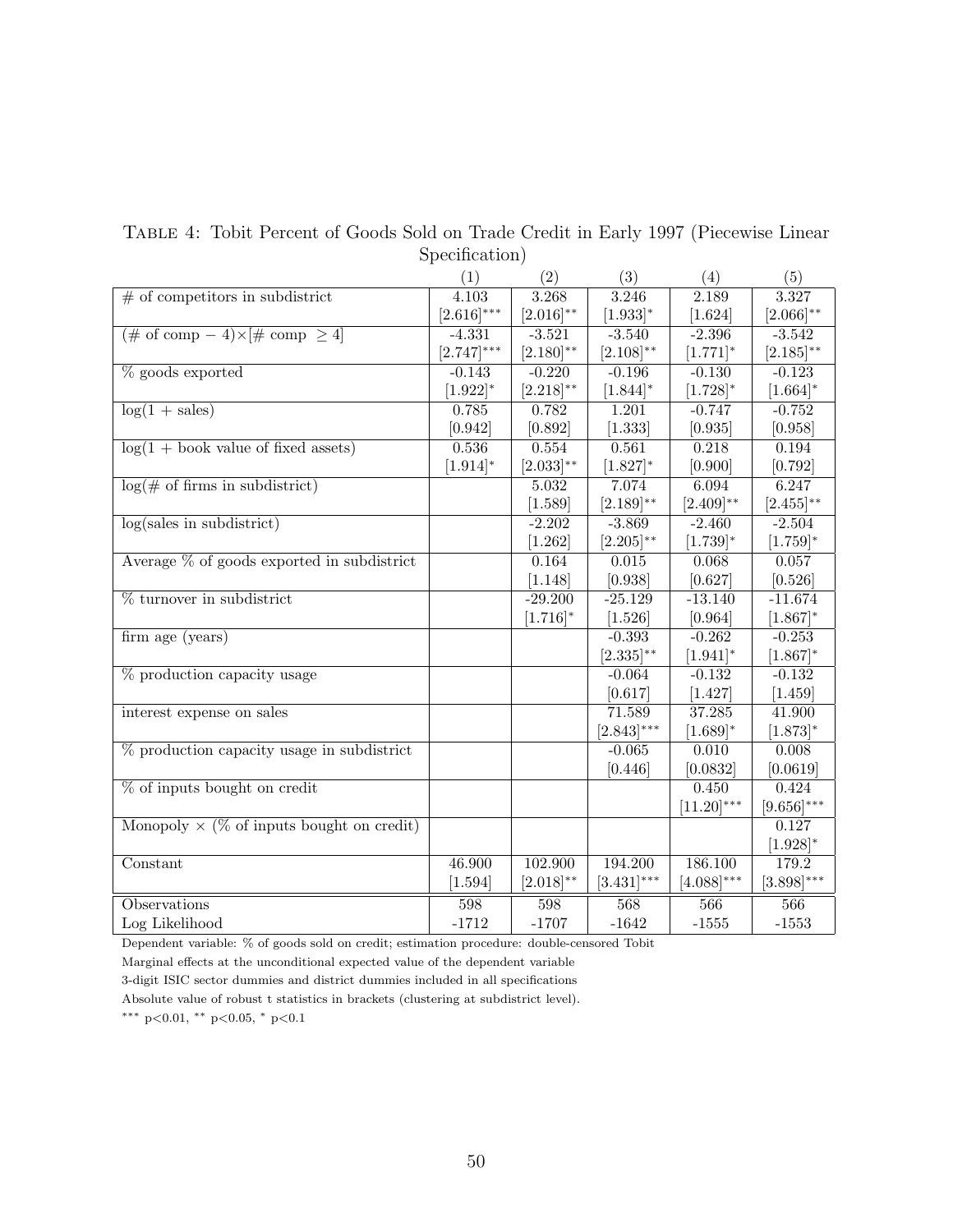|                                                                  | (Logit)         | (Tobit)         | (Logit)         | (Tobit)         |
|------------------------------------------------------------------|-----------------|-----------------|-----------------|-----------------|
|                                                                  | (1)             | (2)             | (3)             | (4)             |
| $log(\text{\# of competitors in subdistinct})$                   | 1.019           | 1.464           |                 |                 |
|                                                                  | $[3.110]^{***}$ | [0.357]         |                 |                 |
| $\log(\overline{\#}$ of competitors in subdistrict) <sup>2</sup> | $-0.282$        | $-0.984$        |                 |                 |
|                                                                  | $[4.016]^{***}$ | [1.303]         |                 |                 |
| Monopoly                                                         |                 |                 | $-1.027$        | 1.25            |
|                                                                  |                 |                 | $[2.785]^{***}$ | [0.247]         |
| $%$ goods exported                                               | $-0.00227$      | $-0.168$        | $-0.00235$      | $-0.152$        |
|                                                                  | [0.224]         | $[2.372]^{**}$  | [0.243]         | $[2.079]^{**}$  |
| $log(1 + sales)$                                                 | $-0.166$        | 0.843           | $-0.169$        | 0.695           |
|                                                                  | $[1.783]^{*}$   | [1.227]         | $[1.777]^{*}$   | [1.020]         |
| $log(1 + book$ value of fixed assets)                            | 0.0199          | $-0.307$        | 0.0243          | $-0.319$        |
|                                                                  | [0.649]         | [1.414]         | [0.818]         | [1.493]         |
| $log(\text{# of firms in subdistinct})$                          | 0.468           | 2.97            | 0.297           | 1.14            |
|                                                                  | $[1.809]^{*}$   | [1.175]         | [1.196]         | [0.466]         |
| log(sales in subdistinct)                                        | $-0.121$        | $-1.855$        | $-0.0915$       | $-1.285$        |
|                                                                  | [0.866]         | [1.329]         | [0.660]         | [0.931]         |
| Average $\%$ of goods exported in subdistrict                    | $-0.00923$      | 0.174           | $-0.00864$      | 0.16            |
|                                                                  | [0.681]         | $[1.821]^{*}$   | [0.666]         | $[1.673]^{*}$   |
| firm age (years)                                                 | $-0.0306$       | $-0.023$        | $-0.0268$       | $-0.007$        |
|                                                                  | $[2.186]^{**}$  | [0.203]         | $[1.942]$ *     | [0.0633]        |
| interest expense on sales                                        | 12.18           | $-0.684$        | 13.17           | $-1.138$        |
|                                                                  | $[2.467]^{**}$  | [0.0429]        | $[2.729]^{***}$ | [0.0703]        |
| $%$ production capacity usage                                    | $-0.00489$      | $-0.065$        | $-0.00534$      | $-0.066$        |
|                                                                  | [0.610]         | [0.774]         | [0.655]         | [0.817]         |
| $\%$ of inputs bought on credit                                  | 0.048           | 0.208           | 0.0474          | 0.216           |
|                                                                  | $[6.176]^{***}$ | $[6.050]^{***}$ | $[6.183]^{***}$ | $[6.413]^{***}$ |
| Monopoly $\times$ (% of inputs bought on credit)                 | 0.0268          | 0.018           | 0.0292          | $-0.002$        |
|                                                                  | $[1.776]^{*}$   | [0.289]         | $[1.867]$ *     | [0.0342]        |
| $\overline{\text{Constant}}$                                     | 23.83           | 104.7           | 24.82           | 100.9           |
|                                                                  | $[8.208]^{***}$ | $[4.000]^{***}$ | $[8.843]^{***}$ | $[3.926]^{***}$ |
| Observations                                                     | 497             | 358             | 497             | 358             |
| Log Likelihood                                                   | $-180.4$        | $-1251$         | $-183.2$        | $-1253$         |

<span id="page-50-0"></span>Table 5: Analysis of the Big Jump: A Closer Look at the Binary Decision to Grant Trade Credit

(1) & (3) Dependent variable: 1 iff trade credit  $> 0$ .

(1) & (3) Estimated coefficients reported.

(2) & (4) Dependent variable: % of goods sold on credit if trade credit  $> 0$ .

(2) & (4) Marginal effects at the unconditional expected value of the dependent variable

3-digit ISIC sector dummies and district dummies included in all specifications

Absolute value of robust t statistics in brackets (clustering at subdistrict level).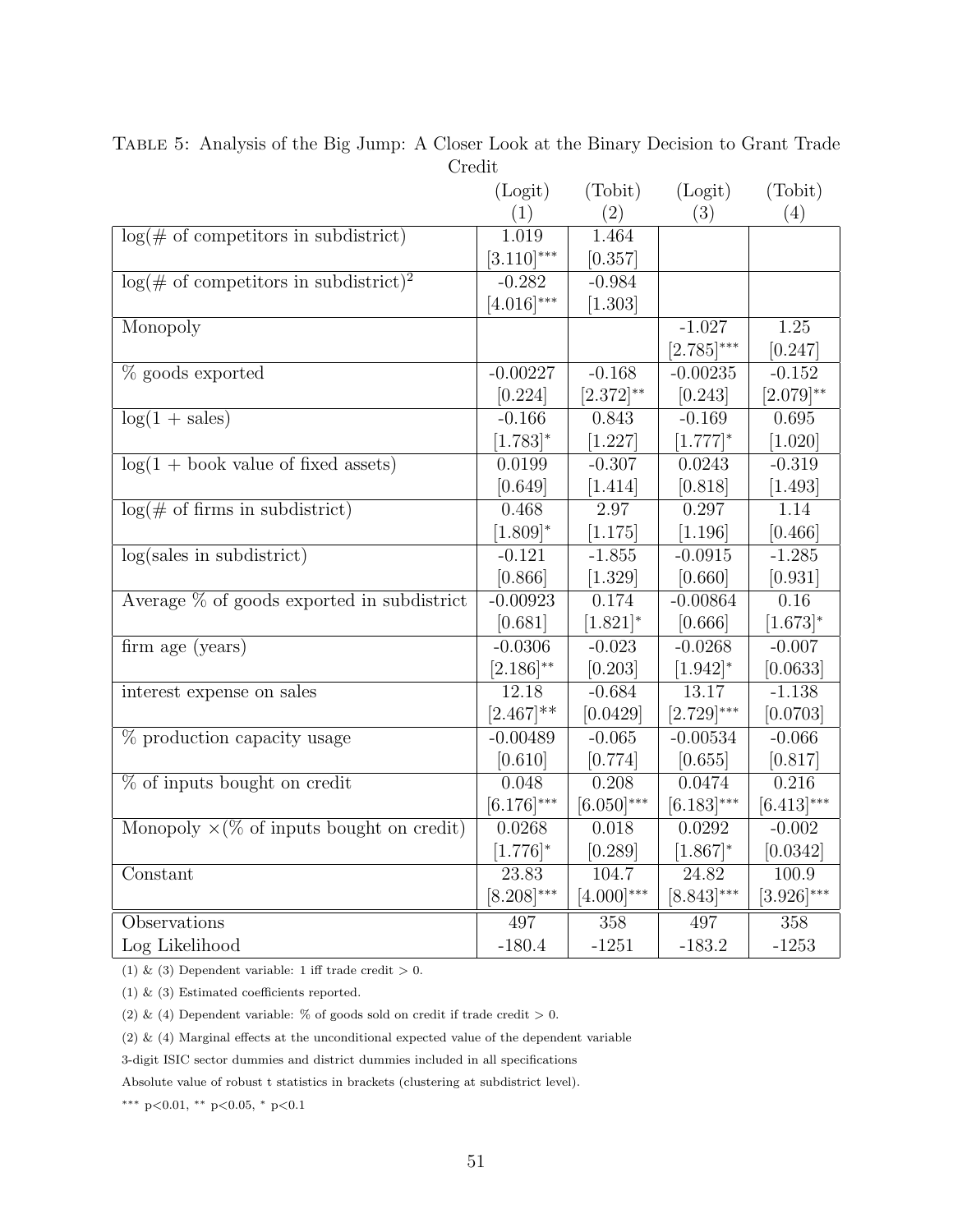<span id="page-51-0"></span>

| TABLE 6: Random and Fixed Effects Estimates (Percent of Goods Sold on Trade Credit; Log-Quadratic and Piecewise Linear |                                   |                      |                             |                                                             |                        |                         |
|------------------------------------------------------------------------------------------------------------------------|-----------------------------------|----------------------|-----------------------------|-------------------------------------------------------------|------------------------|-------------------------|
|                                                                                                                        |                                   | Spline)              |                             |                                                             |                        |                         |
|                                                                                                                        | Subdistrict                       | Subdistrict          | Subdistrict                 | Subdistrict                                                 | Subdistrict            | Subdistrict             |
|                                                                                                                        | Fixed Effects                     | Random Ef-           | <b>Fixed Effects</b>        | Fixed Effects                                               | Random Ef-             | Fixed Effects           |
|                                                                                                                        | $(\mathrm{Logit})$                | fects $(Logit)$      | $\left( \text{OLS} \right)$ |                                                             | fects $(Logit)$<br>(5) |                         |
|                                                                                                                        | $\begin{pmatrix} 1 \end{pmatrix}$ | $\widehat{2}$        | $\widehat{S}$               | $\begin{array}{c} \text{(Logit)} \\ \text{(4)} \end{array}$ |                        | $\frac{d^2(x)}{d^2(x)}$ |
| $log(\textit{\# of comp in subdistinct})$                                                                              | 0.732                             | 0.745                | 13.38                       |                                                             |                        |                         |
|                                                                                                                        | $[1.783]$ *                       | $[2.796]***$         | $[2.141]^{**}$              |                                                             |                        |                         |
| of comp in subdistrict) $^{2}$<br>$log($ #                                                                             | $-0.223$                          | $-0.22$              | $-3.323$                    |                                                             |                        |                         |
|                                                                                                                        | $1.963$ <sup>**</sup>             | $[3.792]***$         | $[2.367]^{**}$              |                                                             |                        |                         |
| subdistrict<br>of comp in<br>#                                                                                         |                                   |                      |                             | 0.124                                                       | 0.213                  | 4.258                   |
|                                                                                                                        |                                   |                      |                             | [0.847]                                                     | $[1.871]$ *            | [1.632]                 |
| $\overline{4}$<br>$\frac{4}{5} \times \neq \text{comp} \geq$<br>(# of comp                                             |                                   |                      |                             | $-0.14$                                                     | $-0.227$               | $-4.39\overline{4}$     |
|                                                                                                                        |                                   |                      |                             | [0.908]                                                     | $1.992$ **             | $[1.674]$ *             |
| $\%$ goods exported                                                                                                    | 0.00182<br>ℸ                      | $-0.00688$           | $0.10\overline{7}$          | $-0.00192$                                                  | $-0.00658$             | $0.1\overline{13}$      |
|                                                                                                                        | [0.266]                           | [0.992]              | [0.790]                     | [0.274]                                                     | [0.950]                | $\left[ 0.835\right]$   |
| $+$ sales<br>log(1)                                                                                                    | 1,0800.0                          | $-0.0158$            | 1.138                       | 0.0112                                                      | $-0.0115$              | 1.209                   |
|                                                                                                                        | [0.112]                           | [0.243]              | [0.945]                     | [0.156]                                                     | [81178]                | [1.003]                 |
| + book value of fixed assets)<br>log(1)                                                                                | $\frac{0.0219}{0.0219}$           | 0.0488               | 0.515                       | 0.0225                                                      | 0.0492                 | 0.514                   |
|                                                                                                                        | [0.766]                           | $[2.403]^{**}$       | [1.240]                     | [0.793]                                                     | $[2.439]^{**}$         | [1.237]                 |
| subdistrict<br>$\log(\textit{\# of firms in})$                                                                         |                                   | 0.341                |                             |                                                             | 0.304                  |                         |
|                                                                                                                        |                                   | $1.671$ <sup>*</sup> |                             |                                                             | [1.520]                |                         |
| log(sales in subdistrict)                                                                                              |                                   | [0.276]<br>$-0.031$  |                             |                                                             | [0.233]<br>$-0.026$    |                         |
| Ave. $%$ of goods exported                                                                                             |                                   | 0.00431              |                             |                                                             | 0.00372                |                         |
| in subdistrict                                                                                                         |                                   | [0.500]              |                             |                                                             | [0.431]                |                         |
| $%$ production capacity usage                                                                                          |                                   | $-0.00446$           |                             |                                                             | $-0.00377$             |                         |
|                                                                                                                        |                                   | [0.769]              |                             |                                                             | [0.654]                |                         |
| Constant                                                                                                               |                                   | 20.44                | 87.78                       |                                                             | 20.12                  | 82.32                   |
|                                                                                                                        |                                   |                      | $[4.359]***$                |                                                             |                        | $[4.064]^{***}$         |
| Observations                                                                                                           | 276                               | 598                  | 598                         | 276                                                         | 598                    | 598                     |
| Log Likelihood                                                                                                         | $-105.5$                          | $-281$               |                             | $-107.3$                                                    | $-282.8$               |                         |
| R <sup>2</sup>                                                                                                         |                                   |                      | 0.264                       |                                                             |                        | 0.259                   |
| Absolute value of robust z statistics in brackets (clustering at subdistrict level).                                   |                                   |                      |                             |                                                             |                        |                         |

Absolute value of robust z statistics in brackets (clustering at subdistrict level). <br>\*\*\* p<0.01, \*\* p<0.05, \* p<0.1 ∗∗∗ p<0.01, ∗∗ p<0.05, ∗ p<0.1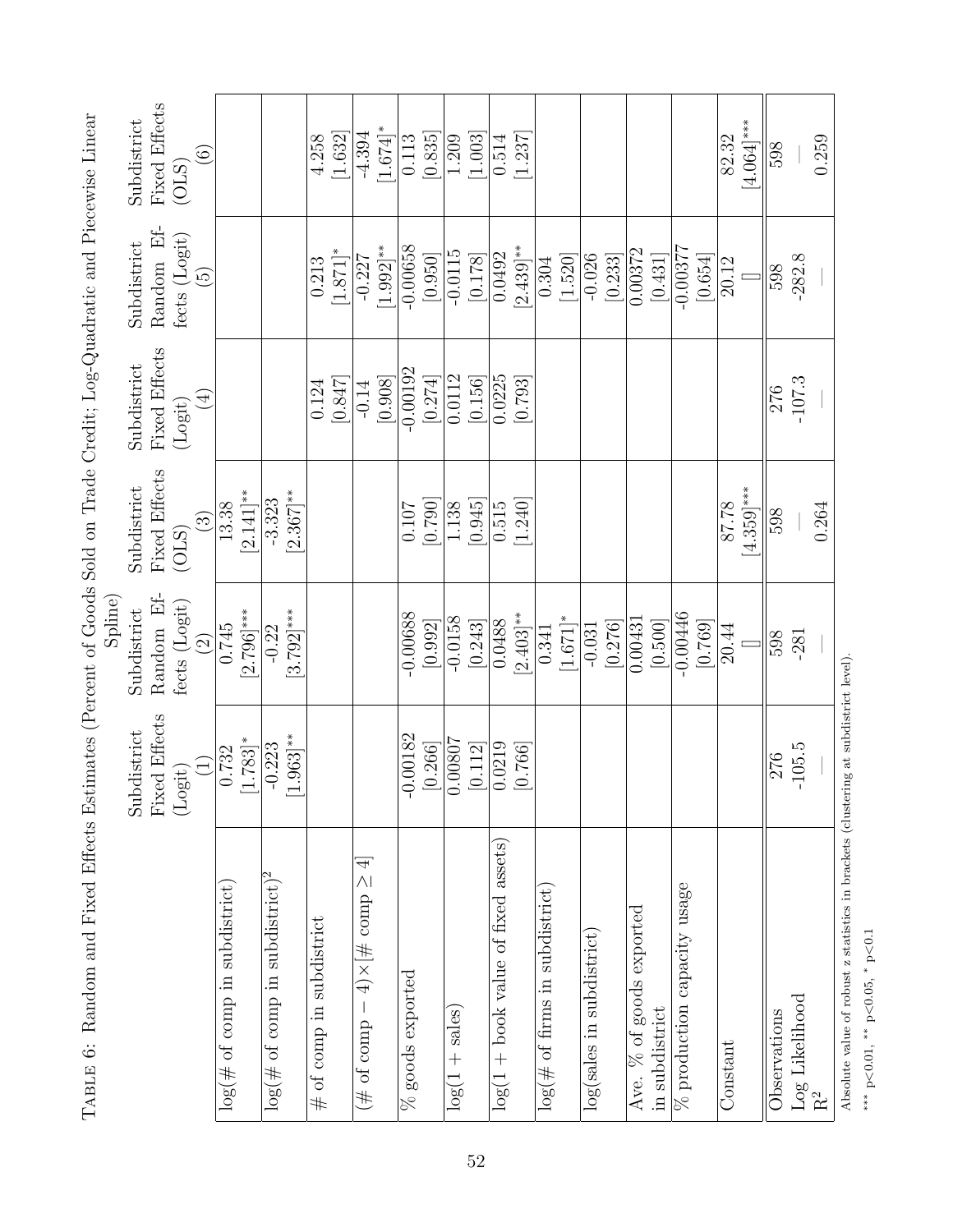|                                                        | Subdistrict          | Subdistrict          | Subdistrict          |
|--------------------------------------------------------|----------------------|----------------------|----------------------|
|                                                        | <b>Fixed Effects</b> | Random Ef-           | <b>Fixed Effects</b> |
|                                                        | (Logit)              | fects (Logit)        | (OLS)                |
|                                                        | $\left( 7\right)$    | (8)                  | (9)                  |
| # comp in subdistrict $\geq 2$                         | 2.051                | 0.825                | 23.61                |
|                                                        | $[3.154]^{***}$      | $[2.203]^{**}$       | $[2.481]^{**}$       |
| # comp in subdistrict $\geq 3$                         | $-0.712$             | 0.119                | $-4.771$             |
|                                                        | [0.832]              | [0.237]              | [0.513]              |
| # comp in subdistrict $\geq 4$                         | $-0.803$             | $-0.000488$          | $-1.639$             |
|                                                        | [1.024]              | [0.000871]           | [0.154]              |
| # comp in subdistrict $\geq 5$                         | 0.222                | $-0.248$             | 8.039                |
|                                                        | [0.227]              | [0.369]              | [0.434]              |
| # comp in subdistrict $\geq 6$                         | 0.477                | $-0.412$             | $-3.514$             |
|                                                        | [0.414]              | [0.499]              | [0.199]              |
| # comp in subdistrict $\geq 7$                         | $-0.98$              | 0.339                | 9.125                |
|                                                        | [0.823]              | [0.370]              | [0.557]              |
| # comp in subdistrict $\geq 8$                         | 0.488                | $-0.0739$            | $-19.07$             |
|                                                        | [0.607]              | [0.102]              | [1.611]              |
| (# of comp in subdistrict) $\times$ [# comp $\geq 9$ ] | $-0.0104$            | $-0.01\overline{24}$ | $-0.047$             |
|                                                        | [0.703]              | $[2.515]^{**}$       | $[0.302]$            |
| % goods exported                                       | $-0.000735$          | $-0.0074$            | 0.11                 |
|                                                        | [0.106]              | $[1.056]$            | [0.811]              |
| $\log(1 + \text{sales})$                               | 0.00951              | $-0.0146$            | 1.284                |
|                                                        | [0.119]              | [0.220]              | $[1.048]$            |
| $log(1 + book$ value of fixed assets)                  | 0.0269               | 0.0522               | 0.531                |
|                                                        | [0.804]              | $[2.538]^{**}$       | [1.283]              |
| $log(\text{# of firms in subdistinct})$                |                      | 0.343                |                      |
|                                                        |                      | $[1.667]$ *          |                      |
| log(sales in subdistinct)                              |                      | $-0.0337$            |                      |
|                                                        |                      | [0.297]              |                      |
| Average $%$ of goods exported in subdistrict           |                      | 0.00559              |                      |
|                                                        |                      | [0.636]              |                      |
| % production capacity usage                            |                      | $-0.00471$           |                      |
|                                                        |                      | [0.810]              |                      |
| Constant                                               |                      | $25.58\,$            | 86.18                |
|                                                        |                      | $[11.94]^{***}$      | $[4.063]^{***}$      |
| Observations                                           | 276                  | 598                  | 598                  |
| Log Likelihood                                         | $-101$               | $-280.1$             |                      |
| $\mathbf{R}^2$                                         |                      |                      | 0.278                |

<span id="page-52-0"></span>Table 7: Random and Fixed Effects Estimates (Percent of Goods Sold on Trade Credit; Step Function)

Absolute value of robust z statistics in brackets (clustering at subdistrict level).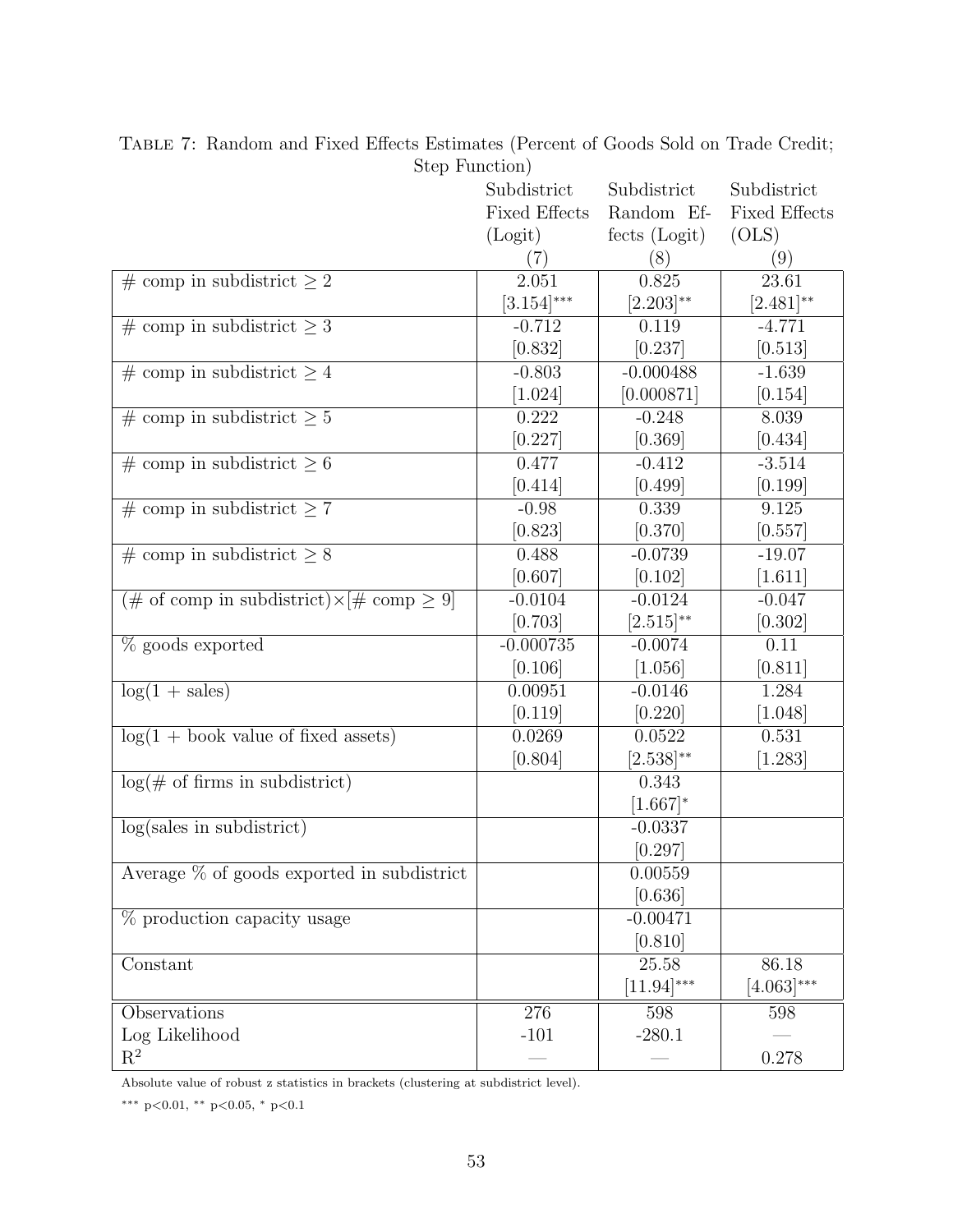|                                                  | Subdistrict          | Subdistrict     | Subdistrict          |
|--------------------------------------------------|----------------------|-----------------|----------------------|
|                                                  | <b>Fixed Effects</b> | Fixed Effects   | <b>Fixed Effects</b> |
|                                                  | (Logit)              | (OLS)           | (OLS)                |
|                                                  | (1)                  | (2)             | (3)                  |
| Monopoly                                         | $-0.885$             | $-12.14$        | $-12.78$             |
|                                                  | $[1.797]^{*}$        | $[1.816]^{*}$   | [1.648]              |
| $\%$ goods exported                              | 0.00289              | 0.0231          | $-0.0824$            |
|                                                  | [0.357]              | [0.226]         | [0.629]              |
| $log(1 + sales)$                                 | $-0.0852$            | $-0.856$        | 0.201                |
|                                                  | [0.889]              | [0.661]         | [0.186]              |
| $log(1 + book$ value of fixed assets)            | 0.0144               | 0.263           | $-0.0299$            |
|                                                  | [0.463]              | [0.755]         | [0.0767]             |
| % of inputs bought on credit                     | 0.0428               | 0.475           | 0.181                |
|                                                  | $[4.953]^{***}$      | $[8.399]^{***}$ | $[3.481]^{***}$      |
| Monopoly $\times$ (% of inputs bought on credit) | 0.00929              | 0.103           | 0.0944               |
|                                                  | [0.548]              | [0.844]         | [0.811]              |
| Constant                                         |                      | 74.31           | 83.57                |
|                                                  |                      | $[3.161]^{***}$ | $[4.338]^{***}$      |
| Observations                                     | 275                  | 596             | 369                  |
| Log Likelihood                                   | $-69.52$             |                 |                      |
| $\mathbf{R}^2$                                   |                      | 0.463           | 0.34                 |

<span id="page-53-0"></span>Table 8: The Big Jump (Fixed Effects Estimates): A Closer Look at the Binary Decision to Grant Trade Credit

Dependent Variable: (1) 1 iff trade credit  $> 0$ .

Dependent Variable: (2) % of goods sold on credit.

Dependent Variable: (3) % of goods sold on credit if credit  $> 0$ .

Absolute value of robust z statistics in brackets (clustering at subdistrict level).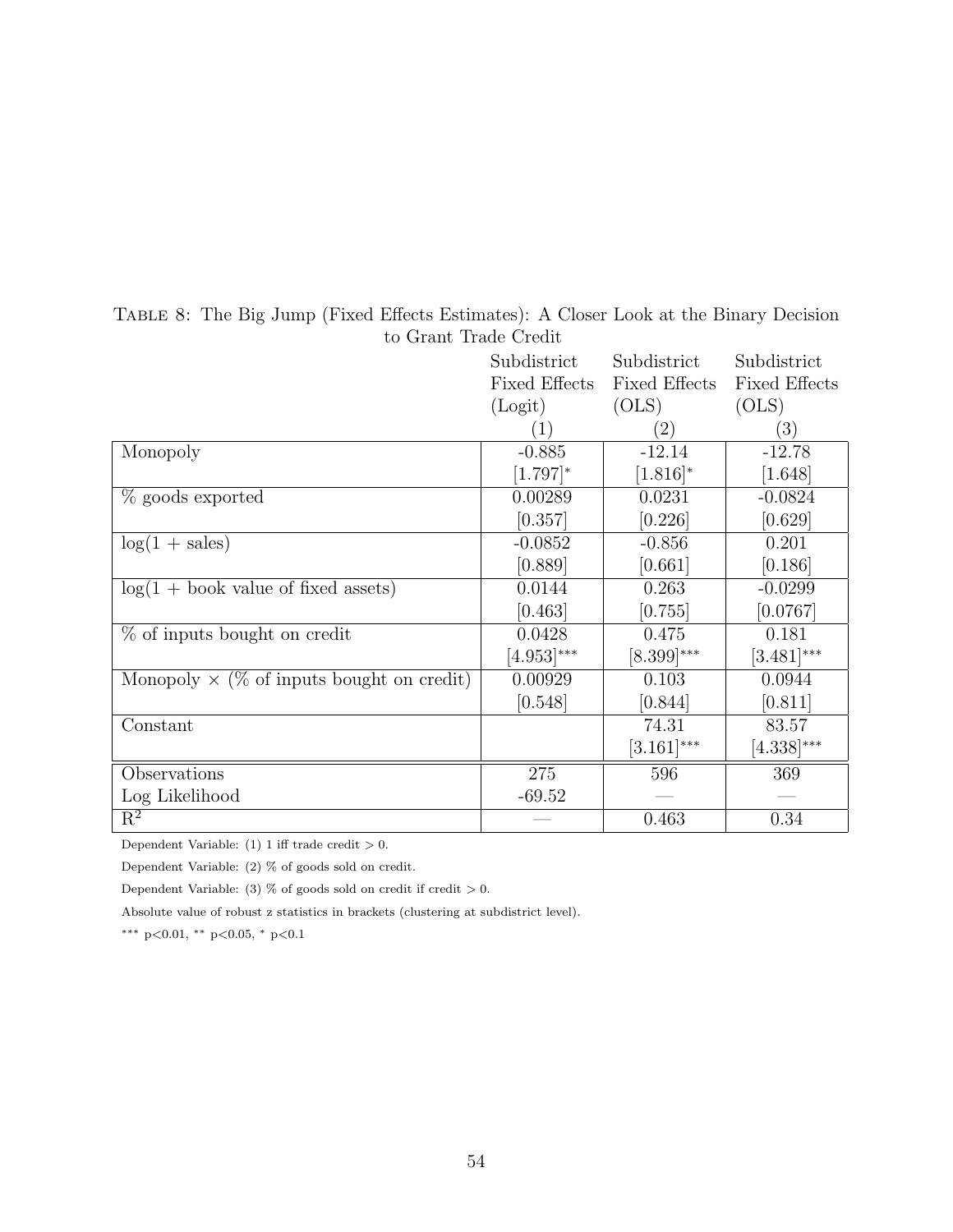|                                                  |                 |                 | District       | District             |
|--------------------------------------------------|-----------------|-----------------|----------------|----------------------|
|                                                  |                 |                 | Fixed Effects  | <b>Fixed Effects</b> |
|                                                  | (Tobit)         | (Tobit)         | (OLS)          | (OLS)                |
|                                                  | (1)             | (2)             | (3)            | (4)                  |
| $log(\text{\# of competitors in district})$      | 9.657           |                 | 12.22          |                      |
|                                                  | $[2.708]^{***}$ |                 | $[2.386]^{**}$ |                      |
| $\log(\text{\# of competitors in district})^2$   | $-1.439$        |                 | $-2.049$       |                      |
|                                                  | $[1.771]^{*}$   |                 | $[1.858]^{*}$  |                      |
| $#$ of competitors in district                   |                 | 7.315           |                | 8.861                |
|                                                  |                 | $[3.301]$ ***   |                | $[2.198]^{**}$       |
| (# of competitors-4) $\times$ [# comp $\geq 4$ ] |                 | $-7.329$        |                | $-8.898$             |
|                                                  |                 | $[3.305]$ ***   |                | $[2.204]^{**}$       |
| % goods exported                                 | $-0.141$        | $-0.135$        | $-0.125$       | $-0.116$             |
|                                                  | [1.406]         | [1.322]         | [1.355]        | [1.250]              |
| $log(1 + sales)$                                 | 1.680           | 1.608           | 0.902          | 0.822                |
|                                                  | $[1.947]^{*}$   | $[1.928]^{*}$   | [1.018]        | [0.942]              |
| $log(1 + book$ value of fixed assets)            | 0.574           | 0.584           | 0.611          | 0.62                 |
|                                                  | [1.407]         | [1.415]         | $[1.716]^{*}$  | $[1.791]^{*}$        |
| population in district                           | 8.700           | 7.984           |                |                      |
|                                                  | $[2.538]^{**}$  | $[2.280]^{**}$  |                |                      |
| Constant                                         | $-98.57$        | $-114.7$        | 5.114          | $-3.889$             |
|                                                  | $[2.882]^{***}$ | $[3.109]^{***}$ | [0.377]        | [0.236]              |
| Observations                                     | 598             | 598             | 598            | 598                  |
| Log Likelihood                                   | $-1787$         | $-1788$         |                |                      |
| $\mathbf{R}^2$                                   |                 |                 | 0.107          | 0.105                |

<span id="page-54-0"></span>Table 9: Estimates at District Level (Percent of Goods Sold on Trade Credit)

Dependent variable: % of goods sold on credit; estimation procedure: double-censored Tobit

(1) & (2) report marginal effects at the unconditional expected value of the dependent variable

3-digit ISIC sector dummies in all specification; province dummies included in (1) & (2)

Absolute value of robust t statistics in brackets (clustering at district level).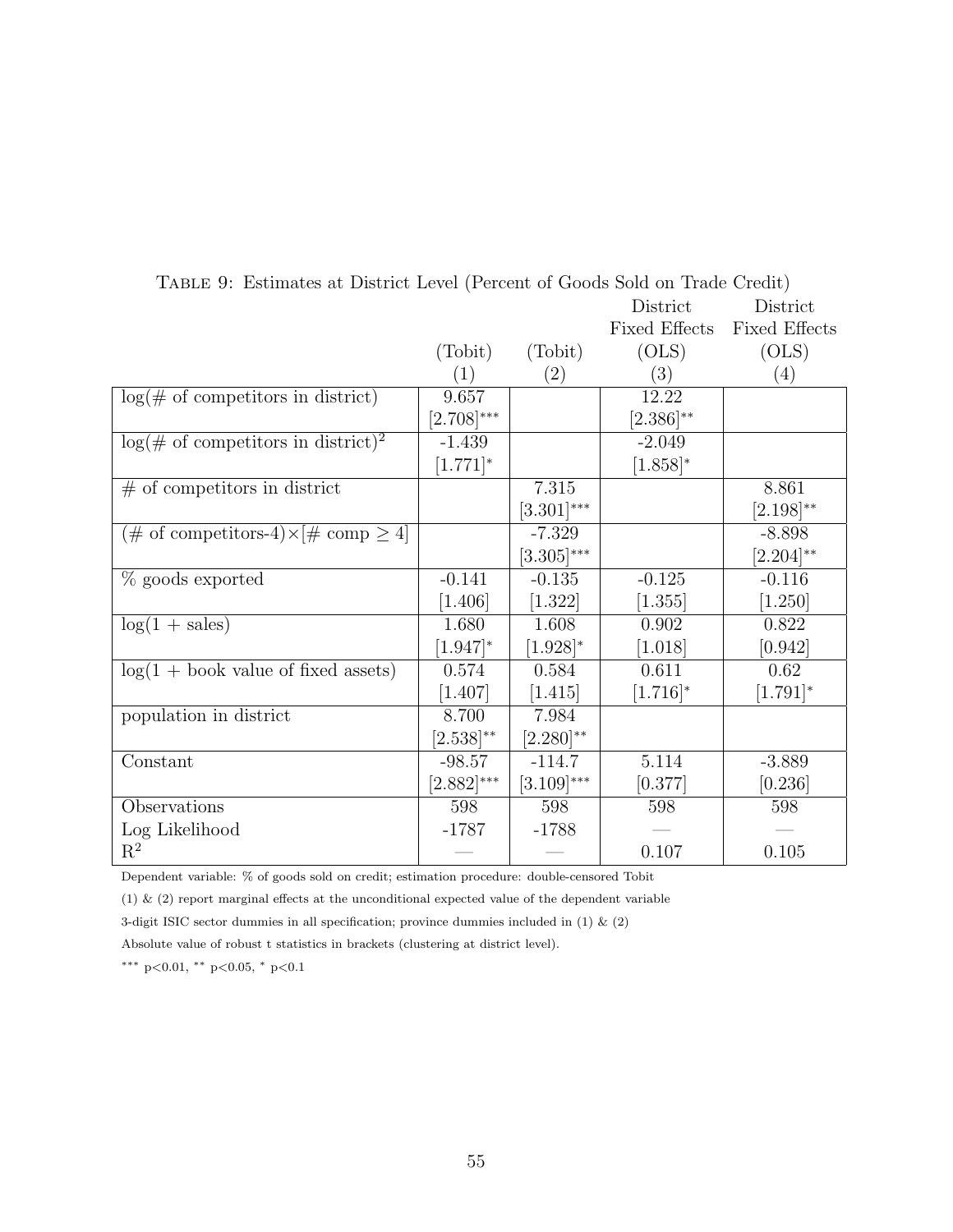| LABLE IU:                                                        |                                                                                                                                                                                                                                                                                                                                                                                                 | Alternational Coole Ceoperation is the series of the coole of the Credit Alternation of the Credit A |                        |                        |                        |                       |                        |               |                        |
|------------------------------------------------------------------|-------------------------------------------------------------------------------------------------------------------------------------------------------------------------------------------------------------------------------------------------------------------------------------------------------------------------------------------------------------------------------------------------|------------------------------------------------------------------------------------------------------|------------------------|------------------------|------------------------|-----------------------|------------------------|---------------|------------------------|
|                                                                  | $\begin{pmatrix} 1 \\ 2 \end{pmatrix}$                                                                                                                                                                                                                                                                                                                                                          | $\odot$                                                                                              | $\odot$                | $\bigoplus$            | $\widetilde{E}$        | $\odot$               | $\widetilde{\Xi}$      | $\circledS$   | $\odot$                |
| $\log(\text{\# of competitive})$                                 |                                                                                                                                                                                                                                                                                                                                                                                                 | 17.337                                                                                               | 17.199                 | 17.811                 | 17.733                 | 17.201                | 16.869                 | 2.294         |                        |
| in country                                                       | [1.050]<br>8Fg.71                                                                                                                                                                                                                                                                                                                                                                               | [1.039]                                                                                              | [1.025]                | [1.077]                | [1.087]                | [1.123]               | [1.108]                | [0.944]       |                        |
| $log(\textit{\# of competition})$                                | $-1.340$                                                                                                                                                                                                                                                                                                                                                                                        | $-1.333$                                                                                             | $-1.326$               | $-1.389$               | $-1.377$               | $-1.326$              | $-1.386$               |               |                        |
| in country) <sup>2</sup>                                         | $\left[ 0.868\right]$                                                                                                                                                                                                                                                                                                                                                                           | [0.865]                                                                                              | [0.857]                | [0.913]                | [0.919]                | [0.937]               | [0.983]                |               |                        |
| $log(\text{\# of competitive})$                                  |                                                                                                                                                                                                                                                                                                                                                                                                 | $-4.793$                                                                                             | $-4.559$               | $-2.887$               | $-1.604$               | $-1.147$              |                        |               |                        |
| in province)                                                     |                                                                                                                                                                                                                                                                                                                                                                                                 | [0.676]                                                                                              | [0.645]                | [0.465]                | [0.257]                | [0.386]               |                        |               |                        |
|                                                                  |                                                                                                                                                                                                                                                                                                                                                                                                 | 0.266                                                                                                | 0.239                  | 0.033                  | 0.061                  |                       |                        |               |                        |
| $\frac{\log (\# \text{ of competitors}}{\text{in province}})^2$  | $\begin{array}{l} \text{-}5.034 \\ \text{-}7.038 \\ \text{-}0.271 \\ \text{-}0.318 \\ \text{-}0.318 \\ \text{-}0.318 \\ \text{-}0.318 \\ \text{-}0.487 \\ \text{-}0.539 \\ \text{-}0.308 \\ \text{-}0.539 \\ \text{-}0.308 \\ \text{-}0.508 \\ \text{-}0.508 \\ \text{-}0.508 \\ \text{-}0.508 \\ \text{-}0.508 \\ \text{-}0.508 \\ \text{-}0.508 \\ \text{-}0.508 \\ \text{-}0.508 \\ \text{-$ | [0.317]                                                                                              | [0.287]                | [0.0463]               | 0.0852                 |                       |                        |               |                        |
| $\log(\text{\# of competitive})$                                 |                                                                                                                                                                                                                                                                                                                                                                                                 | 5.498                                                                                                | 5.096                  | 2.764                  |                        |                       |                        |               |                        |
| in district)                                                     |                                                                                                                                                                                                                                                                                                                                                                                                 | [0.921]                                                                                              | [0.904]                | [0.954]                |                        |                       |                        |               |                        |
| $log(\textit{\# of competition})$                                |                                                                                                                                                                                                                                                                                                                                                                                                 | $-0.473$                                                                                             | $-0.439$               |                        |                        |                       |                        |               |                        |
| in district) <sup>2</sup>                                        |                                                                                                                                                                                                                                                                                                                                                                                                 | [0.522]                                                                                              | [0.490]                |                        |                        |                       |                        |               |                        |
| $log(\textit{\# of completion})$                                 |                                                                                                                                                                                                                                                                                                                                                                                                 | 2.553                                                                                                |                        |                        |                        |                       |                        |               |                        |
| in village)                                                      |                                                                                                                                                                                                                                                                                                                                                                                                 | [0.615]                                                                                              |                        |                        |                        |                       |                        |               |                        |
|                                                                  |                                                                                                                                                                                                                                                                                                                                                                                                 |                                                                                                      |                        |                        |                        |                       |                        |               |                        |
| $\frac{\log (\# \text{ of competitors}}{\ln \text{ village})^2}$ |                                                                                                                                                                                                                                                                                                                                                                                                 |                                                                                                      |                        |                        |                        |                       |                        |               |                        |
| $\log(\text{\# of completion})$                                  | $10.\overline{524}$                                                                                                                                                                                                                                                                                                                                                                             | 9.272                                                                                                | 9.74                   | 10.446                 | 12.117                 | 12.092                | 11.867                 | 12.102        | 13.02                  |
| in subdistrict)                                                  | $[2.141]$ **                                                                                                                                                                                                                                                                                                                                                                                    | $[2.049]$ **                                                                                         | $[2.211]^{**}$         | $2.464$ **             | $[3.252]***$           | $[3.249]***$          | $3.162$ <sup>***</sup> | $[3.228]***$  | $3.560$ <sup>***</sup> |
| $\log(\text{\# of competitive})$                                 | $-3.40$                                                                                                                                                                                                                                                                                                                                                                                         | $-3.129$                                                                                             | $-2.967$               | $-3.175$               | $-3.307$               | $-3.296$              | $-3.299$               | $-3.404$      | $-3.491$               |
| in subdistrict) <sup>2</sup>                                     | $3.118$ <sup>***</sup>                                                                                                                                                                                                                                                                                                                                                                          | $3.576$ <sup>***</sup>                                                                               | $3.528$ <sup>***</sup> | $4.075$ <sup>***</sup> | $4.373$ <sup>***</sup> | $[4.433]$ ***         | $(4.395]$ ***          | $[4.565]$ *** | $4.658$ <sup>***</sup> |
| goods exported<br>$\approx$                                      |                                                                                                                                                                                                                                                                                                                                                                                                 | $-0.148$                                                                                             | $-0.146$               | $-0.146$               | $-0.148$               | $-0.148$              | $-0.150$               | $-0.146$      | $-0.143$               |
|                                                                  | $\begin{array}{c} \left[ 1766 \right] \\ \left[ 60 \right] \\ \left[ 100 \right] \\ \left[ 100 \right] \\ \left[ 100 \right] \\ \left[ 100 \right] \end{array}$                                                                                                                                                                                                                                 | $[2.022]^{**}$                                                                                       | $1.986$ <sup>**</sup>  | $1.980$ <sup>**</sup>  | $[2.000]^{**}$         | $2.001$ <sup>**</sup> | $[2.039]$ **           | $[1.984]$ **  | $1.930$ <sup>*</sup>   |
| sales)<br>$+$<br>$\log(1)$                                       |                                                                                                                                                                                                                                                                                                                                                                                                 | 0.804                                                                                                | 0.781                  | 0.801                  | $0.813\,$              | 0.810                 | 0.801                  | 0.818         | 0.769                  |
|                                                                  |                                                                                                                                                                                                                                                                                                                                                                                                 | [0.975]                                                                                              | [0.954]                | [0.976]                | [0.995]                | [0.993]               | [0.978]                | [0.996]       | [0.929]                |
| $log(1 +$ book value                                             | $\overline{[1.905]}^{*}$                                                                                                                                                                                                                                                                                                                                                                        | 0.549                                                                                                | 0.549                  | 0.550                  | 0.552                  | 0.552                 | 0.560                  | 0.541         | 0.530                  |
| of fixed assets                                                  |                                                                                                                                                                                                                                                                                                                                                                                                 | $[1.947]$ *                                                                                          | $1.932$ <sup>*</sup>   | $[1.936]$ *            | $[1.939]$ *            | $[1.941]$ *           | $1.977$ **             | $[1.923]$ *   | 1.887*                 |
| Constant                                                         | $-52.19$                                                                                                                                                                                                                                                                                                                                                                                        | $-61.5$                                                                                              | $-56.75$               | $-61.\overline{38}$    | $-67.5$                | $-66.84$              | $-62.44$               | 20.69         | $\overline{51.96}$     |
|                                                                  | [0.528]                                                                                                                                                                                                                                                                                                                                                                                         | [0.626]                                                                                              | [0.573]                | [0.629]                | [0.698]                | [0.694]               | [0.659]                | [0.494]       | $1.817$ <sup>*</sup>   |
| Observations                                                     | 598                                                                                                                                                                                                                                                                                                                                                                                             | 598                                                                                                  | 598                    | 598                    | 598                    | 598                   | 598                    | 598           | 598                    |
| Log Likelihood                                                   | $-1709$                                                                                                                                                                                                                                                                                                                                                                                         | $-1709$                                                                                              | $-1709$                | $-1709$                | $-1710$                | $-1710$               | -1710                  | $-1710$       | -171                   |
| Dependent variable: % of goods so                                |                                                                                                                                                                                                                                                                                                                                                                                                 | Id on credit; estimation procedure: double-censored Tobit                                            |                        |                        |                        |                       |                        |               |                        |

<span id="page-55-0"></span> $\overrightarrow{d}$ it) Table 10: Alternative Geographical Areas (Percent of Goods Sold on Trade Credit)  $\epsilon$  $\frac{1}{2}$  $\vec{F}$  $C_{\sim}$  $\frac{1}{2}$  $\overline{C}$  $+$  $\overline{P}$  $\frac{1}{2}$ J  $\ddot{+}$  $T_A$  BI F 10.  $\Delta$  H

3-digit ISIC sector dummies and district dummies included in all specifications Marginal effects at the unconditional expected value of the dependent variable 3-digit ISIC sector dummies and district dummies included in all specifications Marginal effects at the unconditional expected value of the dependent variable

Absolute value of robust t statistics in brackets (clustering at subdistrict level). \*\*\*  $p{<}0.01,$  \*\*  $p{<}0.05,$  \*  $p{<}0.1$ Absolute value of robust t statistics in brackets (clustering at subdistrict level). ∗∗∗ p<0.01, ∗∗ p<0.05, ∗ p<0.1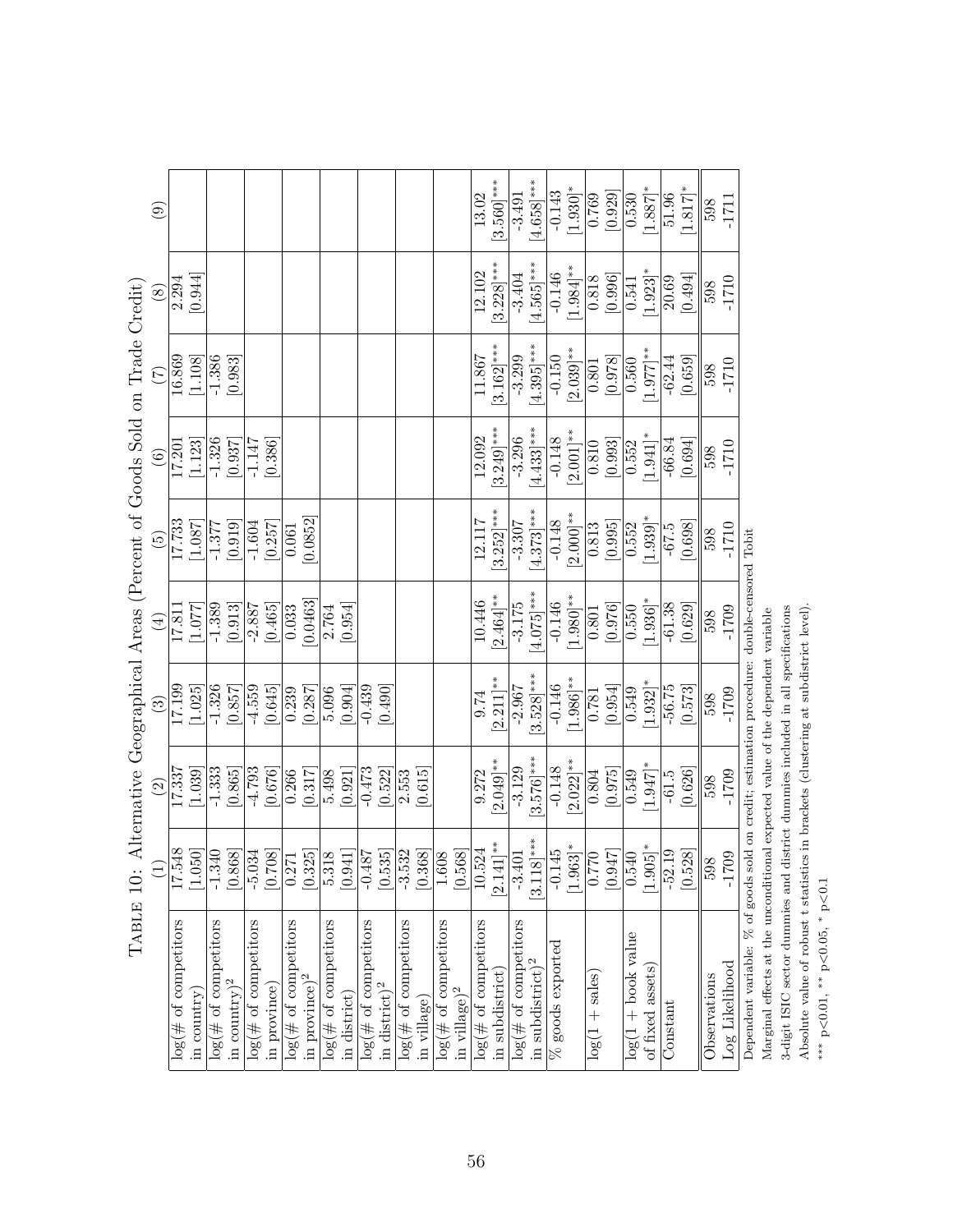|                                               | $\left( 1\right)$ | $\left( 2\right)$ |
|-----------------------------------------------|-------------------|-------------------|
| Market share in subdistrict                   | 39.525            | 39.049            |
|                                               | $[1.968]^{**}$    | $[1.985]^{**}$    |
| (Market share in subdistrict) <sup>2</sup>    | $-47.524$         | $-42.378$         |
|                                               | $[2.546]^{**}$    | $[2.288]^{**}$    |
| Market share in district                      |                   | $-8.609$          |
|                                               |                   | [0.982]           |
| Market share in country                       |                   | $-26.822$         |
|                                               |                   | [0.475]           |
| Market share in province                      |                   | $-5.526$          |
|                                               |                   | [0.326]           |
| $%$ goods exported                            | $-0.217$          | $-0.220$          |
|                                               | $[1.947]^{*}$     | $[1.981]^{**}$    |
| $log(1 + sales)$                              | 0.632             | 1.144             |
|                                               | [0.638]           | $[1.202]$         |
| $log(1 + book$ value of fixed assets)         | 0.696             | 0.726             |
|                                               | $[2.441]^{**}$    | $[2.537]^{**}$    |
| $log(\text{\# of firms in subdistinct})$      | 2.583             | 3.093             |
|                                               | [0.825]           | [0.983]           |
| log(sales in subdistinct)                     | $-0.966$          | $-0.964$          |
|                                               | [0.556]           | [0.559]           |
| Average $\%$ of goods exported in subdistrict | 0.196             | 0.198             |
|                                               | [1.281]           | [1.264]           |
| Constant                                      | 105.5             | 87.99             |
|                                               | $[2.183]^{**}$    | $[1.794]^{*}$     |
| Observations                                  | 594               | 594               |
| Log Likelihood                                | $-1705$           | $-1704$           |

<span id="page-56-0"></span>Table 11: Market Shares (Percent of Goods Sold on Trade Credit)

Dependent variable: % of goods sold on credit; estimation procedure: double-censored Tobit Marginal effects at the unconditional expected value of the dependent variable 3-digit ISIC sector dummies and district dummies included in all specifications Absolute value of robust t statistics in brackets (clustering at subdistrict level). ∗∗∗ p<0.01, ∗∗ p<0.05, <sup>∗</sup> p<0.1